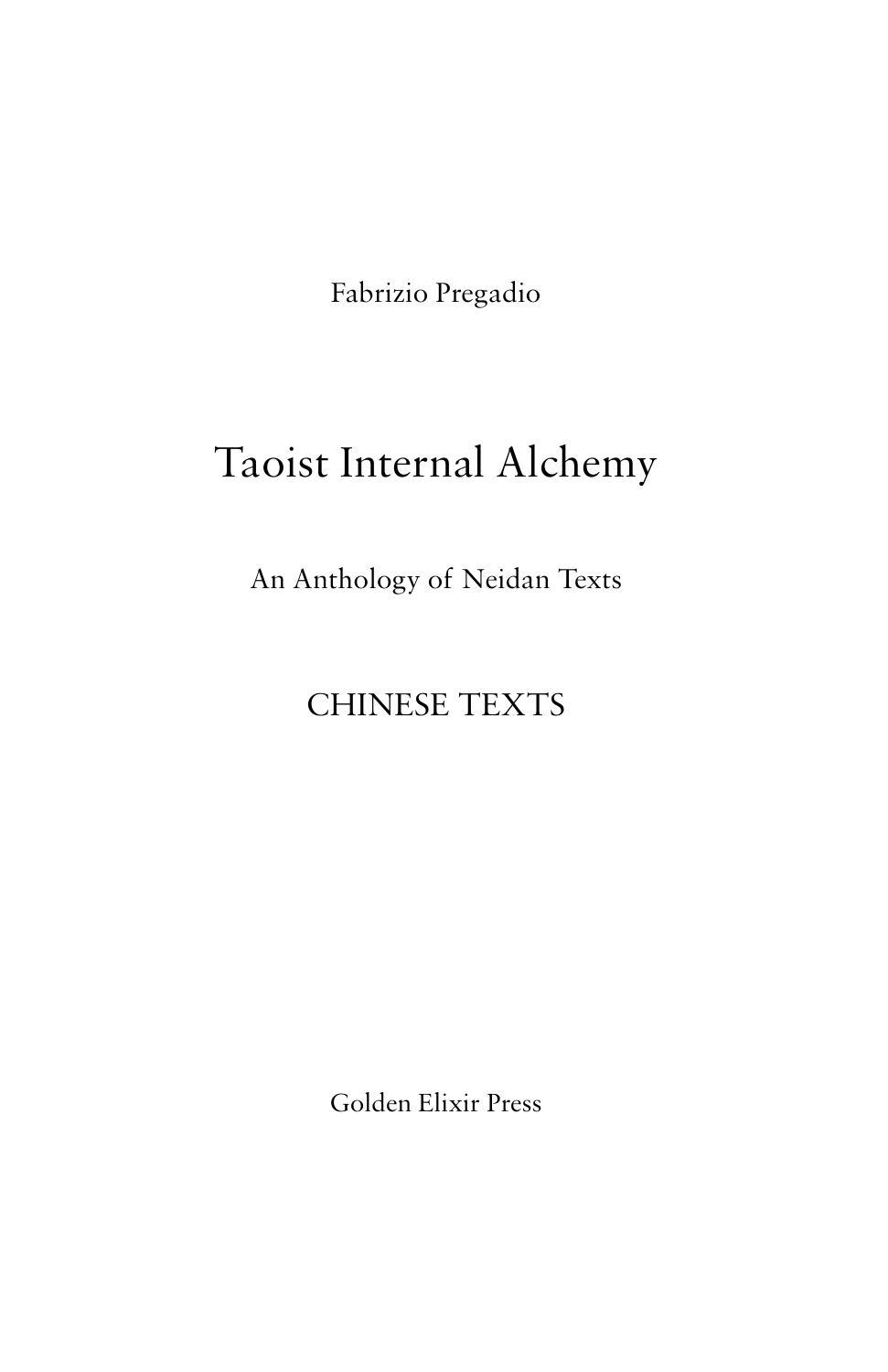This PDF contains the Chinese texts translated in *[Taoist Internal](https://www.goldenelixir.com/press/tao_03_neidan_anthology.html)  [Alchemy: An Anthology of Neidan Texts](https://www.goldenelixir.com/press/tao_03_neidan_anthology.html)* (Golden Elixir Press, 2019).

Chinese texts are provided here for reference only. They are not meant to replace the original printed sources cited at the beginning of each chapter.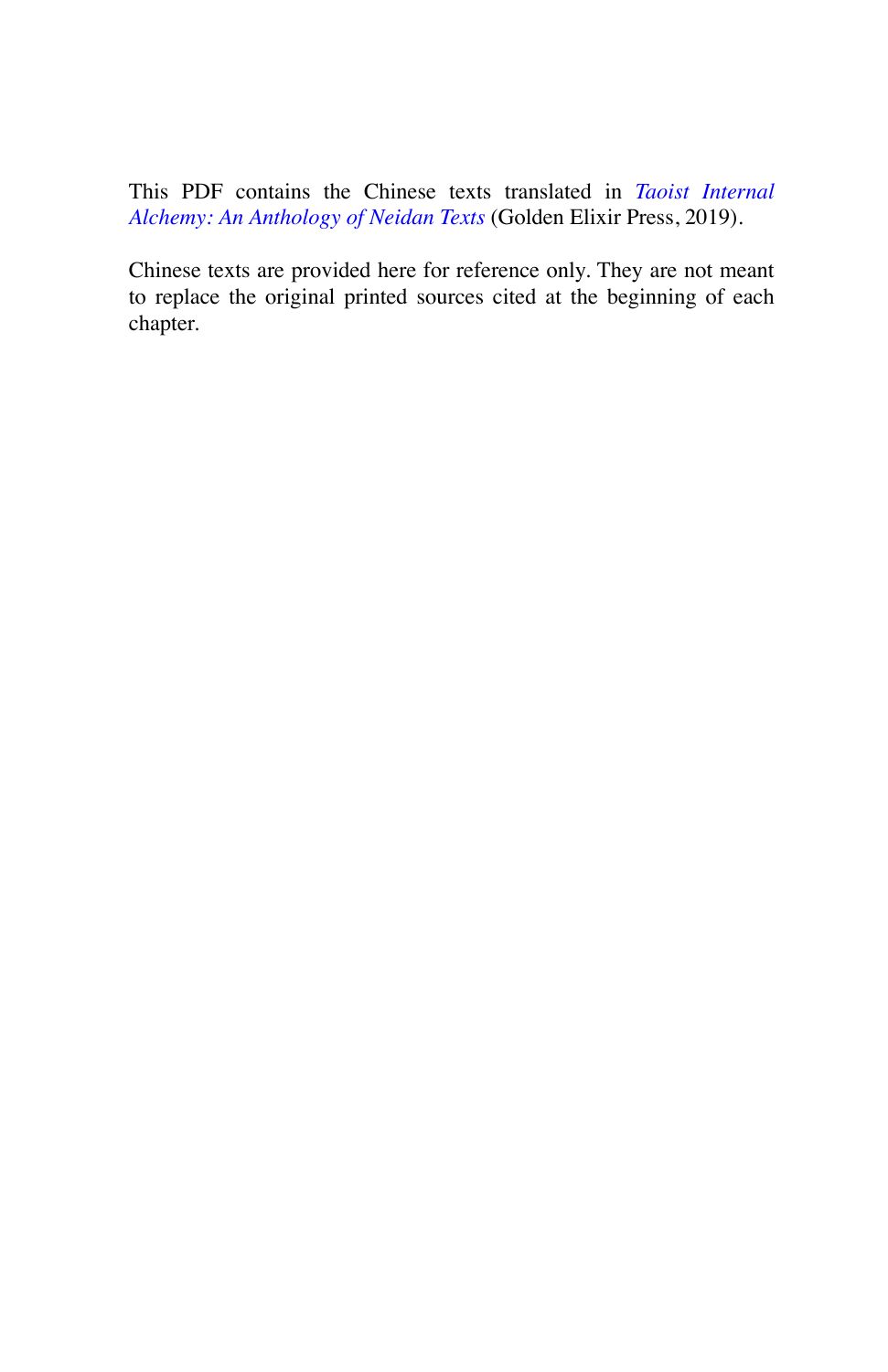# $\mathbf{1}$ The Seal of the Unity of the Three Cantong qi 參同契

Attributed to Wei Boyang 魏伯陽

Selections from Chen Zhixu 陳致虛 (1290-ca. 1368), Zhouvi cantong qi zhujie 周易參同契注解 (Commentary and Explication of the *Cantong qi*). Jinling shufang 金陵書坊 edition, 1484.

- 乾坤者易之門戶, 衆卦之父母。坎離匡郭, 運轂正軸。牝牡四  $\mathbf{1}$ 卦, 以為橐籥。
- $\overline{7}$ 坎戊月精, 離己日光。日月為易, 剛柔相當。十旺四季, 羅絡始 終。青赤黑白, 各居一方。皆稟中宮, 戊己之功。
- 内以養己, 安靜虛無。原本隱明, 内照形軀。閉塞其兌, 築固靈 18 株。三光陸沈, 溫養子珠。視之不見, 近而易求。
- 20 上德無為, 不以察求。下德為之, 其用不休。
- 知白守黑, 神明自來。白者金精, 黑者水基。水者道樞, 其數名  $22$ 一。陰陽之始, 玄含黄芽。五金之主, 北方河車。故鉛外黑, 内 懷金華。被褐懷玉, 外為狂夫。
- 金為水母, 母隱子胎。水為金子, 子藏母胞。  $23$
- 是非歷臟法, 内觀有所思, 履行步斗宿, 六甲以日辰, 陰道厭九 26 一, 濁亂弄元胞, 食氣鳴腸胃, 吐正吸外邪。書夜不臥寐, 晦朔 未嘗休。身體日疲倦, 恍惚狀若癡。百脈鼎沸馳, 不得清澄居。 累十立壇宇, 朝暮敬祭祀。鬼物見形象, 夢寐感慨之。心歡意悅 喜, 自謂必延期。遽以夭命死, 腐露其形骸。舉措輒有違, 悖逆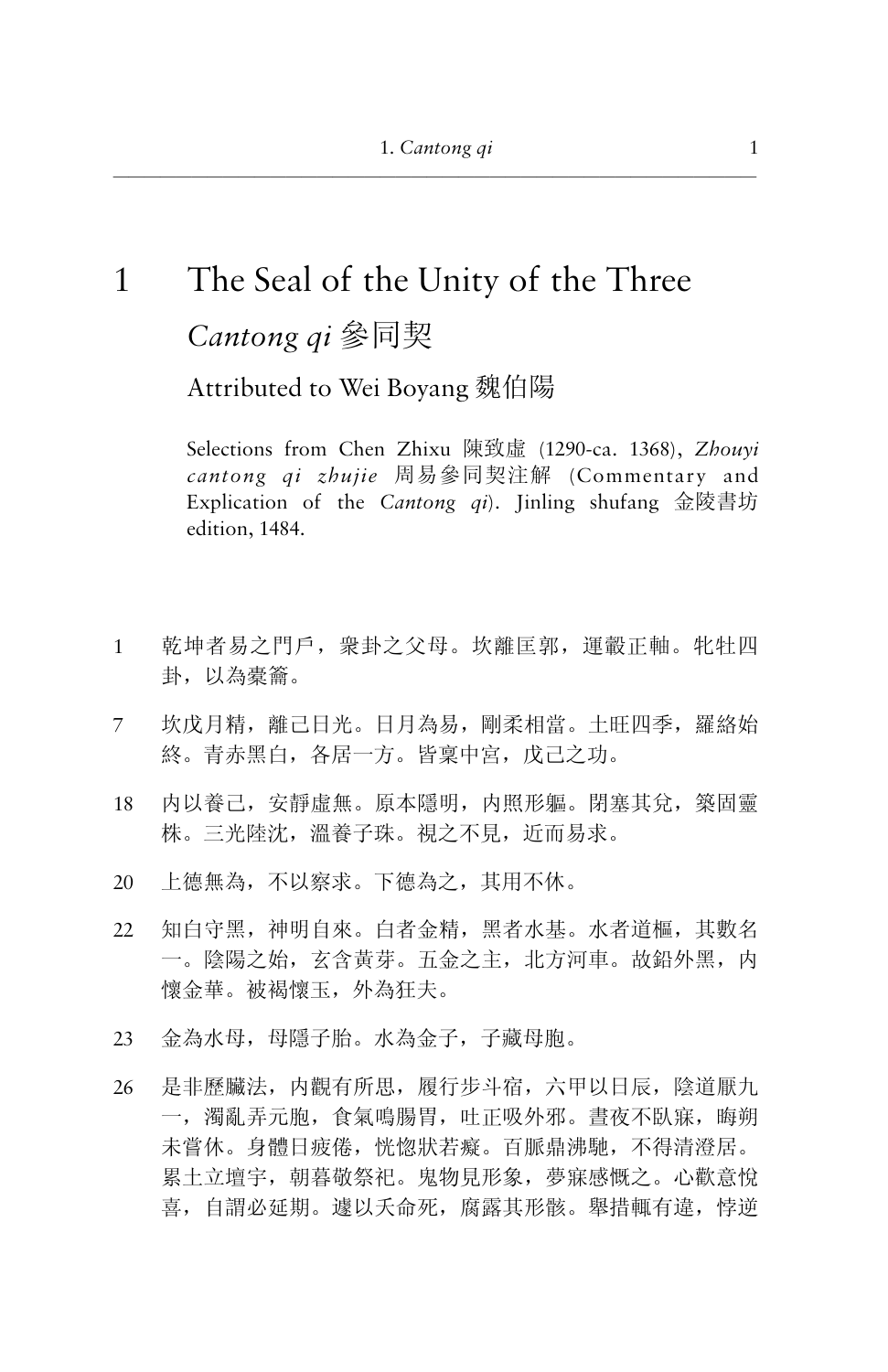失樞機。諸術甚衆多,千條有萬餘。前卻違黃老,曲折戾九都。 明者省厥旨. 臁然知所由。

- 36 世間多學士,高妙負良才。邂逅不遭遇,耗火亡資財。據按依文 說,妄以意為之。端緒無因緣,度量失操持。擣治韶石膽,雲母 及礬磁。硫黄燒豫章,泥汞相鍊治。鼓下五石銅,以之為輔樞。 雜性不同類,安肯合體居。千舉必萬敗,欲黠反成癡。僥倖訖不 遇,至人獨知之。稚年至白首,中道生狐疑。背道守迷路,出正 入邪蹊。管窺不廣見,難以揆方來。
- 39 以金為隄防,水入乃優游。金計有十五,水數亦如之。臨爐定銖 兩,五分水有餘。二者以為真,金重如本初。其三遂不入,火二 與之俱。三物相合受,變化狀若神。下有太陽氣,伏蒸須臾間。 先液而後凝,號曰黃輿焉。歲月將欲訖,毀性傷壽年。形體如灰 土,狀若明窗塵。
- 40 擣治并合之,持入赤色門。固塞其際會,務令致完堅。炎火張於 下, 晝夜聲正勤。始文使可修, 終竟武乃陳。候視加謹慎, 審察 調寒溫。周旋十二節,節盡更須親。氣索命將絕,休死亡魄魂。 色轉更為紫,赫然成還丹。粉提以一丸,刀圭最為神。
- 58 耳目口三寶, 閉塞勿發通。真人潛深淵, 浮游守規中。旋曲以視 聽,開闔皆合同。為己之樞轄,動靜不竭窮。離氣内營衛,坎乃 不用聰。兌合不以談,希言順鴻濛。
- 60 修之不輟休,庶氣雲雨行。淫淫若春澤,液液象解冰。從頭流達 足,究竟復上昇。往來洞無極,怫怫被容中。反者道之驗,弱者 德之柄。耕耘宿汙穢,細微得調暢。濁者清之路,昏久則昭明。
- 72 丹砂木精,得金乃并。金水合處,木火為侶。四者混沌,列為龍 虎。龍陽數奇, 虎陰數偶。肝青為父, 肺白為母, 腎黑為子, 離 赤為女。脾黄為祖,子五行始。三物一家,都歸戊己。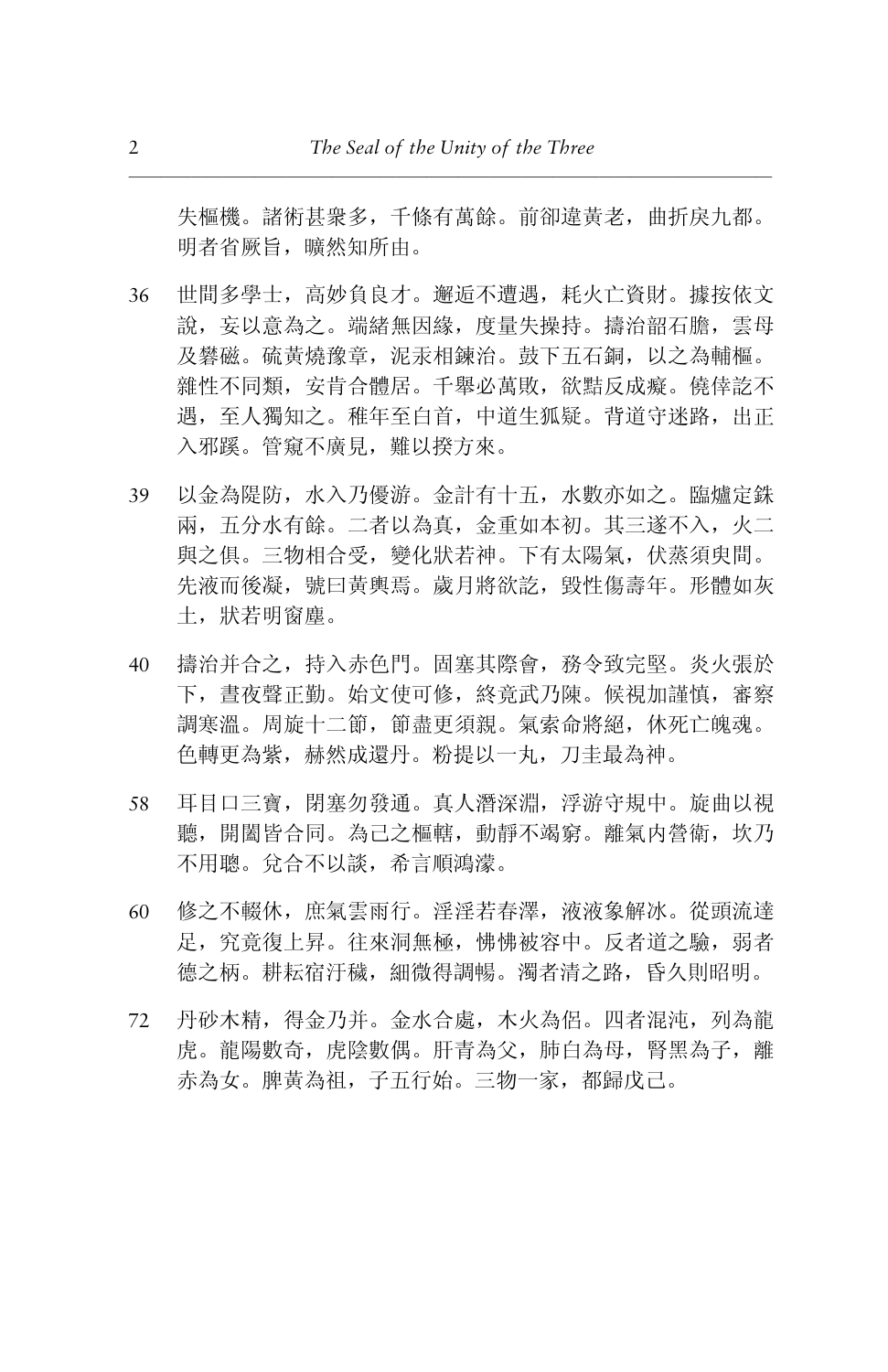# 2 The Hidden Agreement

*Yinfu jing* 陰符經

Anonymous (sixth to eighth centuries)

Commentary by Yu Yan  $\hat{\mathfrak{m}}$  (1258–1314)

Complete text from *Huangdi vinfu jing zhu* 黃帝陰符經注 (Commentary on the Yellow Emperor's *Yinfu jing*). *Daozang* ٳ 藏 (Taoist Canon) edition, 1445.

1 觀天之道, 執天之行, 盡矣。

自然而然者, 天之道也。左旋右轉而晝夜弗停者, 天之行也。 『中庸』云: 「誠者,天之道」。又云: 「至誠無息」。誠則真 實無妄而純乎天理之自然也, 無息則瞬有養, 息有存, 而須臾不 間斷也。人能觀天之道而存其誠, 執天之行而自強不息, 則與天 為徒矣。「盡矣」云者, 「觀天之道, 執天之行」八字言簡意 盡, 而無以加也。

2 天有五賊,見之者昌。五賊在心,施行於天。

五賊, 五行也。朱紫陽曰: 「天下之善由此五者而生, 惡亦由此 五者而有, 故即其反而言之曰五賊」。愚謂天之五行, 水、火、 木、金、土是也;人之五行,視、聽、言、貌、思是也。天之五 行在天,可得而見;人之五行在心,可得而見乎?人能見其所易 見, 又能見其所難見, 則無所不見矣。 故曰: 「見之者昌」。 何以謂之「在心」?視思明, 聽思聰, 言思忠, 貌思恭, 而心之 官則思也。何以謂之,「施行於天」? 風、雨、暘、寒、燠是 也。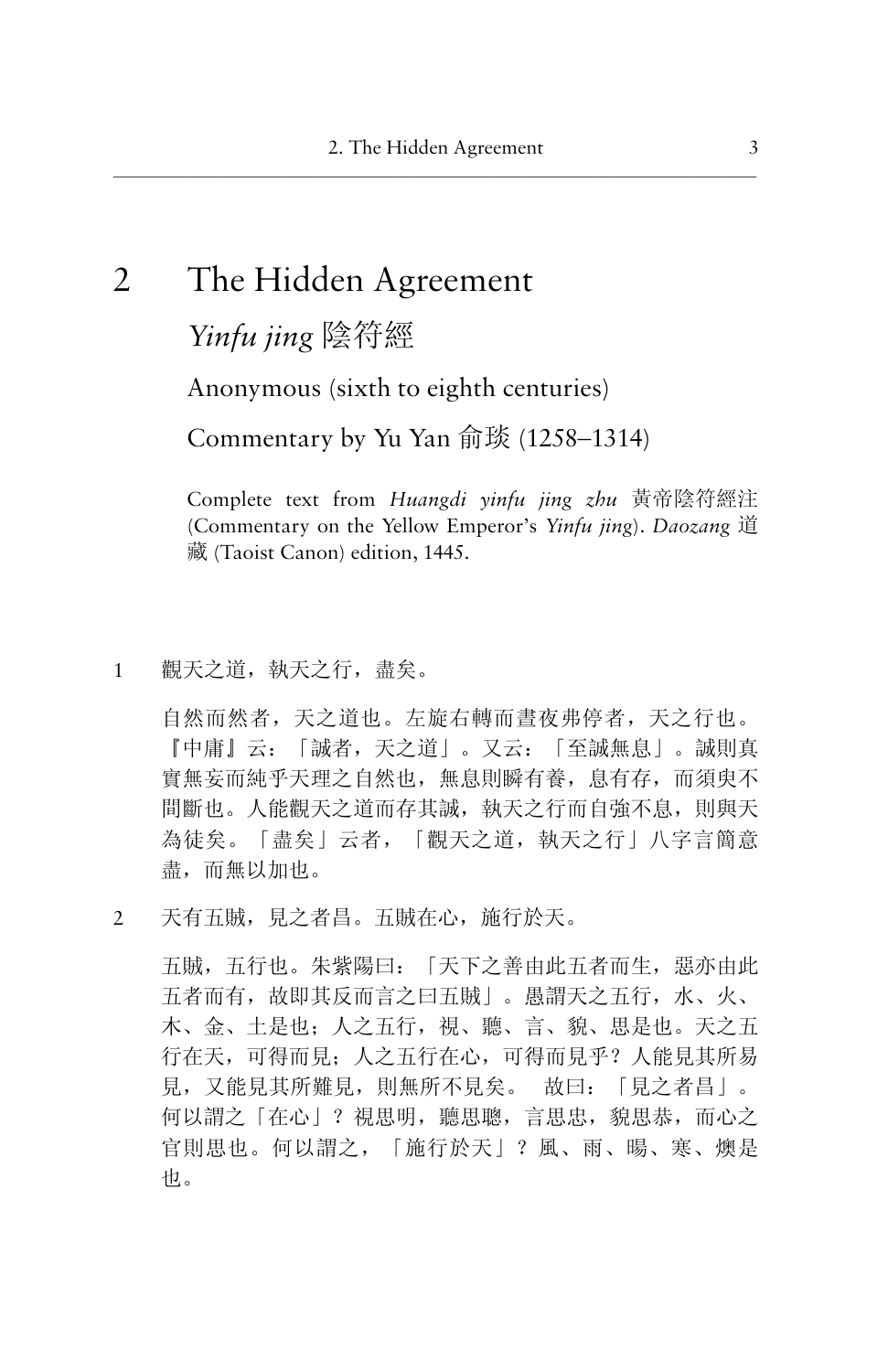$\mathcal{L}$ 宇宙在平手, 萬化生平身。

> 人能動其機以奪天地之機, 則天地之造化在我矣。故曰: 「宇宙 在乎手, 萬化生乎身| 。邵康節『觀易吟』云: 「一物其來有一 身, 一身還有一乾坤。能知萬物備於我, 肯把三才別立根。天向 一中分造化, 人從心上起經綸。天人安有兩般義, 道不虛行即在 人」。此之謂也。

天性, 人也。人心, 機也。  $\overline{4}$ 

> 人生而靜,天之性也。故曰:「天性,人也」。機動於中,人之 心也。故曰: 「人心, 機也」。

立天之道,以定人也。 5

> 人能立其誠而不為人欲之所移, 則天者定而人亦定矣。故曰: 「立天之道,以定人也」。

天發殺機,龍蛇起陸。地發殺機,星辰隕伏。人發殺機,天地反 6 覆。

天發殺機於上,則龍蛇應之而起陸: 地發殺機於下, 則星辰應之 而隕伏: 人發殺機於中, 則上下皆應之而天地反覆。權謀知術之 士知此理, 則譬以恒山之蛇, 擊其首則尾應, 擊其尾則首應, 擊 其中則首尾俱應; 修鍊之士知此理, 則以首為天, 腹為地, 心為 人, 其法潜神於内, 馭呼吸之往來, 上至泥丸, 下至命門, 使五 行顛倒運於其中, 降則金水合處而與土俱降, 升則木火為侶而與 土俱升, 上下往來, 無窮無已, 是為吾身之「天地反覆」。二家 之說,雖各言其志, 理則暗合。蓋仁者見之謂之仁, 知者見之謂 之知,而其理一也。不然,此書何以謂之『陰符』?愚觀老子之 書云: 「谷神不死, 是謂玄牝; 玄牝之門, 是謂天地根。綿綿若 存,用之不勤。此言修鍊也」。又云: 「治大國若烹小鮮」。又 云: 「佳兵者, 不祥之器」。蓋亦兼言治道, 不專言修鍊之一端 也。如『子華子』、『關尹子』、『文子』、『列子』、『莊 子』皆然。或者執於一偏而專言其一, 謬矣。詹谷注此經, 乃以 御女採戰之穢術為『強兵戰勝』, 則又謬之甚焉者也。

 $\overline{4}$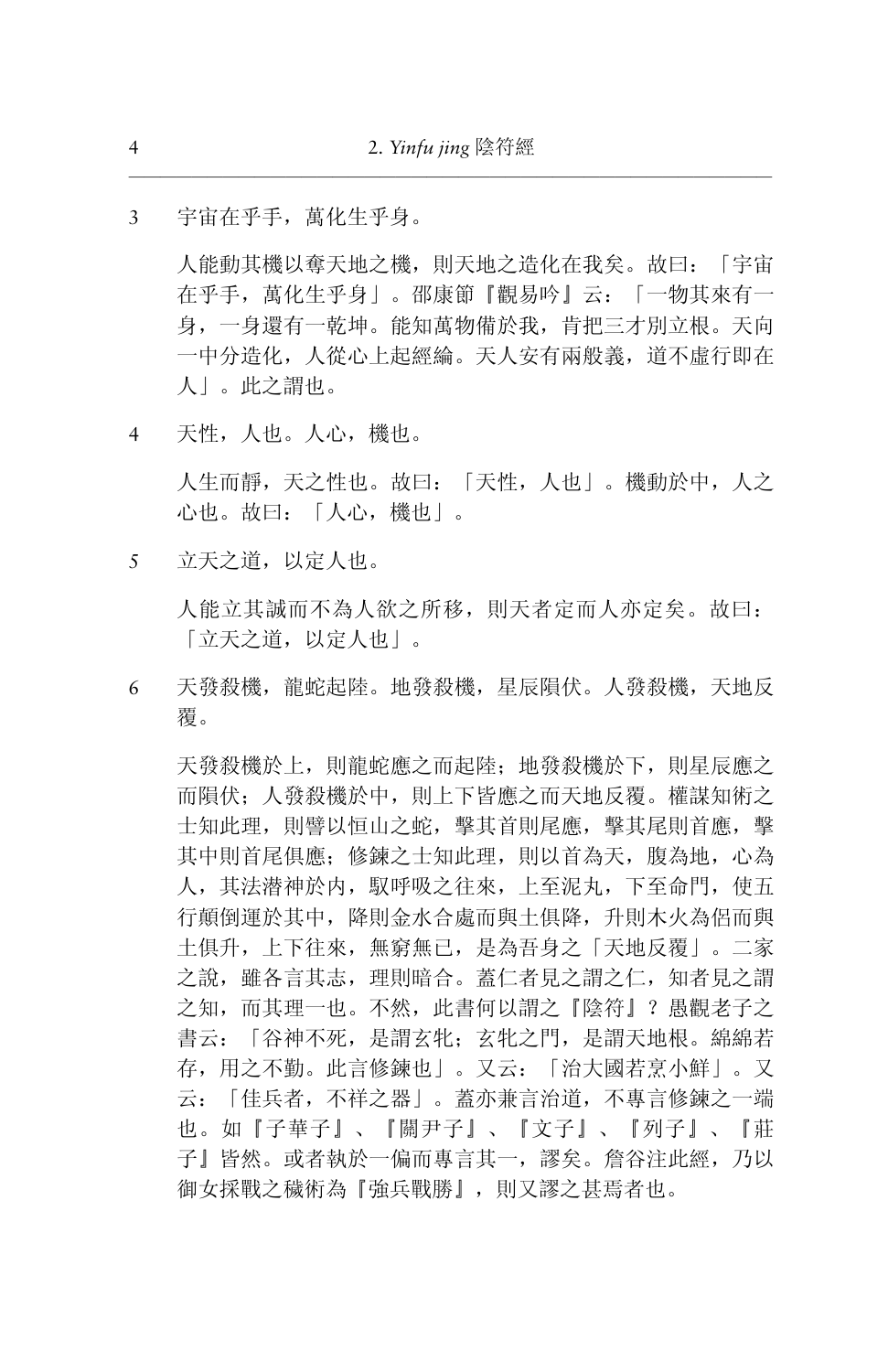#### $\overline{7}$ 天人合發, 萬化定基。

天之機與人心之機相應, 其動也, 彼此相符, 是為「天人合 發|。「天人合發|之機。非知道者孰能知之? 知其機而不妄 動, 則萬化之本定矣。故曰: 「天人合發, 萬化定基」。修鍊者 知此天人合發之機, 遂於中夜靜坐, 凝神聚氣於丹田, 片餉之 間, 神入氣中, 氣與神合, 則寂然不動, 逮夫亥之末、子之初, 天地之氣至則急採之,未至則虚以待之,不敢為之先也。

性有巧拙,可以伏藏。 8

> 人有知有愚, 故其性巧拙不同。若夫大知若愚, 大巧若拙, 則其 性伏藏於内而弗為人所窺。故曰: 「性有巧拙, 可以伏藏」。

九竅之邪, 在乎三要, 可以動靜。 9

> 邪即人欲。人欲熾則天理滅,此君子所以防閑其邪也。竅有九而 要者三,耳、目、口是也。君子動則非禮勿視,非禮勿聽,非禮 勿言, 動而誠也。靜則無視無聽, 而謹窒其兌, 靜而誠也。君子 動亦誠, 靜亦誠, 動靜皆誠, 無往不可。故曰: 「九竅之邪, 在 乎三要,可以動靜」。

火生於木, 禍發必剋。姦生於國, 時動必潰。知之修鍊, 謂之聖  $10<sup>1</sup>$  $\Lambda$ .

火生木中,火發則木為之焚。故曰:「火生於木,禍發必剋」。 姦生國中, 姦動則國為之破。故曰: 「姦生於國, 時動必潰」。 修鍊之法, 藏心于淵, 美厥靈根, 安則火無炎上之患, 猶木雖藏 火,而不為火所克也。閑其邪而存其誠,則猶國雖藏姦,而不為 姦所潰也。故曰: 「知之修鍊, 謂之聖人」。

11 天生天殺, 道之理也。

有春雨之發生,則有秋霜之肅殺,此乃天道之當然,理之自然而 然者也。

12 天地, 萬物之盜; 萬物, 人之盜; 人, 萬物之盜。三盜既宜, 三 才既安。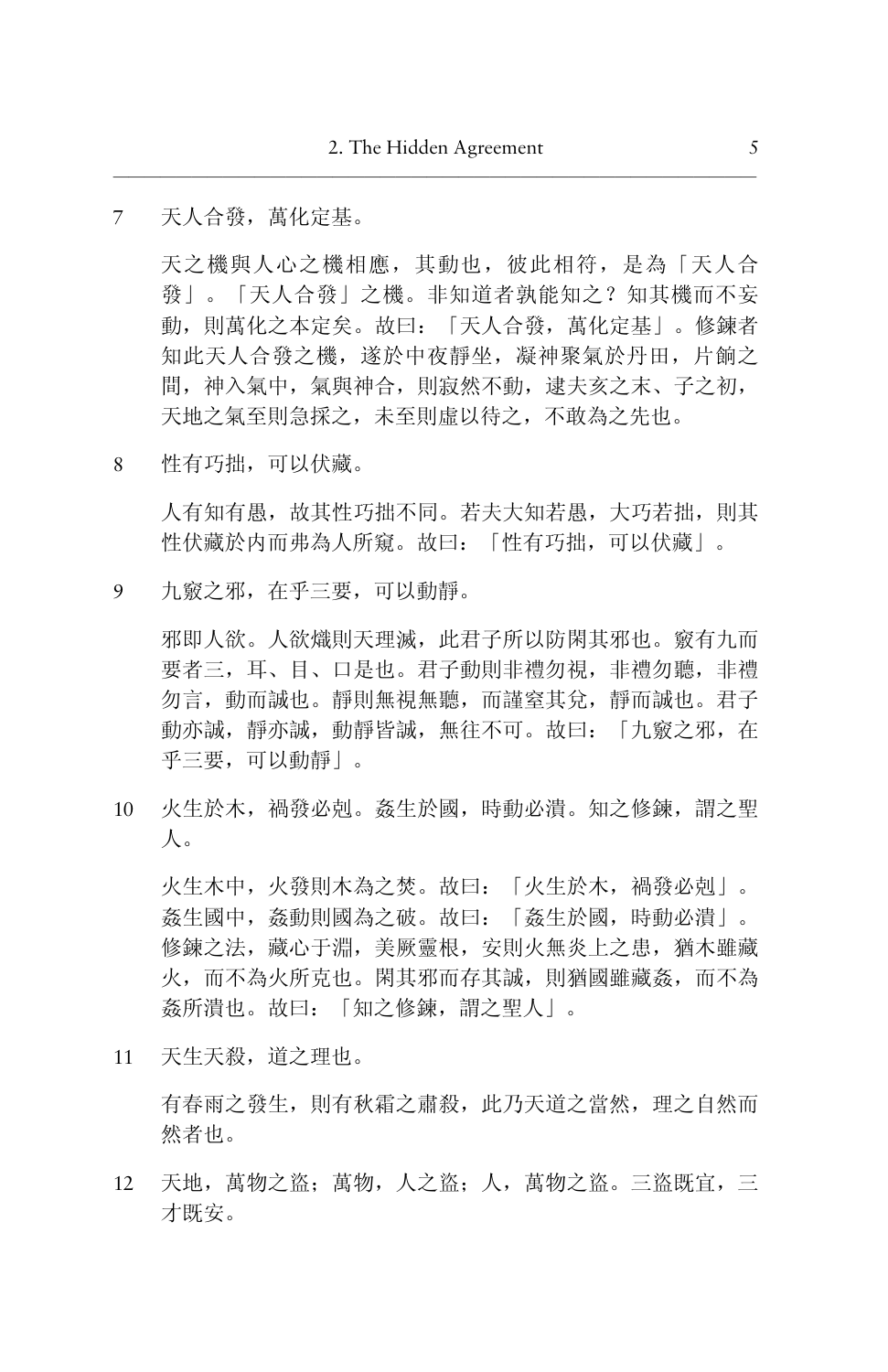天地養萬物, 亦害萬物, 故曰: 「天地, 萬物之盜」: 人養萬 物, 亦害萬物, 故曰: 「萬物, 人之盜」: 萬物養人, 亦害人, 故曰: 「人, 萬物之盜」。不言其養而言其害, 蓋亦即其反者而 言之也。若夫三者各得其宜,則天地位焉,萬物育焉,故曰: [三盜既宜, 三才既安]。

故曰: 食其時, 百骸理。動其機, 萬化安。 13

時謂天地之時。吾能食其時,而與天地合,則百骸理。機謂人心 之機。吾能動其機,而與天地合,則吾身之萬化安。

人知其神之神, 不知不神之所以神。 14

> 神者, 「陰陽不測」之謂。妙萬物而為言者也, 非世俗所謂靈怪 也。愚者燭理不明, 而惑於靈怪奇詭之說, 則謂之神。若夫日月 之運行, 四時之推移, 萬物之變化, 則習以為常, 乃謂之「不 神|。抑孰知「不神之所以神|哉?愚嘗聞之隱者云: 天虚空而 其狀與雞卵相似, 地局定於天中, 則如雞卵中黃。地之上下四 圍, 蓋皆虛, 空而虛空處即天也。地所以懸於虛空而亘古不墜 者,天行於外,書夜旋轉,而無一息停也。天北高南下而斜轉, 故北極出地三十六度, 南極入地三十六度。黃道周匝於天腹, 日 月則行於虚空之中, 而書夜不離黃道。『隋書』謂日入水中, 妄 也。水由地中行,不離乎地。地之四表皆天, 安得有水?謂水浮 天載地, 尤妄也。冬至之日, 書則近南極而行在天之南方, 而陽 氣去人甚遠,故寒夜則潛於地底之虛空處,而陽氣正在人之足 下, 所以井泉溫: 夏至之日, 書則近北極而行正在人之頂上, 而 陽氣直射於下,故熱夜則潛於地外在北方之虛空處,而陽氣不在 地底, 所以井泉冷。萬物春而生, 夏而長, 由地底太陽之氣自下 而蒸上也。秋而收, 冬而藏, 由太陽之氣去地底以漸而遠也。此 理昭然,而昧者自不知耳。至如鳥獸蟲魚,胎生卵生,濕生化生 之殊, 草木之開花結實, 白者白, 紅者紅, 大者大, 小者小, 百 姓莫不見其然而皆不知其所以然。故曰: 「人知其神之神, 不知 不神之所以神|。

日月有數, 大小有定。聖功生焉, 神明出焉。 15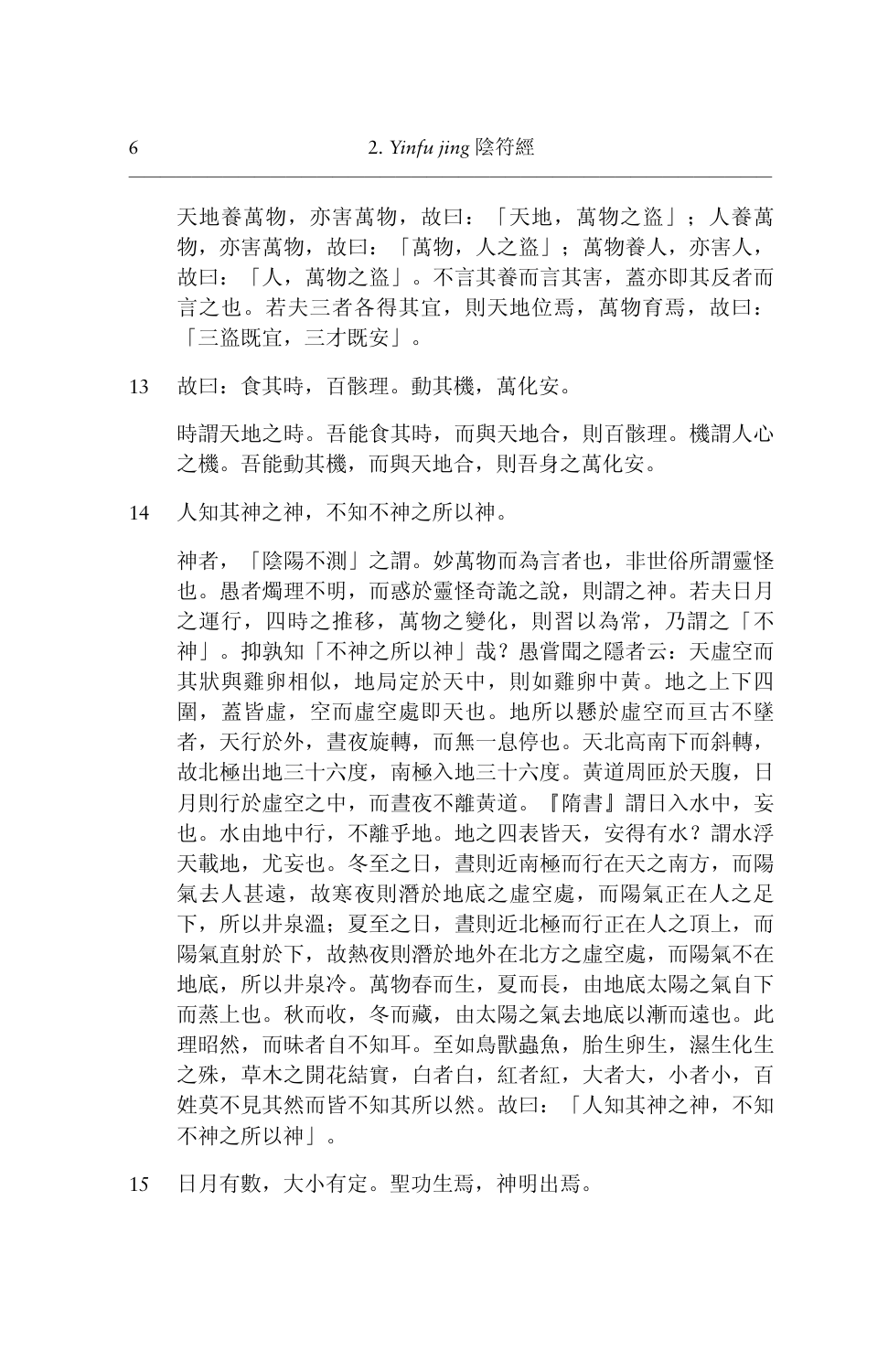日月其神矣乎。日月之運行, 一寒一暑, 寒往則暑來, 暑往則寒 來, 厥亦神矣。非聖人其孰能明之? 神而明之, 其功蓄在於聖人 也。夫日一日行一度, 一期行三百六十五度四分度之一而周天。 月一日行十三度有奇, 二十八日而周天, 則又行兩日乃與日會而 合朔: 二十七日而周天, 則又行三日乃與日會而合朔。故曰: 「日月有數, 大小有定」。聖人慮百姓不知日月之有數而春耕秋 穫之失時也, 遂為之治曆明時, 以閏月定四時成歳。凡三年一 閏, 五年再閏, 十九年七閏而為一章, 則至朔必同日, 其數蓋一 定而不可易也。聖人贊天地之化育,而其功如此, 使百姓咸知日 月之神,而其理昭然如此。故曰:「聖功生焉,神明出焉」。

16 其盜機也,天下莫能見,莫能知。君子得之固躬,小人得之輕 命。

機之未發也, 隱而不露, 孰能見? 孰能知? 故謂之「盜機」。是 機也,君子得之以固躬,君子知命而不妄動也;小人得之以輕 命,小人不知命而妄動也。

17 瞽者善聽, 聾者善視。絕利一源, 用師十倍: 三反書夜, 用師萬 倍。

瞽者目無所見,而其耳善聽; 聾者耳無所聞,而其目善視, 一而 專也。學道之士, 有能絕去利欲之私而用志不分, 則其功用十倍 於眾矣, 人苦不自反耳。若能謹守耳、目、口之三要, 而書夜存 其誠,則其功用又萬倍於眾矣。

18 心生於物,死於物,機在目。

心因物而動, 是「生於物」也; 逐物而忘返, 是「死於物」也。 心者神之舍, 目者神之牖。目之所至, 心亦至焉, 其機蓄在於目 也。

19 天之無恩而大恩生。迅雷烈風, 莫不蠢然。

天之於物也, 任其自然, 雖謂之無恩可也。至於鼓之以雷霆, 潤 之以風雨, 普天之下蠢動含靈, 咸被其澤, 豈非無恩之中而有大 恩乎?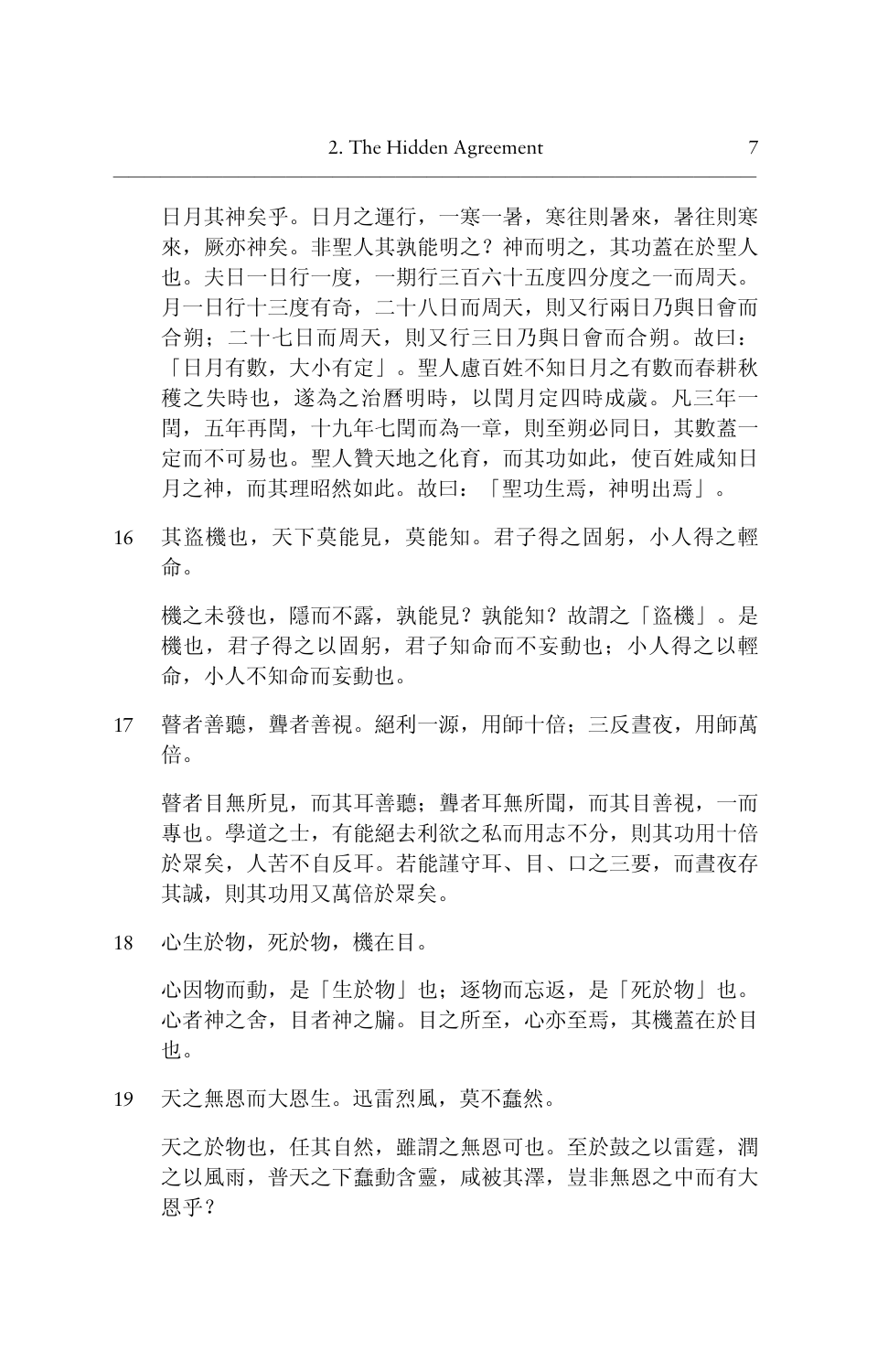20 至樂性餘, 至靜則廉。

> 知者樂, 樂則知命而無所憂, 故其性有餘, 裕而不迫: 仁者靜, 靜則定而無所欲,故其性廉,潔而不貪。

21 天之至私, 用之至公。

> 天道至公而無私也。人但見一物之生, 一物之長, 遂以為天之至 私,而不思日月所照,雨露所及。凡飛潛動植之類,莫不各正性 命而保合太和, 此則天之至公也, 天曷嘗獨私於一物哉?

禽之制在氣。  $22$ 

> 春則倉庚鳴, 孰使之鳴? 秋則鴻雁來, 孰使之來? 禽之制在氣故 也。

生者死之根: 死者生之根。恩生於害, 害生於恩。  $23$ 

牛謂萬物之動, 動極則復靜, 是生者死之根也: 死謂萬物之靜, 靜極則復動, 是死者生之根也。恩謂天之生物, 害謂天之殺物。 有秋冬之收藏, 則有春夏之生長: 有春夏之敷榮, 則有秋冬之凋 落。故曰: 「恩生於害, 害生於恩」。

愚人以天地文理聖,我以時物文理哲。 24

> 愚人以天地文理聖, 聖則不可得而測也。既以為不可測, 則不復 窮其理。雖以之為聖,不知其所以聖也。我以時物文理哲,哲則 可得而知也。知者窮其理以致其知, 則天地雖聖, 吾亦得而測 之, 況時物乎? 夫時物之文理, 即天地之文理也。不知天之文但 觀天之時宜, 不知地之理但察地之物情, 何必索之高遠哉?

終篇又有百餘字, 或以為注文, 或以為本文, 如云: 天地之道浸, 故 陰陽勝。謂天地間陽盛則勝陰, 陰盛則勝陽, 如水之浸物, 蓋以漸 也。朱紫陽雖以為注文而不解注, 然答門人之問, 則深取其說, 愚故 併及之。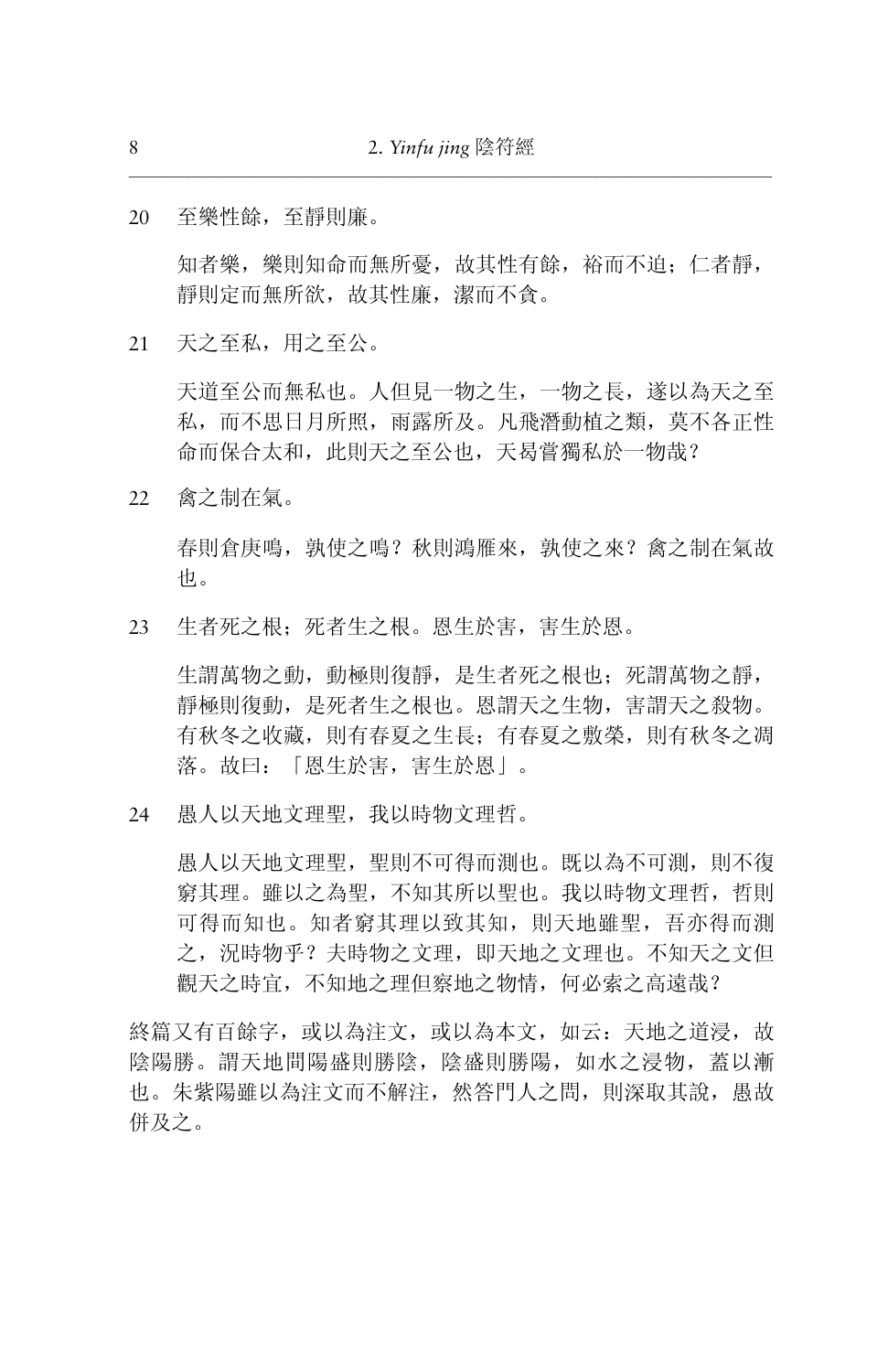# 3 Mirror for Compounding the Medicine *Ruyao jing* 入藥鏡

Attributed to Cui Xifan 崔希範 (ca. 880–940)

Commentary by Wang Jie  $\pm \hat{\psi}$  (?-ca. 1380)

Selections from *Cui gong ruyao jing zhujie* 崔公入藥鏡注解 (Commentary and Explication of the *Ruyao jing*). *Daozang* 道藏 (Taoist Canon) edition, 1445.

1 先天炁,後天炁。得之者,常似醉。

先天炁者, 乃元始祖炁也。此祖炁在人身天地之正中, 生門密 戶, 懸中高處, 天心是也。神仙修鍊, 止是採取先天一炁, 以為 丹母。後天炁者,乃一呼一吸,一往一來,内運之炁也。呼則接 天根, 吸則接地根; 呼則龍吟而雲起, 吸則虎嘯而風生。 綿綿若 存, 歸于祖炁, 内外混合, 結成還丹。自覺丹田火熾, 暢於四 肢。如癡如醉,美在其中。此所以「得之者,常似醉」也。『道 德經』云: 「谷神不死, 是謂玄牝。玄牝之門, 是為天地根。綿 綿若存,用之不勤」。『易坤卦』云: 「黄中通理,正位居體, 美在其中, 而暢於四肢」。如斯之謂也。

3 上鵲橋,下鵲橋。天應星,地應潮。

人身夾脊,比天之銀河也。銀河阻隔,而有靈鵲作橋,故有鵲橋 之說。人之舌亦言鵲橋也。 凡作丹之時,以黃婆引嬰兒上昇泥 丸, 與姹女交會, 名曰「上鵲橋」也。黃婆復徘徊, 咲引嬰兒姹 女同歸洞房。必從泥丸而降,故曰「下鵲橋」也。黃婆、嬰兒、 姹女非真有也,乃譬喻之說,無出乎身心意三者而已。默運之 功, 内仗天罡斡運, 外用斗柄推遷。起火之時, 覺真氣騰騰上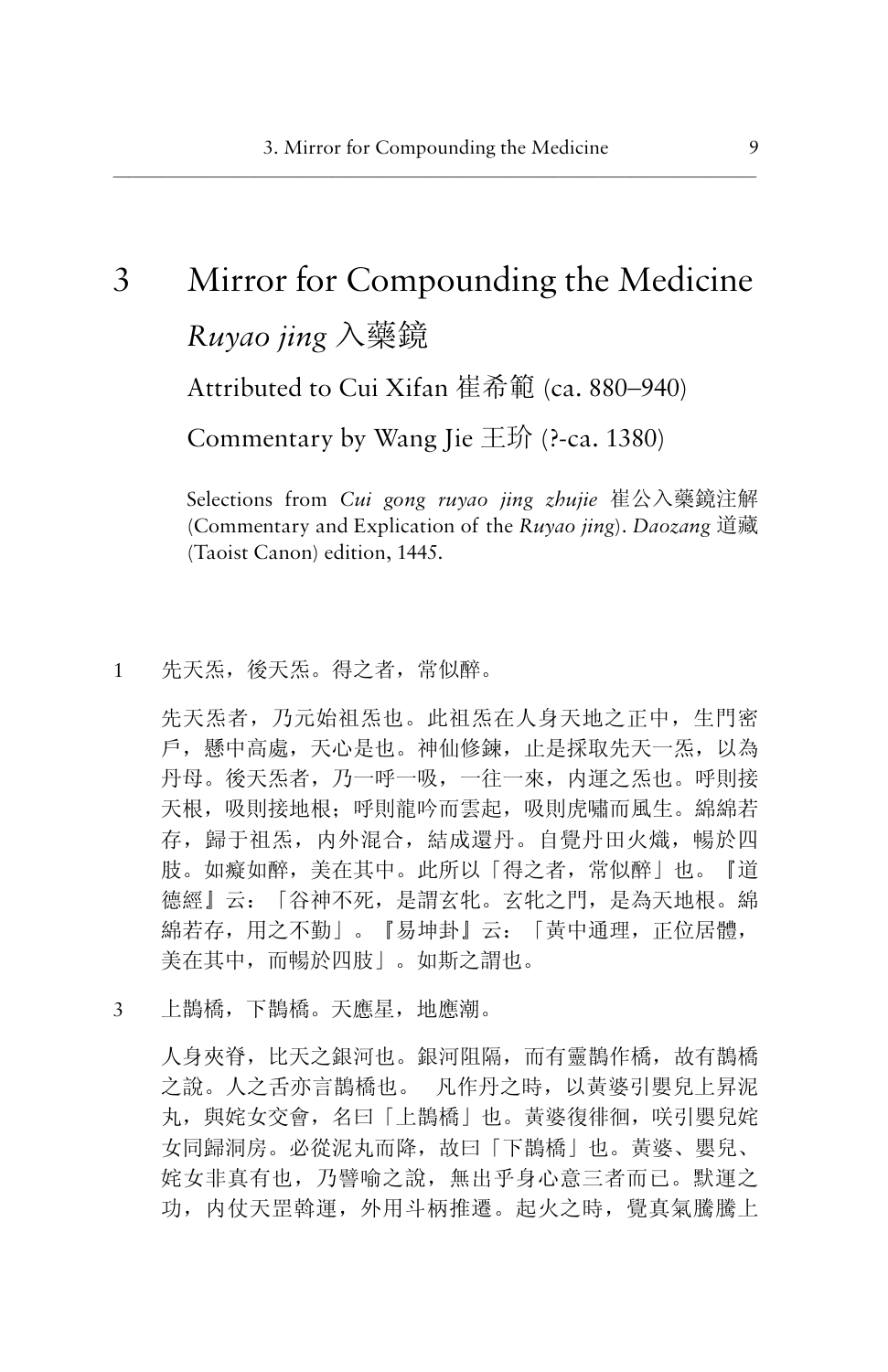昇, 如潮水之初起, 直上逆流。故曰「天應星, 地應潮」也。丹 經云: 「工夫容易藥非遙」, 「撥動天輪地應潮」, 是也。

鉛龍昇, 汞虎降。驅二物, 勿縱放。 6

> 鉛者,坎中一點真陽,謂之龍也。汞者,離中一點真陰,謂之虎 也。凡作丹之時, 飛戊土抽坎中之鉛, 木生火而炎, 上昇泥丸, 龍從火裏出,故曰「鉛龍昇」也。用己土攝離中之汞, 金生水而 流,下降丹田,虎向水中生,故曰「汞虎降」也。擒捉之功,非 加武火之力, 則鉛龍不昇。非用文火之力, 則汞虎不降。一息周 流妙在堅剛。著力擒龍虎入鼎, 烹鍊化為王漿。故曰「驅二物, 勿縱放」也。張紫陽云: 「西山白虎性猖狂, 東海青龍不可當, 兩手捉來令死鬪,鍊成一塊紫金霜」,是也。

盗天地, 奪造化。 攢五行, 會八卦。 8

> 提挈天地, 握定陰陽, 攢簇五行, 合會八卦, 此神仙之學也。天 地者, 即乾坤也。造化者, 即陰陽也。五行者, 金木水火土也。 八卦者, 乾坤坎離震巽艮兌, 是也。且夫天地之大, 造化之深, 五行分布, 八卦環列, 以何術能盜之奪之, 攢之會之? 盜者, 竊 也。奪者, 取也。攢者, 簇也。會者, 合也。此言丹家之法, 妙 在口傳。凡作丹真訣, 只在些兒消息。待時至氣化, 藥產神知, 便當閉風關, 塞艮戶, 斡天罡, 旋斗柄, 運符火之一息, 簇三千 六百之正炁, 回七十二候之要津。顛倒五行, 會合八卦總歸土 釜, 牢固封閉。須臾調燮火發, 武鍊猛烹, 結成聖胎。所以一刻 工夫, 奪一年之節候。丹經云: 「人心若與天心合, 顛倒陰陽只 片時」。此即一呼一吸能奪造化。人一日有一萬三千五百呼, 一 萬三千五百吸。一呼一吸為一息, 則一息之間, 潛奪天運一萬三 千五百年之數。一年三百六十日四百(六十八)[八十六]萬 息, 潛奪天運四百八十六萬年之數。於是換盡陰濁之軀, 變成純 陽之體。神化自在, 聚則成形, 散則成風, 出有入無, 隱顯莫 測, 豈不奇哉!

水真水,火真火。水火交,永不老。 9

水居北方, 在卦為坎, 在身為腎。火居南方, 在卦為離, 在身為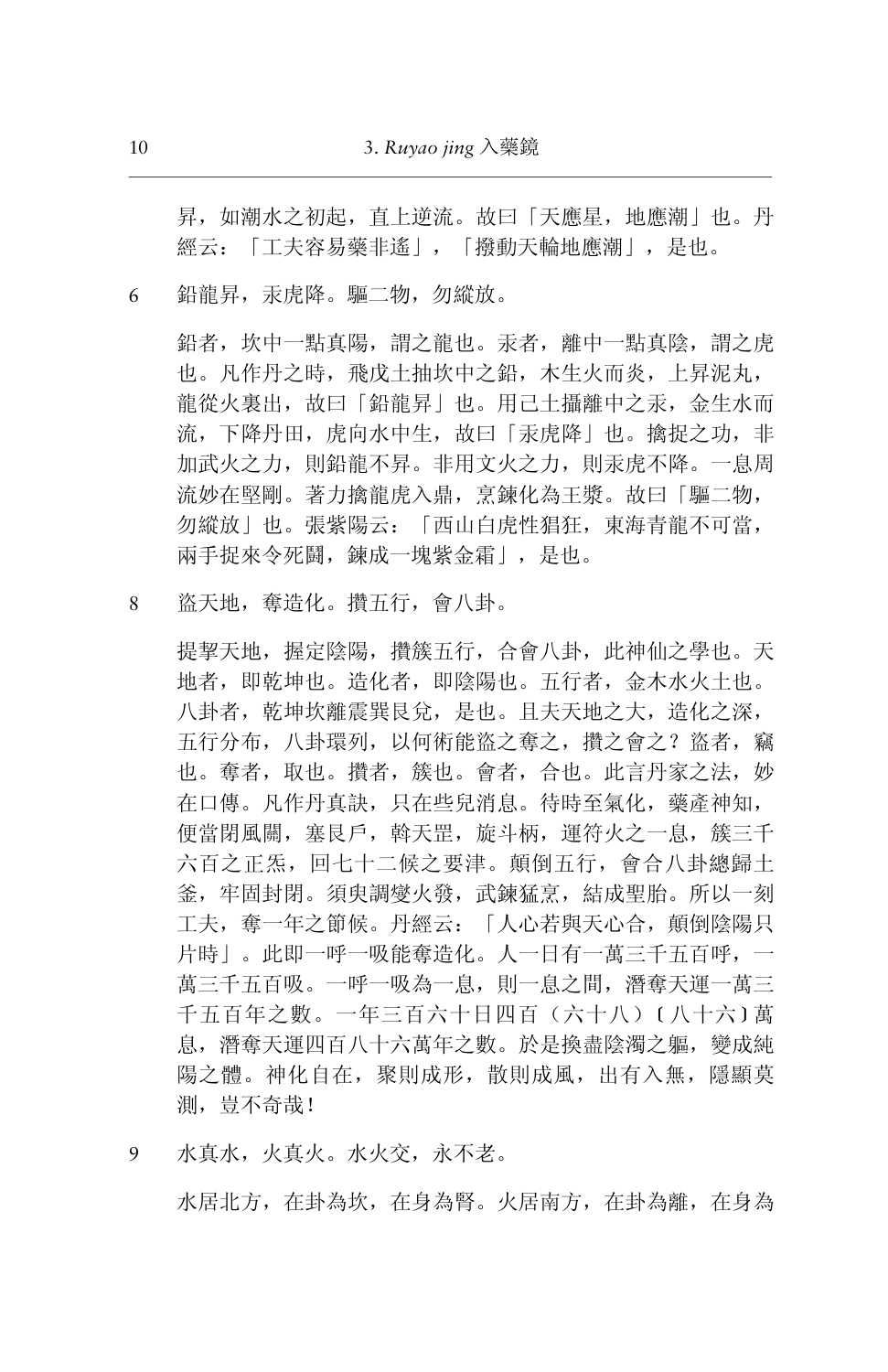心。水中藏火, 火中藏水。人心中一點真液, 乃真水也。腎中一 點真陽,乃真火也。水火分於上下,何由而交之?必假戊己真土 擒制逼逐, 得其真火上昇, 真水下降, 同歸十釜。水火既濟, 結 成金丹, 一炁純陽, 與天齊壽。故曰「水火交, 永不老」也。

11 是性命, 非神氣。水鄉鉛, 只一味。

性即神也, 命即氣也。性命混合, 乃先天之體也; 神氣運化, 乃 後天之用也, 故曰「是性命, 非神氣」也。修鍊之士, 欲得其性 靈命固, 從下手之初, 必是採水鄉之鉛。水鄉鉛者, 坤因乾破而 為坎,坎水中而有乾金。「金為水母,母隱子胎」,一點真陽居 於此處, 遇身中子時陽動之際, 急急採之。紫陽所謂「鉛遇癸生 須急採」, 採時須以徘徊之意。引火逼金, 正所謂「火逼金行顛 倒轉, 自然鼎内大丹凝」。只此一味, 為大道之根。雲房云: 「生我之門死我戶,幾箇惺惺幾箇悟,夜來鐵漢細尋思,長生不 死由人做」。指此一味, 直欲世人於此尋之, 方是鍊丹之本。丹 經云: 「好把真鉛著意尋」, 「華池一味水中金」, 是也。

14 托黄婆, 媒姹女。輕輕地, 默默舉。

黄婆、姹女, 皆強名也。黄婆者, 坤十也, 即戊己十也, 又言意 也。姹女, 兌金也。兌為少女, 金隱水中。凡作丹, 必托黃婆為 媒,通姹女之情,以戊土藏火,火逼金行。當起火之初,受炁且 柔,要當撥轉頂門關捩,從尾穴輕輕地,默默而舉。須臾火力熾 盛,河車不可暫停。運入南宮,復還元位,嫁與金公而作老郎。 崔公苦口叮嚀, 以謂世人不達還丹之旨, 故喻托以黄婆媒於姹 女, 直欲世人曉此理也。『悟真篇』云: 「姹女遊行自有方, 前 行須短後須長, 歸來却入黃婆舍, 嫁箇金公作老郎|, 是也。

15 一日内, 十二時, 意所到, 皆可為。

意者, 性之用, 即真土也。一日之内十二時辰, 有一年之節候。 自子時至辰巳六時屬陽, 自午時至戌亥六時屬陰。一陽來復, 身 中子時也。一陰生姤, 身中午時也。且夫水火間于南北, 木金隔 於東西, 此四象何由而合? 必假意以通消息, 是以天地造化一刻 可奪。一日之内十二時中, 無書無夜, 念兹在兹。常惺惺地, 動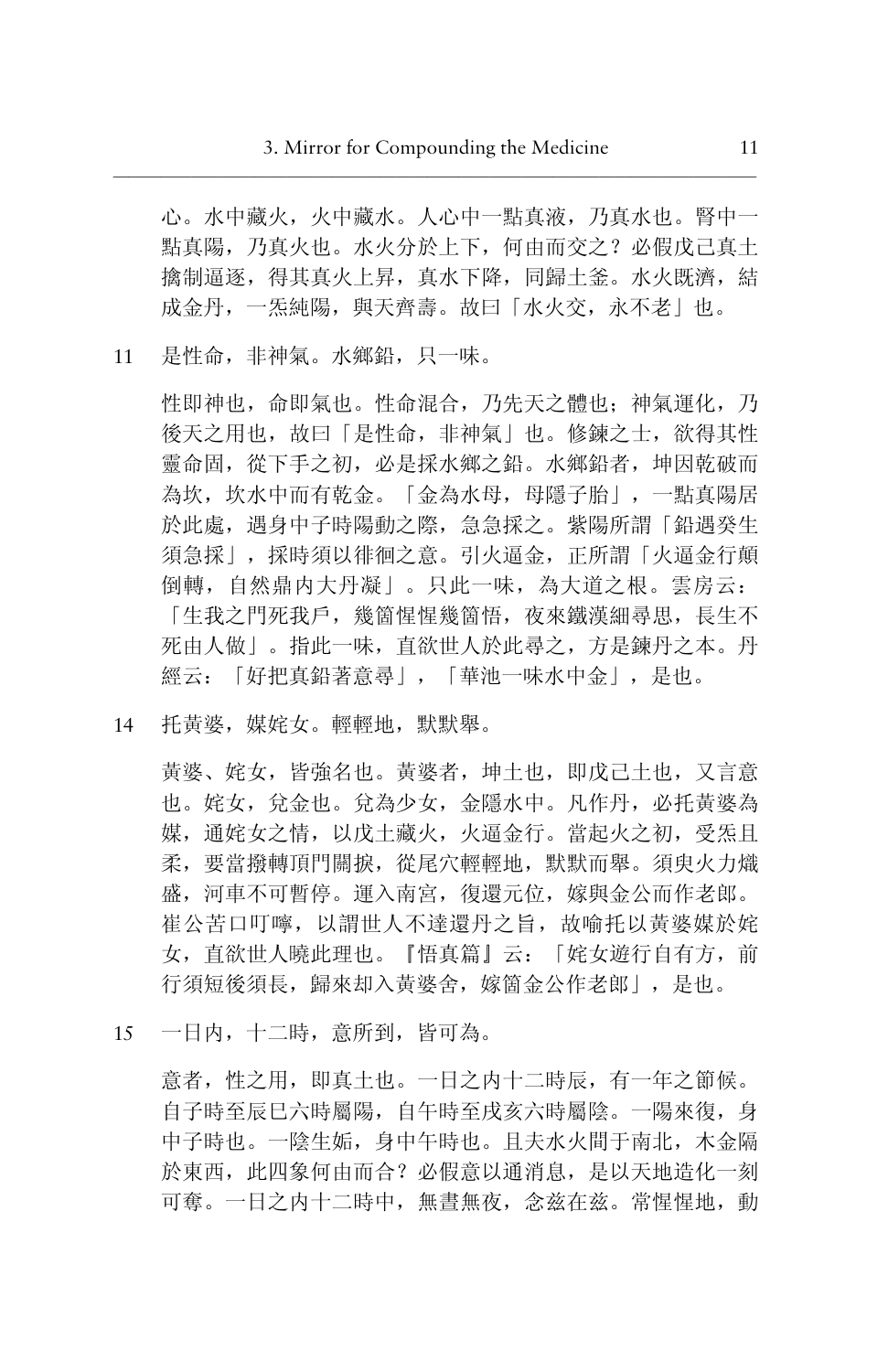念以行火,息念以溫養火。此所以「意所到,皆可為」也。

19 火候足,莫傷丹。天地靈,造化慳。

鍊得黄芽滿鼎,白雪漫天,嬰兒成象,故「火候足」也。火候既 足,只宜沐浴溫養。若不知止足,妄意行火,反傷丹矣。丹成之 後, 天地混合, 神炁自靈, 仙師所謂「虛室生白」, 「神明自 來」,故曰「天地靈」也。當此之時,宜加寶愛。調息務在微 細, 於靜定之中, 内不出, 外不入, 形忘物忘, 心同太虛, 一炁 純陽,故「造化慳」也。

21 密密行,句句應。

此二句總結前八十句,言(大道金丹)〔金丹大道〕,進火退 符,奪造化之妙訣。行之一身如空谷之應聲,陽燧之取火,方諸 之取水。神通氣感,何其速之如是?故曰「密密行,句句應」。 丹經云: 「視之不見聽不聞, 及至呼時又却應」, 是也。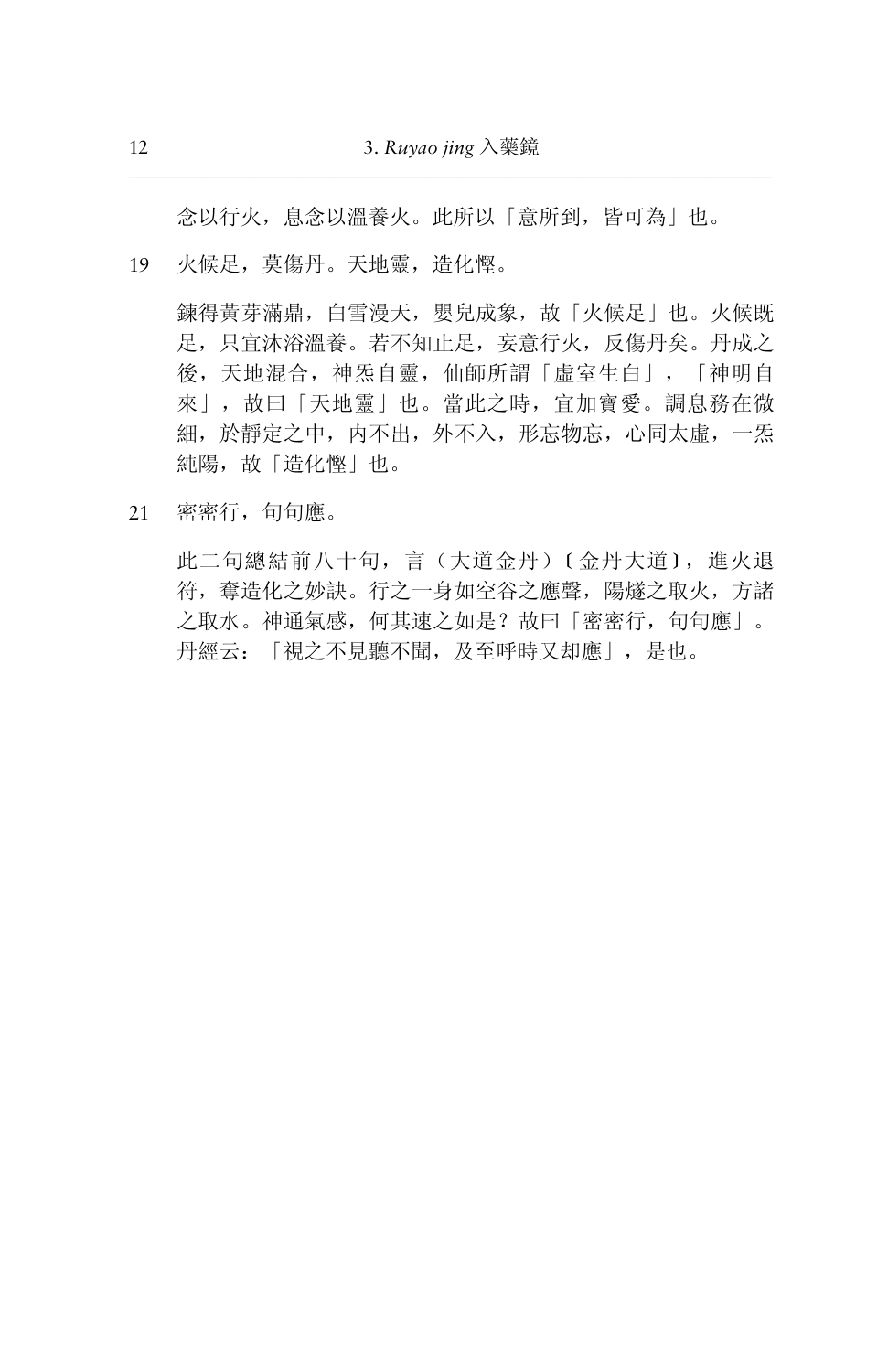# The Transmission of the Dao from  $\overline{4}$ Zhongli Quan to Lü Dongbin

Zhong Lü chuandao ii 鍾呂傳道集

Attributed to Shi Jianwu 施肩吾 (fl. 820-35)

Selections from Xiuzhen shishu 修真十書 (Ten Books on the Cultivation of Reality), ch. 14–16. Daozang 道藏 (Taoist Canon) edition, 1445.

# 論龍虎

吕曰: 龍本肝之象, 虎乃肺之神, 是此心火之中而生液, 液為真水, 水之中, 杳杳冥冥而隱真龍, 龍不在肝而出自離(當) [宫]者何也? 是此腎水之中而生氣, 氣為真火, 火之中, 恍恍惚惚而藏真虎, 虎不 在肺而生於坎位者何也?

鍾曰: 龍, 陽物也。升飛在天, 吟而雲起, 得澤而濟萬物, 在象為青 龍, 在方為甲乙, 在物為木, 在時為春, 在道為仁, 在卦為震, 在人 身中五藏之内為肝。虎, 陰物也, 奔走於地, 嘯而風生, 得山而威制 百蟲, 在象為白虎, 在方為庚辛, 在物為金, 在時為秋, 在道為義, 在卦為兌, 在人身中五藏之内為肺。且肝, 陽也, 而在陰位之中, 所 以腎氣傳肝氣, 氣行子母, 以水生木, 腎氣足而肝氣生, 肝氣既生, 以絕腎之餘陰,而純陽之氣上昇者也。且肺,陰也,而在陽位之中, 所以心液傳肺液, 液行夫婦, 以火刺金, 心液到而肺液生, 肺液既 生, 以絕心之餘陽, 而純陰之液下降者也。以其肝屬陽, 以絕腎之餘 陰, 是以知氣過肝時, 即為純陽, 純陽氣中包藏真一之水, 恍惚無 形,名曰陽龍。以其肺屬陰,以絕心之餘陽,是知液到肺時即為純 陰, 純陰液中負載正陽之炁, 杳冥不見, 名曰陰虎也。氣升液降, 本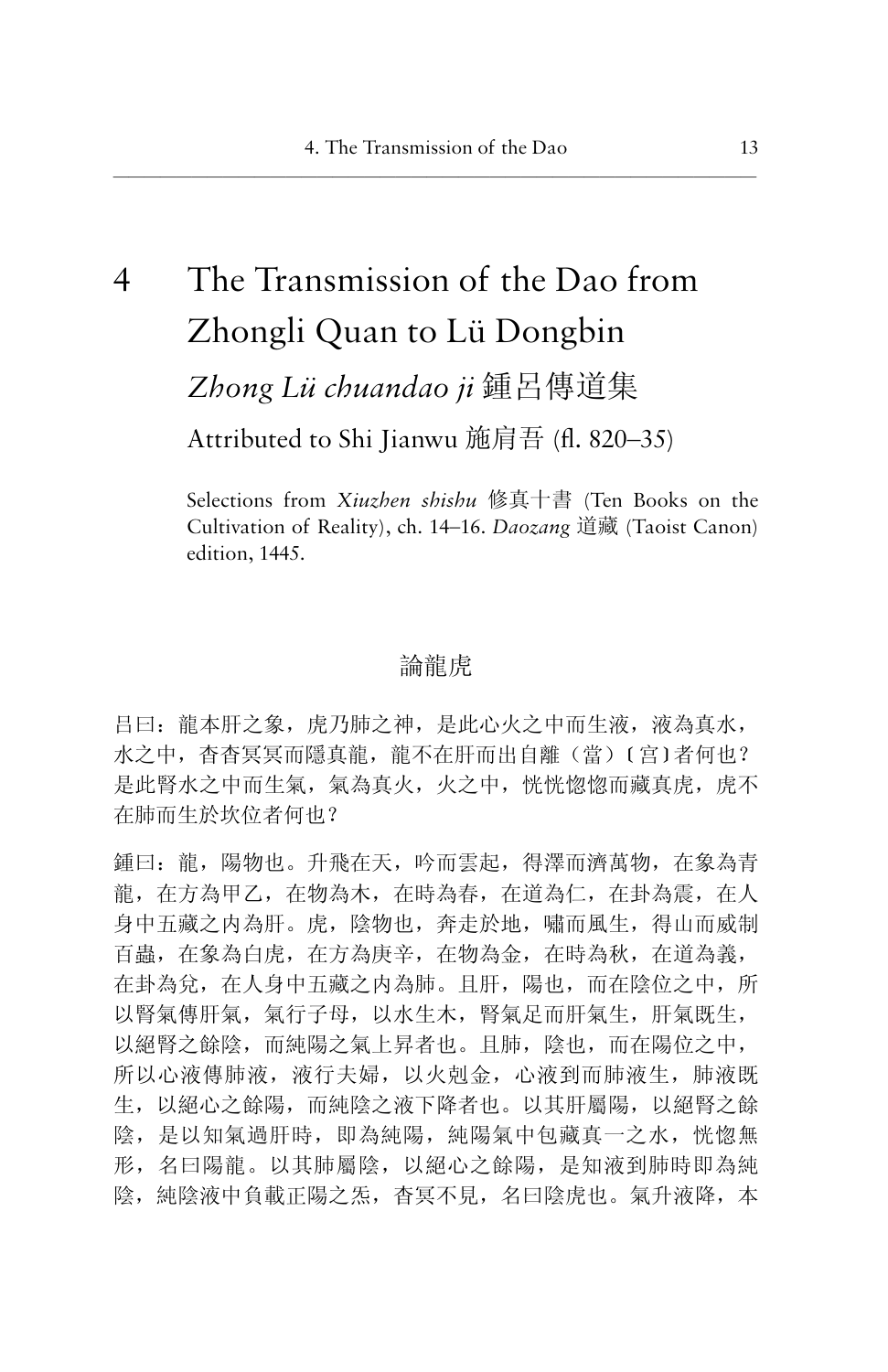不能相交, 奈何氣中真一之水, 見液相合, 液中正陽之氣, 見氣自 聚。若也傳行之時, 以法制之, 使腎氣不走失, 氣中收取真一之水: 心液不耗散, 液中採取正陽之炁。子母相逢, 互相顧戀日得黍米之 大,百日無差藥力全,二百日聖胞堅,三百日胎仙完,形若彈丸,色 同朱橘, 名曰丹藥。永鎮下田, 留形住世, 浩劫長生, 以作陸地神 仙。

吕曰: 腎水生氣, 氣中有真一之水, 名曰陰虎。虎見液相合也。心火 生液, 液中有正陽之氣, 名曰陽龍。龍見氣相合也。方以類聚物, 以 羣分理, 當然也。氣生時液亦降, 氣中真一之水莫不隨液而下傳於五 藏乎? 液生時氣亦升, 液中正陽之氣莫不隨氣而出於重樓乎? 真水隨 液下行, 虎不能交龍, 真陽隨氣上昇, 龍不能交虎。龍虎不交, 安得 黄芽?黄芽既無, 安得大藥?

鍾曰: 腎氣既生,如太陽之出海,霧露不能蔽其光。液下如疏簾,安 足以勝其氣。氣壯則真一之水自盛矣。心液既生,如嚴天之殺物,呼 呵不能敵其寒。氣升如翠幕, 安足以勝其液。液盛則正陽之氣或強或 弱,未.可必也。

吕曰: 氣生液生各有時。時生氣也, 氣盛則真一之水亦盛, 時生液 也, 液盛則正陽之氣亦盛, 盛衰未保何也?

鍾曰: 腎氣易為耗散, 難得者真虎; 心液難為積聚, 易失者真龍。丹 經萬卷,議論不出陰陽: 陰陽兩事,精粹無非龍虎。奉道之士,萬中 識者一二。或以多聞廣記,雖知龍虎之理,不識交合之時,不知採取 之法。所以今古達士,皓首修持,止於小成,累代延年,不聞超脫, 蓋以不能交媾於龍虎, 採黃芽而成丹藥。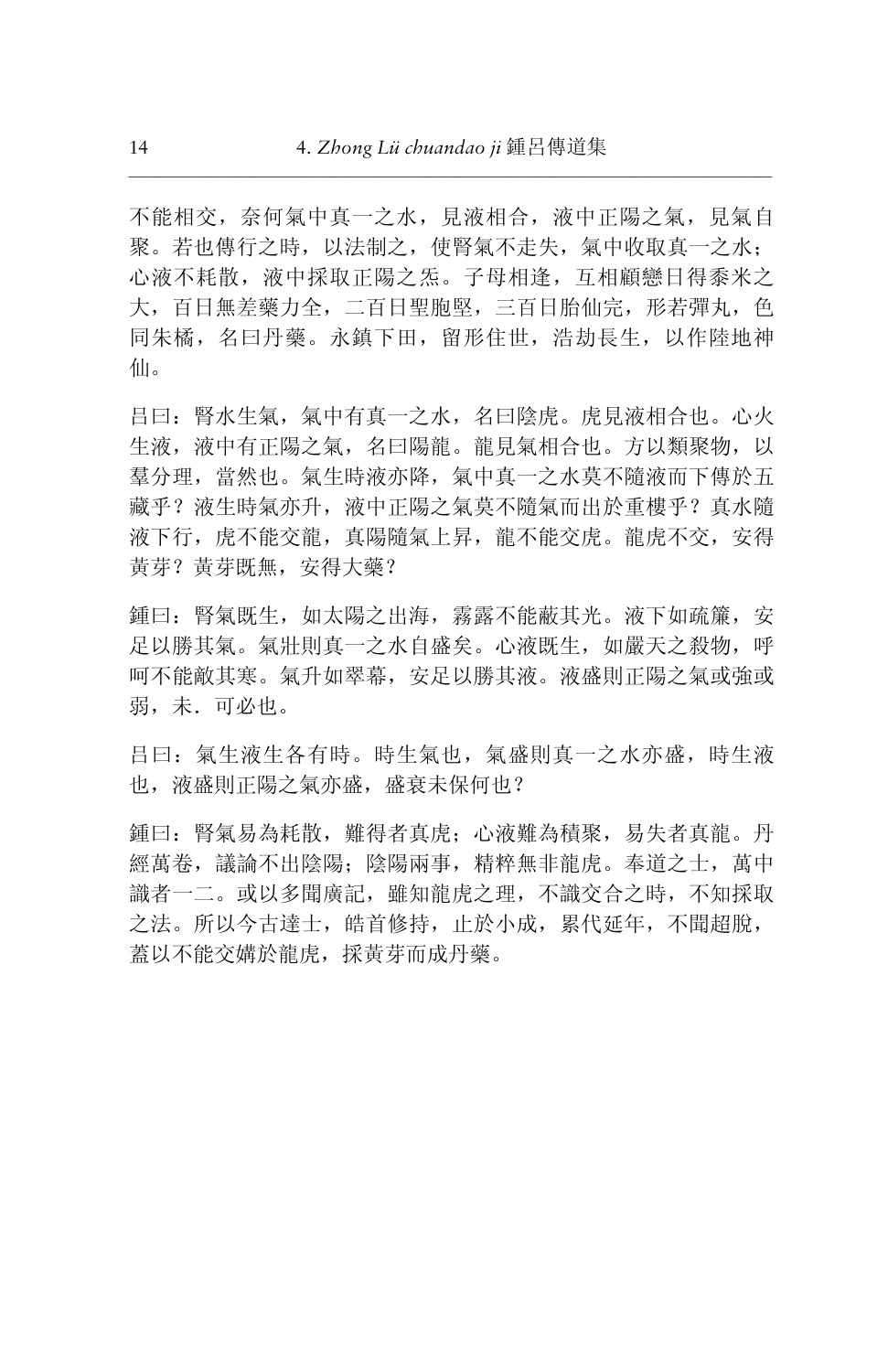# 5 Awakening to Reality

*Wuzhen pian* 悟真篇

Zhang Boduan 張伯端 (987?-1082)

Selections from Wang Mu 王沐, ed., *Wuzhen pian qianjie* 悟真篇 Ϗ) A Simple Explanation of the *Wuzhen pian*). Beijing: Zhonghua shuju 中華書局 1990.

# 律詩

- 3 學仙須是學天仙,惟有金丹最的端。二物會時情性合,五行全處 龍虎蟠。本因戊己為媒娉,遂使夫妻鎮合歡。只候功成朝北闕, 九霞光裹駕翔鸞。
- 4 此法真中妙更真,都緣我獨異於人。自知顛倒由離坎,誰識浮沈 定主賓。金鼎欲留朱裏汞,玉池先下水中銀。神功運火非終旦, 現出深潭月一輪。
- 6 人人自有長生藥,自是愚迷枉擺拋。甘露降時天地合,黃芽生處 坎離交。井蛙應謂無龍窟,籬鷃爭知有鳳巢。丹熟自然金滿屋, 何須尋草學燒茅。
- 7 要知產藥川源處,只在西南是本鄉。鉛遇癸生須急採,金逢望遠 不堪嘗。送歸土釜牢封閉,次入流珠廝配當。藥重一斤須二八, 調停火候託陰陽。
- 9 陽裏陰精質不剛,獨修此物轉羸尪。勞形按引皆非道,服氣餐霞 總是狂。舉世謾求鉛汞伏,何時得見龍虎降。勸君窮取生身處, 返本還元是藥王。
- 12 草木陰陽亦兩齊,若還缺一不芳菲。初開綠葉陽先唱,次發紅花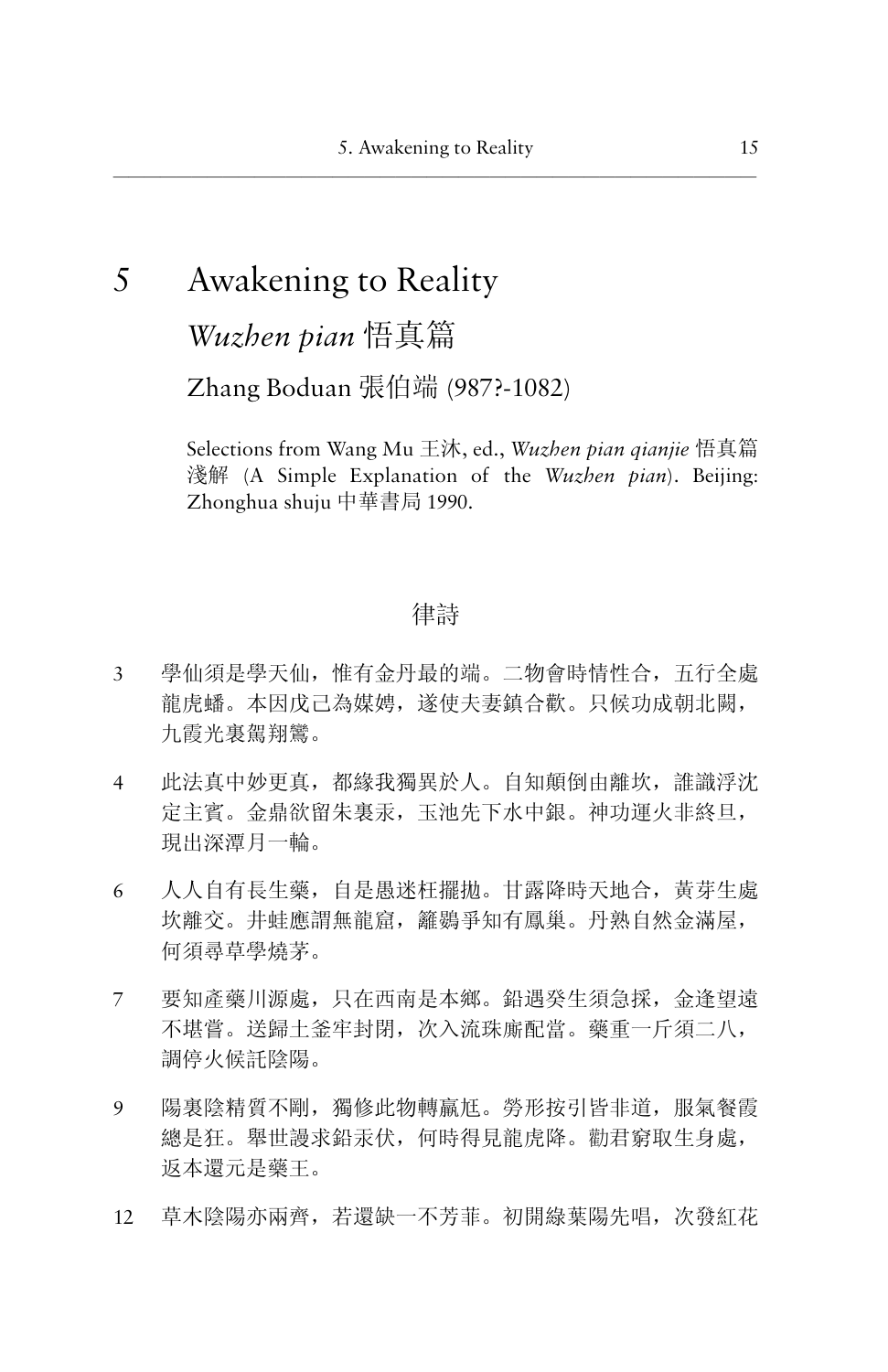陰後隨。常道即斯為日用,真源反覆有誰知。報言學道諸君子, 不識陰陽草強喘。

- 14 三五一都三箇字,古今明者實然稀。東三南二同成五,北一西方 四共之。戊己身居生數五,三家相見結嬰兒。嬰兒是一含真氣, 十月胎圓入聖基。
- 15 不識真鉛正祖宗, 萬般作用枉施功。休妻謾遣陰陽隔, 絕粒徒教 腸胃空。草木金銀皆滓質,雲霞日月屬朦朧。更饒吐納并存想, 總與金丹事不同。

### 紹句

- 1 先把乾坤為鼎器,次將烏兔藥來享,既驅二物歸黃道,爭得金丹 不解生。
- 5 咽津納氣是人行, 有藥方能造化生, 鼎内若無真種子, 猶將水火 煮空鐺。
- 10 虚心實腹義俱深, 只為虛心要識心。不若煉鉛先實腹, 且教守取 滿堂金。
- 12 道自虚無生一氣, 便從一氣產陰陽, 陰陽再合成三體, 三體重生 萬物昌。
- 14 離坎若還無戊己,雖含四象不成丹。只緣彼此懷真土,遂使金丹 有返還。
- 16 取將坎位中心實,點化離宮腹内陰。從此變成乾健體,潛藏飛躍 總由心。
- 17 震龍汞出是離鄉,兌虎鉛生在坎方。二物總因兒產母,五行全要 入中央。
- 27 縱識朱砂與黑鉛, 不知火候也如閑, 大都全借修持力, 毫髮差殊 不作丹。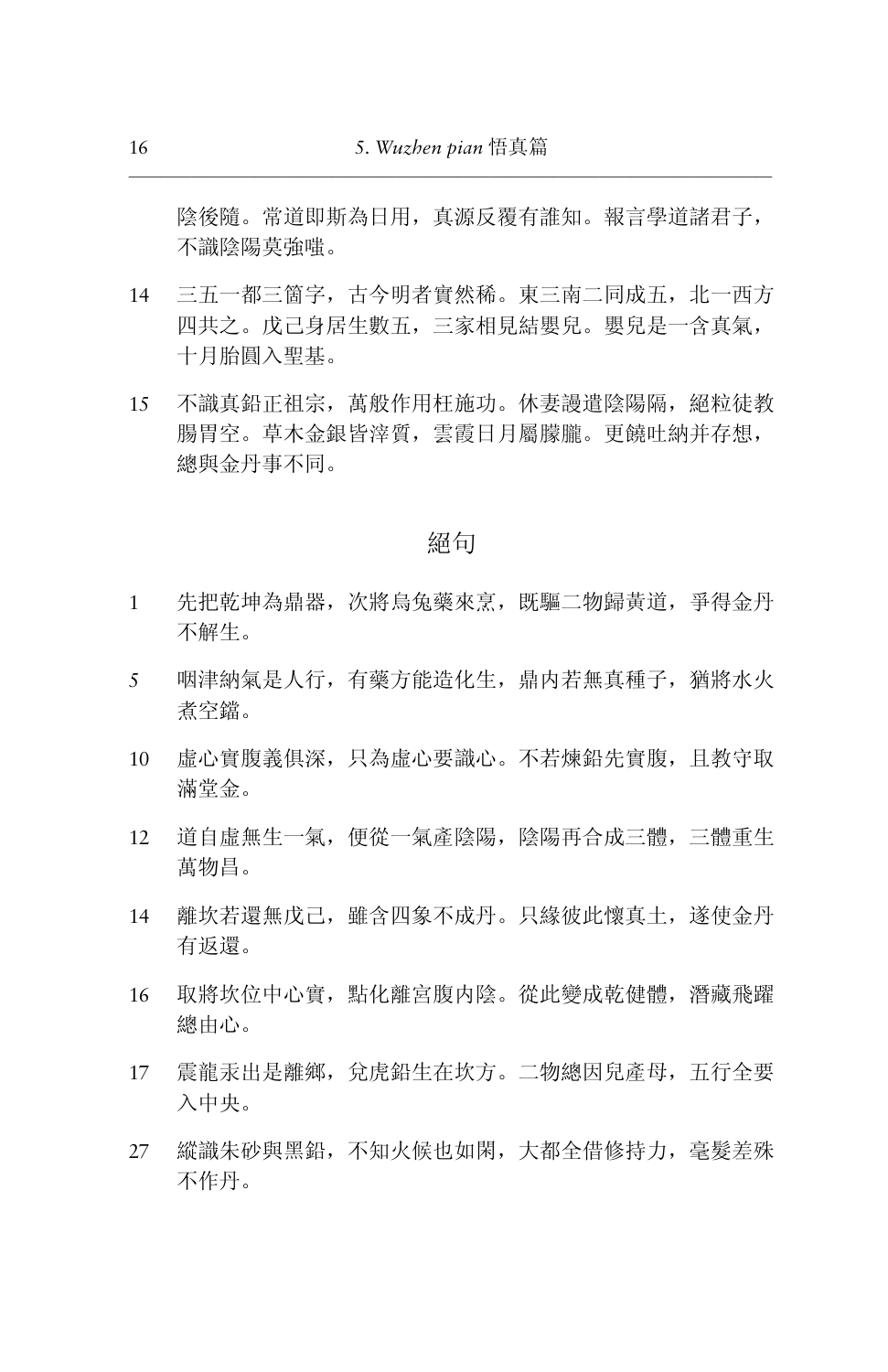- 28 契論經歌講至真, 不將火候著於文, 要知口訣通玄處, 須共神仙 仔細論。
- 37 卦中設象本儀形,得象忘言意自明,舉世迷徒惟執象,卻行卦氣 望飛昇。
- 39 要得谷神長不死,須憑玄牝立根基。真精既返黃金室,一顆明珠 永不離。
- 40 玄牝之門世罕知,休將口鼻妄施為。饒君吐納經千載,爭得金烏 搦兔兒。
- 42 始於有作人難見, 及至無為眾始知, 但見無為為要妙, 豈知有作 是根基。
- 51 萬物芸芸各返根,返根復命即常存。知常返本人難會,妄作招凶 往往聞。
- 57 三才相盜食其時, 此是神仙道德機。萬化既安諸慮息, 百骸俱理 證無為。
- 58 陰符寶字逾三百,道德靈文滿五千。今古上仙無限數,盡從此處 達真詮。
- 59 饒君聰慧過顏閔,不遇真師莫強猜。只為丹經無口訣,教君何處 結靈胎?
- 61 未煉還丹須速煉, 煉了還須知止足, 若也持盈未已心, 不免一朝 遭殆辱。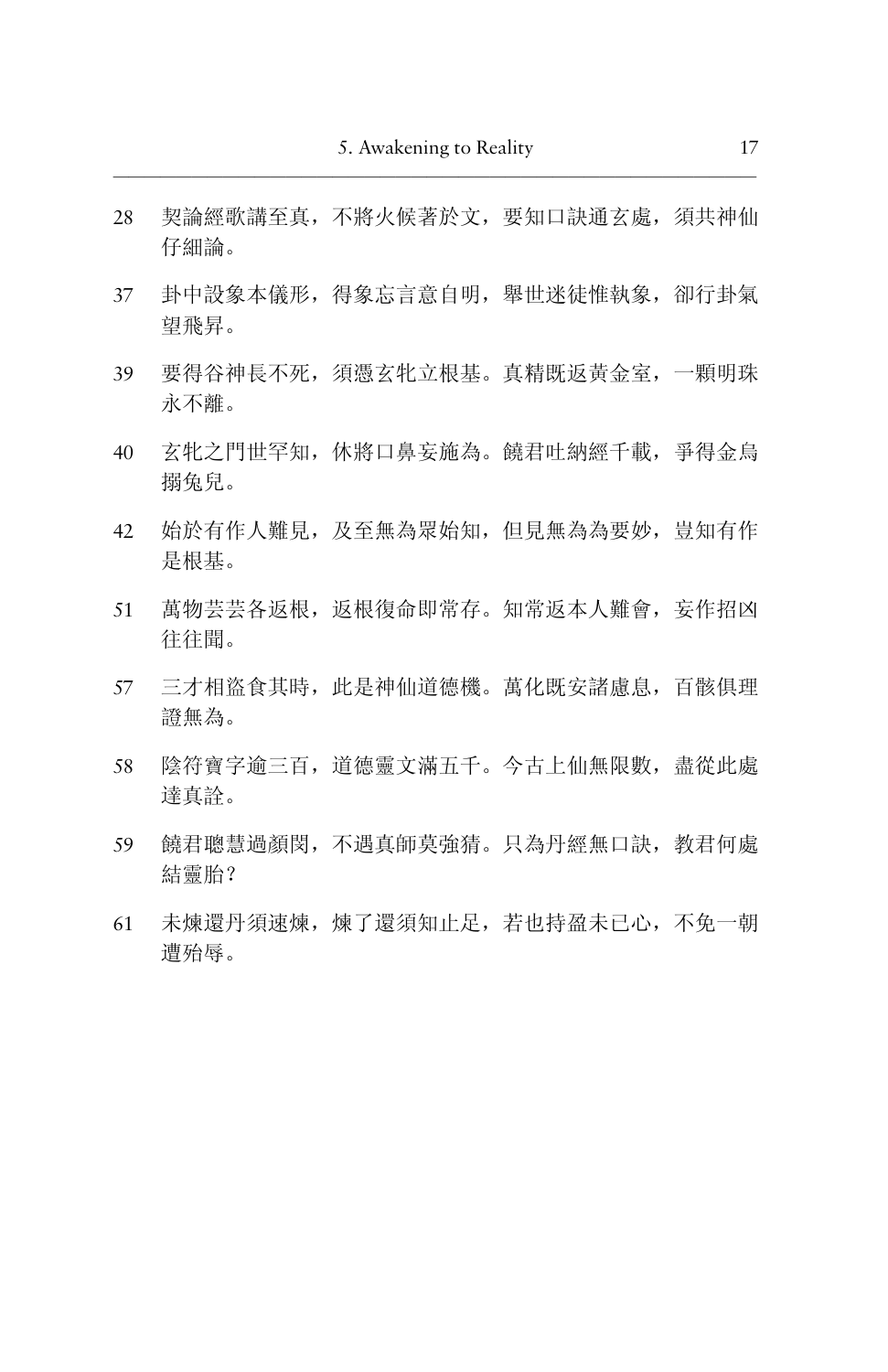6 Four Hundred Words on the Golden Elixir *Jindan sibai zi* 金丹四百字

Attributed to Zhang Boduan 張伯端 (987?-1082)

Commentary by Peng Haogu 彭好古 (fl. 1586–99)

Complete text from the *Daozang xubian* 道藏續編 (Sequel to the Taoist Canon) edition, 1952.

 $\mathbf I$ 

真土擒真鉛,真鉛制真汞。鉛汞歸真土,身心寂不動。

人之初生,天一生坎水為腎。腎水沈重象鉛。腎生氣,氣中一點真一 之精,是為真鉛。地二生離火為心,心火飛揚象汞。心生液,液中一 點正陽之氣,是為真汞。坎中有戊土,離中有己土。水本陰,而陰中 有真陽。火本陽,而陽中有真陰。是為真土。陰交於陽,陽交於陰, 全憑真土。真鉛,即身中之氣,真永,即心中之神。真土,即身心中 之意也。誠能運吾之真意,使汞常迎鉛,鉛常制汞。鉛汞歸真土,則 神氣渾融,性情合一,而身心寂然不動矣。雖曰不動,其實如如之中 有了了,冥冥之中有昭昭,妄心已除,而照心不昧。肉身若死,而法 身常生。非墜頑空而甘枯槁也。

虚無生白雪,寂靜發黃芽。玉爐火溫溫,鼎上飛紫霞。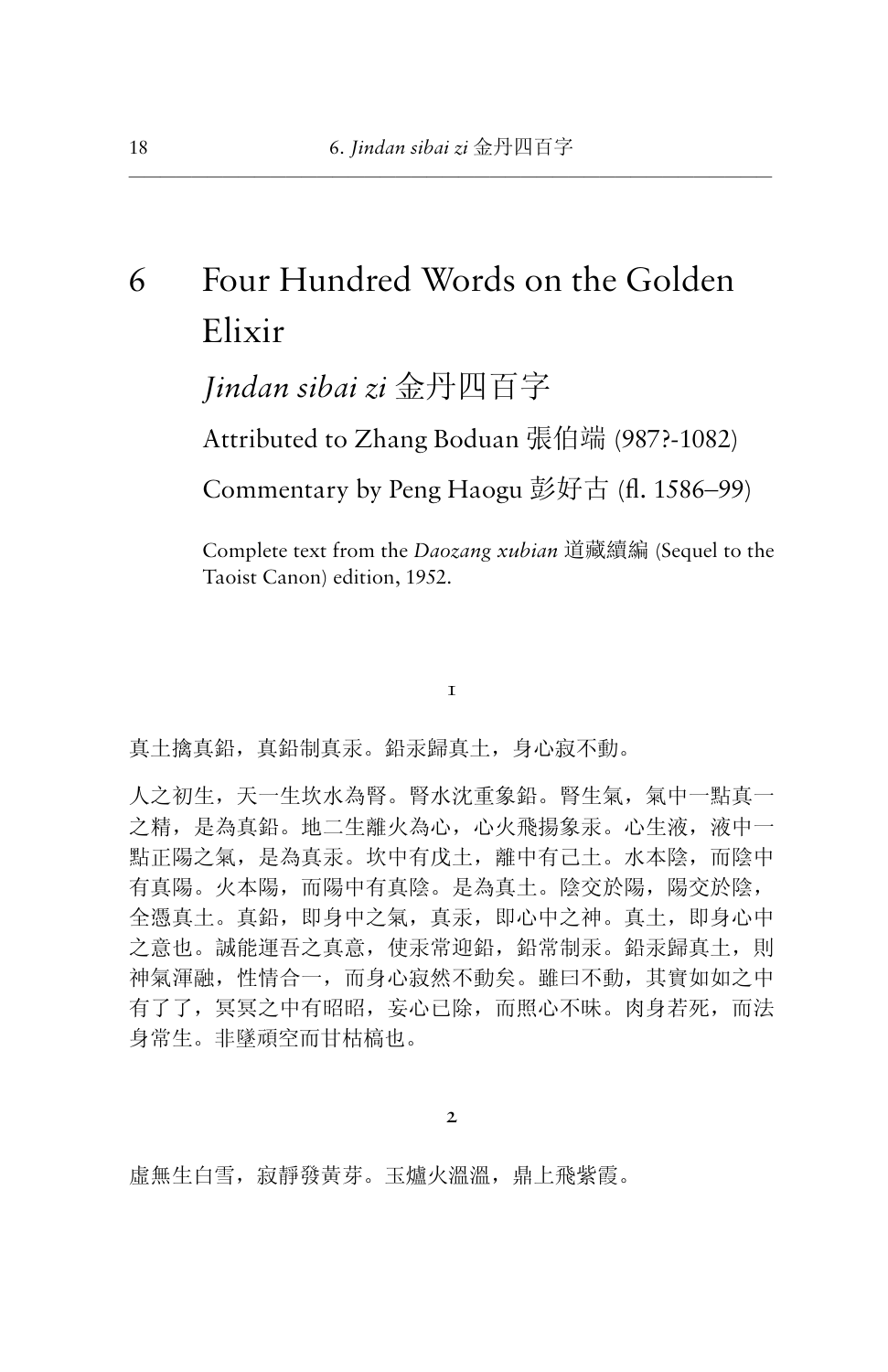虚無寂靜, 下手採藥之功夫。白雪黃芽, 吾身藥生之景象。然以白雪 歸虛無, 以黄芽歸寂靜, 亦自有辯。白雪自虛空而生, 黄芽須火養而 生, 以火能生土也。時當姤卦, 天交於地, 虛無則白雪自生。時當復 卦, 地交於天, 寂靜則黃芽自發。正如天地之間, 陽極而陰, 則白雪 自天而飛; 陰極而陽, 則黃芽自地而長。玉爐即黃庭, 火即神。以神 馭氣,火在玉爐之中。溫溫者,行火之候。鼎者,乾位,神之本宮。 黑變紅為紫, 火飛上為霞。霞與火, 非二物也。「玉爐火溫溫」, 乾 宮之神炤入於坤宮之内。至於「鼎上飛紫霞」, 則坤受乾火, 發現於 坤宮之表有飛象矣。

3

華池蓮花開, 神水金波靜。夜深月正明, 天地一輪鏡。

紫陽本序云: 「以鉛見汞, 名曰華池, 以汞入鉛, 名曰神水」。即此 而觀, 「華池」為命蒂, 「神水」為性根。欲性命渾融, 始以汞投 鉛, 次以鉛制汞。坎宫真一之精, 載正陽之炁而上升, 氣象似蓮花之 開矣。離宮正陽之炁, 隨真一之精而下降, 安淨似金波之淨矣。至時 之將子, 水清金白, 而性命神氣兩相渾合矣。故曰: 「天地一輪 鏡」。只在以性合命,凝神入氣穴是也。昔人謂煉丹無別法,但引神 水入華池, 萬事畢矣。正言此意。

4

硃砂煉陽氣,水銀烹金精。金精與陽氣,硃砂而水銀。

硃砂,是液中正陽之氣;水銀,是氣中真一之精。補離宮之陰,液中 採取正陽之氣。取坎宮之陽,氣中採取真一之精。「金精與陽氣」, 以陽火煉之, 則如硃砂: 以陰符養之, 則如水銀, 非二物也。

日魂玉兔脂, 月魄金烏髓。掇來歸鼎中, 化作一泓水。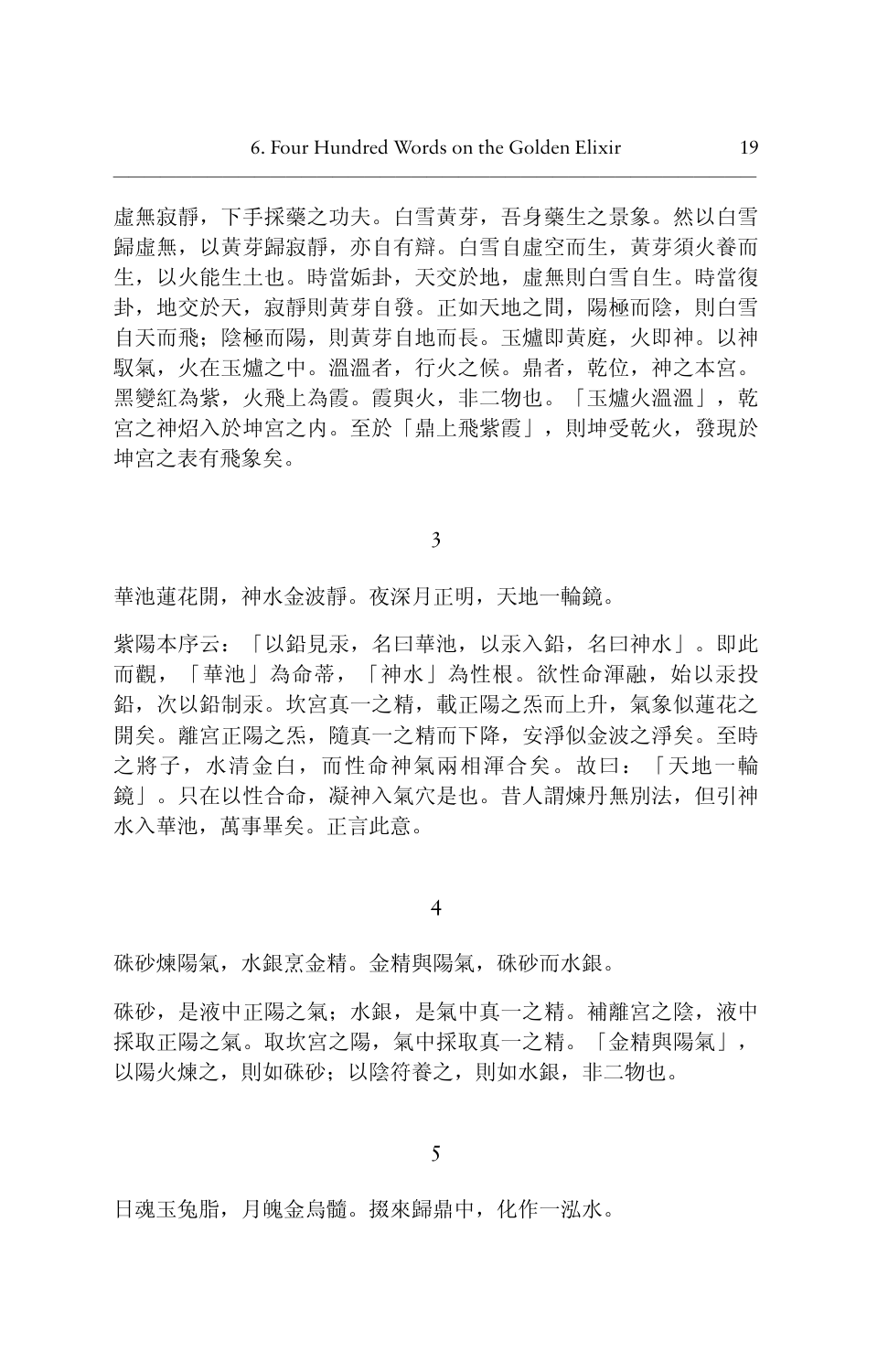太陽木火為日魂, 魂藏神, 而陽中有陰, 陰即月魄。日非月無以生其 光,故曰「玉兔脂」,脂從精也。太陰金水為月魄,魄藏精,而陰中 有陽, 陽即日魂。月非日無以成其體, 故曰「金烏髓」, 髓從神也。 猶硃砂是日中之精,中感月華而生真炁。水銀是月中之華,中感日精 而生真鉛。大修行人,上士以神化氣,以氣化精;中士以精留氣,以 氣留神。精神渾合,調和於寶鼎之中,則甘露自降,而為一泓水矣。

6

藥物生玄竅,火候發陽爐。龍虎交會時,寶鼎產玄珠。

玄竅, 即玄牝。玄陽而牝陰, 總謂之玄竅。人身下田為爐, 乃神之所 棲, 火發於此, 故曰陽爐。爐上, 則鼎也。靜極而動, 藥物自生, 時 當採取。得藥之後, 苟無火候以烹煉之, 其藥復散, 玄珠何從而產 哉。是必「撥轉頂門關捩子」,「奪取驪龍頷下珠」。藥即是火,火 即是藥, 藥火合一, 則龍虎交會, 而懸胎寶鼎, 自產黍米之玄珠矣。 然必玄竅生藥, 方可陽爐發火。若機未至, 而先助長, 則外火雖行, 内符不應, 適以自焚其軀耳。大抵神氣和融, 則玄竅自見。玄竅既 見, 則火候自知。火候既知, 則龍虎自併。龍虎既併, 則玄珠自成。 其妙在動靜之間, 不差毫髮可也。

7

此竅非凡竅,乾坤共合成。名為神氣穴,内有坎離精。

此竅即上玄竅。以其不屬有無,不落方體,超乎身心之外,出乎恍惚 之間,故曰「非凡竅」。人身上乾而下坤,乾之中爻索坤而成坎,坎 居坤位,而氣居之。坤之中爻索乾而成離,離寄乾位,而神居之。神 者,心中之汞也;氣者,身中之鉛也。心為神室,身為氣府。故曰: 「名為神氣穴」。身中有一點真陽之氣,氣屬離。心中有一點真陰之 精,精屬坎。故曰: 「内有坎離精」。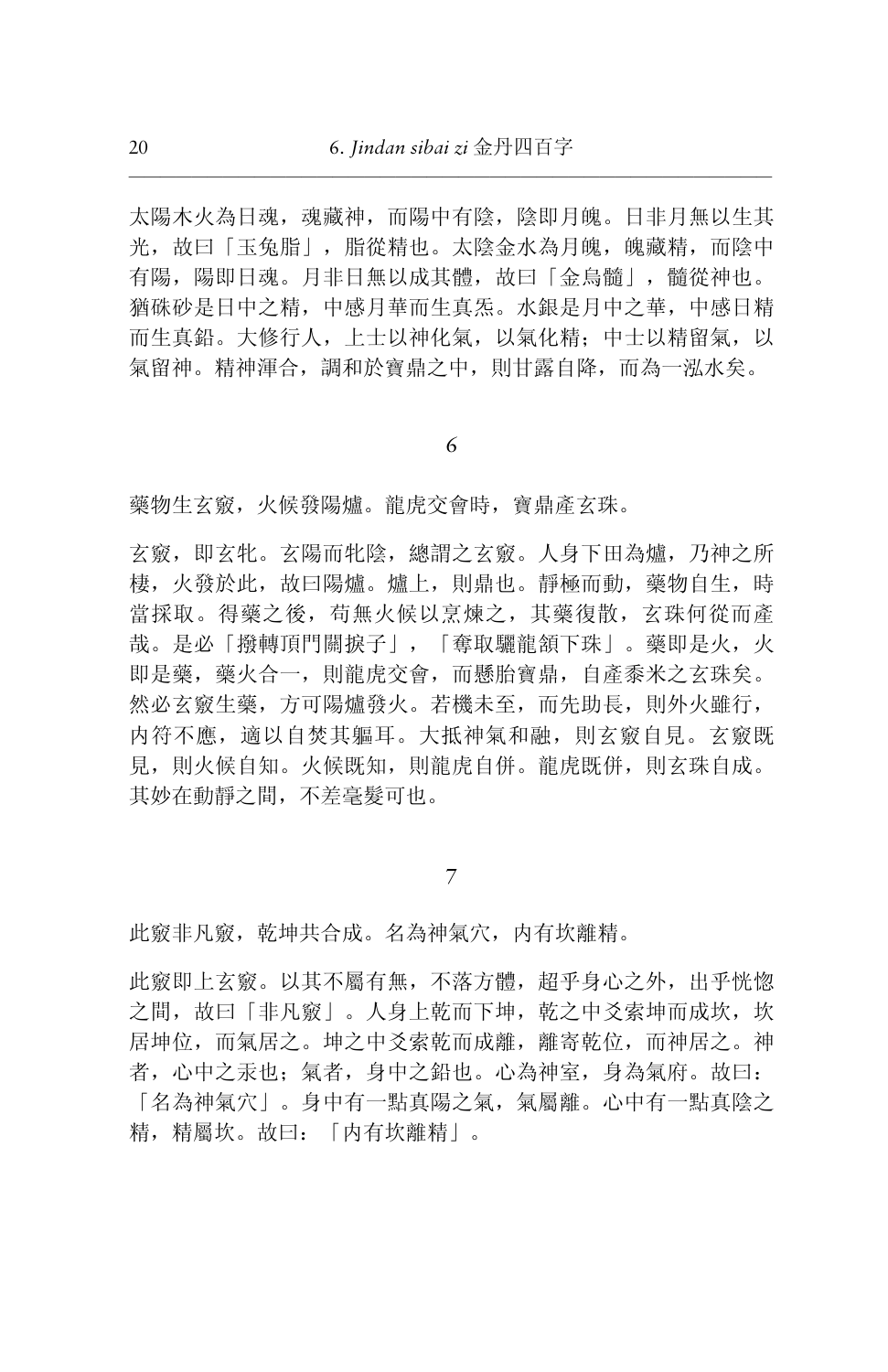木汞一點紅, 金鉛四斤黑。鉛汞結成珠, 耿耿紫金色。

心中一點真陰之精, 名曰「木汞」, 木數三。内涵真陽之氣為一, 故 曰「一點」。木能生火, 火色紅, 故曰「一點紅」。身中一點真陽之 炁, 名曰「金鉛」, 金數四, 故曰「四斤鉛色黑」。金水同宮, 故曰 「四斤黑」。初以紅入黑,次煉黑入紅,紅黑相投,結成黍米之珠於 寶鼎,而耿耿如紫色矣。紅與黑相間其色紫,故曰「紫金色」。然鉛 汞非有定物, 紅黑非有定色, 一點四斤, 亦非定數也。得意者當自知 之。

9

家園景物麗, 風雨正春深。犁鋤不費力, 大地皆黄金。

「家園」者, 身中之真土也。「景物」者, 身中藥物景象也。時遇一 陽來復之際, 但鼓巽風以吹坤(土) [上], 即引神水以潤華池。及至 三陽交泰之時, 亦慎不費採取之力。但勿忘勿助, 而大地黄芽, 自土 中而迸出矣。謂之金者, 言其結成金丹也。

IO

真鉛生於坎, 其用在離宮。以黑而變紅, 一鼎雲氣濃。

腎生氣,氣中真一之水為真鉛。真一之水,即離宮正陽之氣見液相 合。氣中收取真一之水, 非液中採取正陽之氣。使母子相逢而相顧 戀,則金隱於水,無由上升。蓋以神馭氣,千古傳心之要訣也。故曰 「其用在離宮」, 體在坎而用在離也。鉛既以火而出, 水則以黑變 紅。藥即是火,但見自三關路頭,以抵九重天上。油然而興,霏然而 升, 翕然而蒸, 靄然而凝, 而其氣如雲之濃, 上升鼎内矣。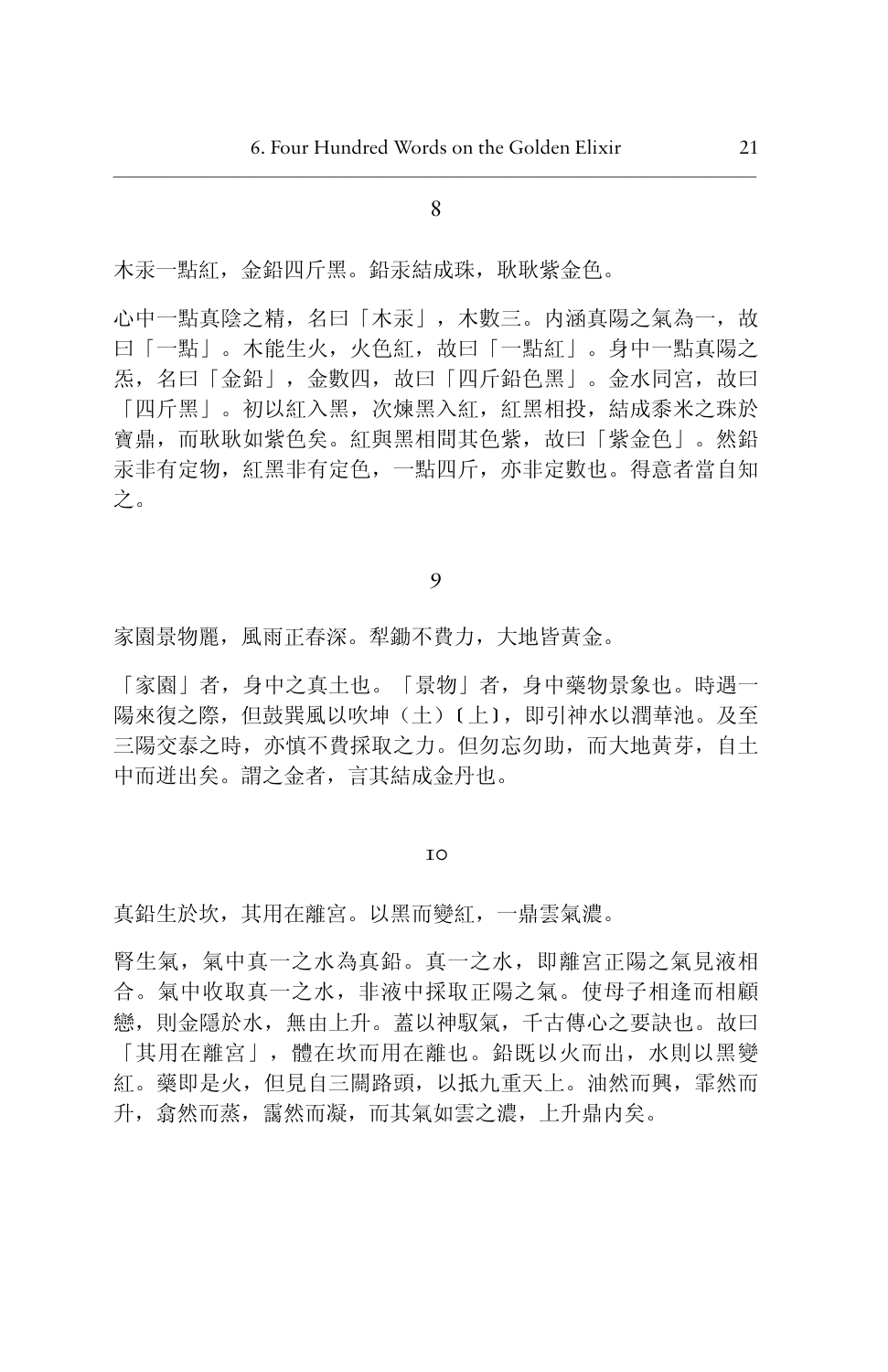真汞產於離,其用卻在坎。姹女過南園,手持玉橄欖。

汞雖產自離宮, 然非得北方之正炁以制伏之, 則常欲去人, 不得凝 聚。故曰: 「其用卻在坎」。姹女者, 汞也。南園者, 離也。離中之 汞, 一見坎中之鉛, 則鉛汞相投, 將舍離宮而同降坎位。故曰「過南 園」。一過南園,而汞成白雪矣。「玉」者, 象其色之白也, 「橄 欖」者象其不方不圓也。

#### 12

震兌非東西,坎離不南北。斗柄運周天,要人會攢簇。

震東兌西, 離南坎北, 八卦之方位。天道運行, 無時休息, 而斗柄轉 移,逐月各指一方。陰陽寒暑,不愆其期。人身一天地也,自玄谷上 泥丸,復下重樓,以歸北海,謂之周天。其斡旋之機,亦由乎斗柄。 一年十二月,一月三十日,共三百六十日。一日一百刻,一年計三萬 六千刻。一日之功可奪三萬六千刻之氣。言脩丹之士,運周天火候於 一日之内, 以一日易一年, 以十二時易十二月, 攢年於日, 簇月於 時。惟隨斗柄以為轉運,而東西南北不必言矣。斗柄一差,則時令乖 忒, 慎之慎之!

13

火候不用時,冬至不在子。及其沐浴法,卯酉時虛比。

火之為物,太則炎,太小則冷,要在調和得中,故火必曰候。一時有 六候。候者,吾身之節候。何時之有,吾身靜極而動,在月即為冬 至,在日即為子時,迎此機而與之俱動,則火候在此矣。大抵一陽升 為子,一陰降為午,陽升陰降為卯,陰升陽降為酉。所謂不刻時中分 子午,非必以冬至為子,夏至為午,兔雞之月為卯酉也。如外丹,進 火為子,抽火為午,不增火,不減火,為沐浴。不拘子午,亦不拘卯 酉也。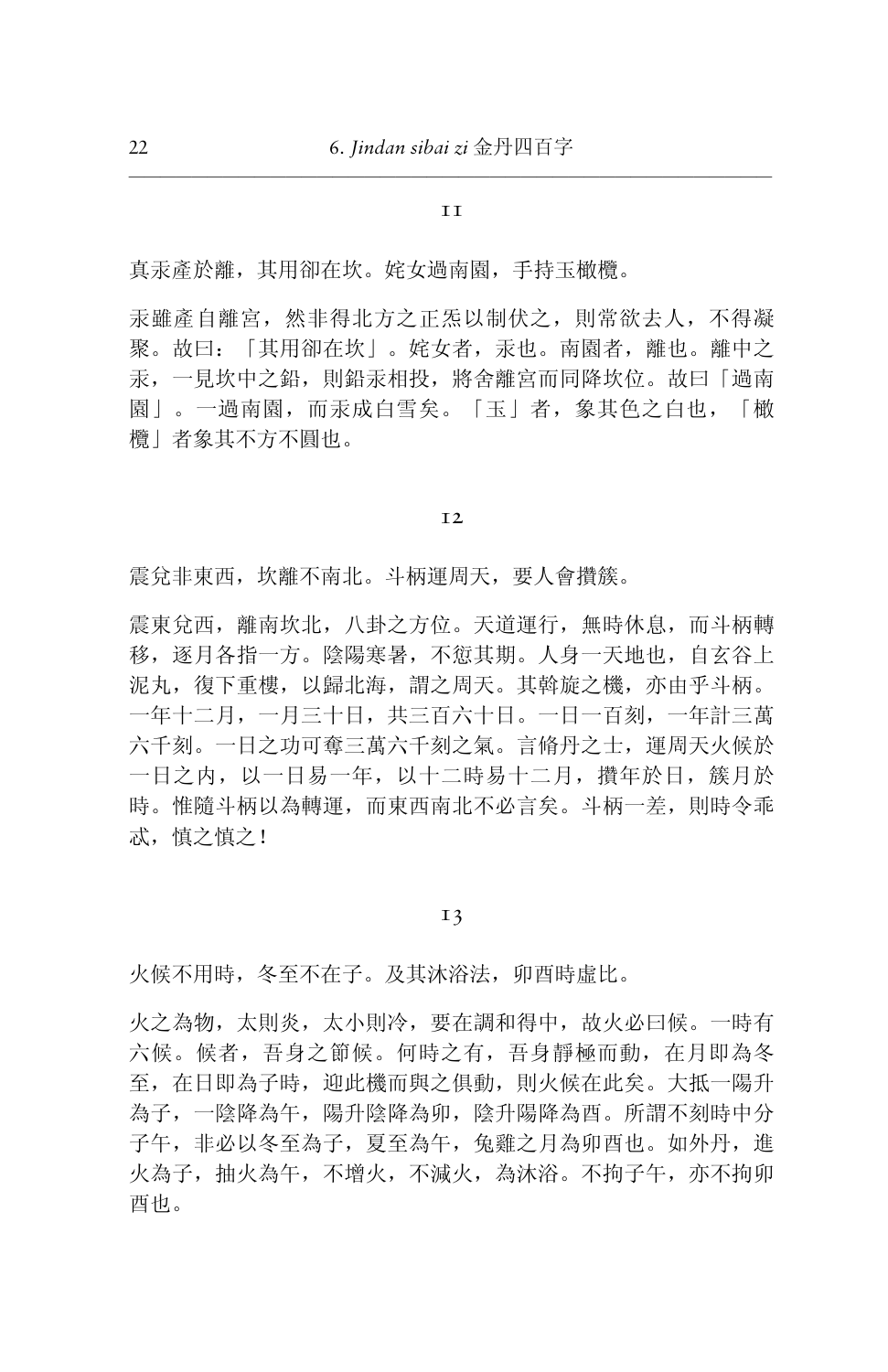烏肝與兔髓, 擒來共一處。一粒復一粒, 從微而至著。

人稟天地真元之炁, 三百八十四銖, 共重一斤。八兩日之精, 故曰 「烏肝」, 即木液也。八兩月之精, 故曰「兔髓」, 即金精也。金木 間隔, 假戊己為媒娉, 用火鍛煉, 日生一粒, 如黍米大, 重一銖八 釐, 自微至著, 積銖而成兩, 三十日重三十八銖四絲。三百日重三百 八十四銖,方圓一寸,而重一斤矣。

### $I\bar{5}$

渾沌句虛空, 虚空括三界。及尋其根源, 一粒黍米大。

有世界, 則有三才; 有三才, 則有虚空; 有虚空, 則有渾沌。未有天 地之先,渾渾沌沌。渾沌包虛空,虚空括三界。及尋吾身受氣之初, 不過一粒大如黍米。此人生之根源,而修丹者之所當知也。故曰: 「有人要覓長生訣, 只去搜尋造化根」。

#### 16

天地交真液, 日月含真精。會得坎離基, 三界歸一身。

心液下降,腎氣上升,液與氣總名曰液。「天地交真液」也。魂為烏 精, 魄為兔髓, 總名曰精。「日月含真精」也。坎屬陰, 坎中藏戊, 戊為陽土, 是陽者, 坎之基也。離屬陽, 離中藏己, 己為陰土, 是陰 者, 離之基也。會得坎中戊土基始於陽, 離中己土基始於陰, 則身中 天地,身中日月,皆由真土為之運用,而三界歸於一身矣。

#### $17$

龍從東海來, 虎向西山起。兩獸戰一場, 化作天地髓。

心中正陽之氣, 為龍, 木能生火, 震屬木, 故「龍從東方來」。腎中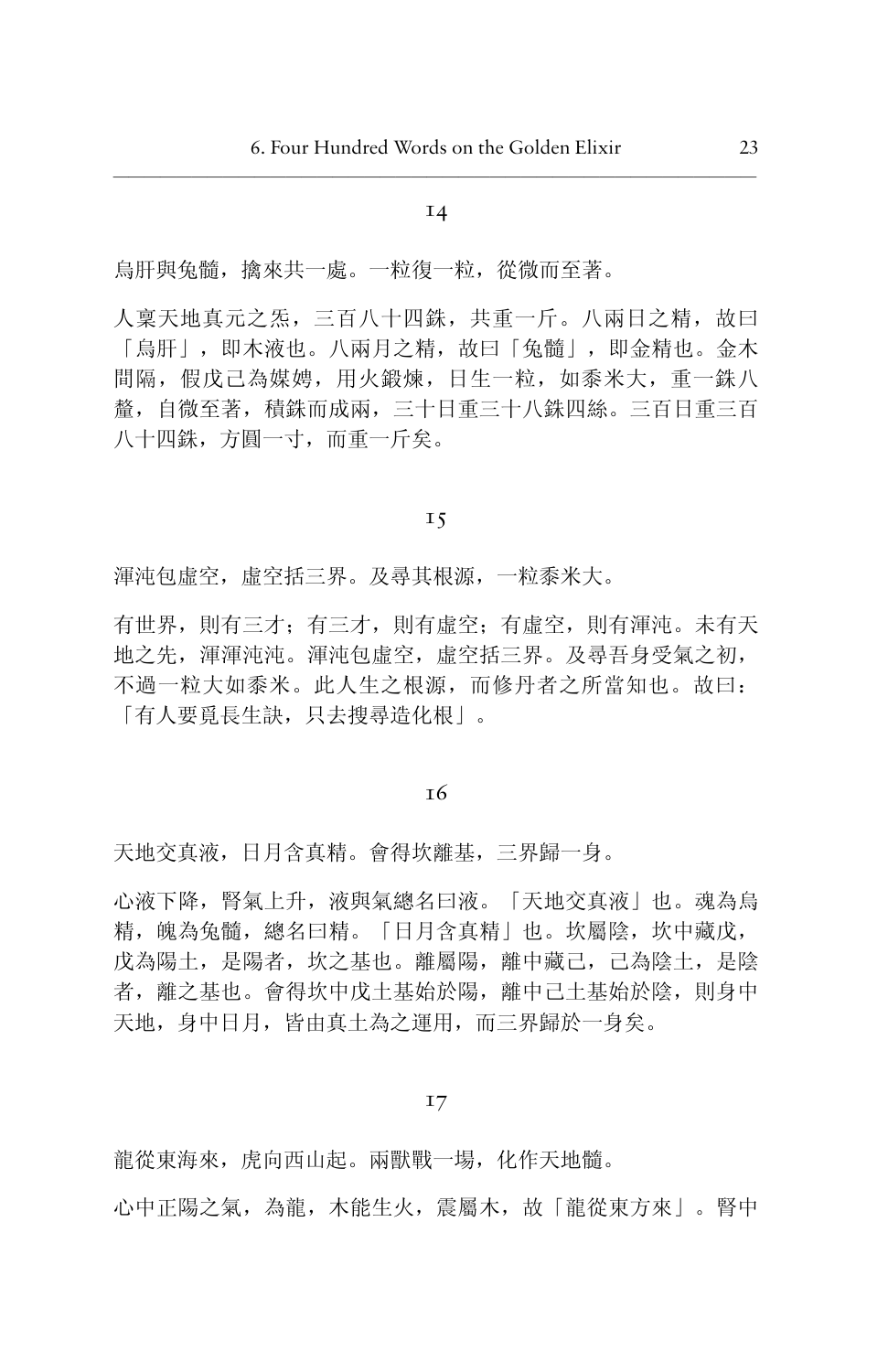真一之精, 為虎, 金能生水, 兌屬金, 故「虎向西山起」。若使龍吟 雲起而下降, 虎嘯風生而上升, 二獸相逢, 交戰於黃屋之前, 則龍吞 虎髓, 虎啖龍精, 風雲慶會, 混合為一, 而化為天地之髓矣。

#### 18

金花開汞葉,玉蒂長鉛枝。坎離不曾間,乾坤經幾時。

金花本真銀借汞成胎。玉蒂本真汞借鉛成形。人身汞為神, 鉛為精。 「金花開汞葉」者, 恍恍惚惚水中生神也。「玉蒂長鉛枝」者, 杳杳 冥冥火中生精也。得訣者,坐至金花顯露,玉蒂滋萌,則鉛汞之枝葉 已茂。此時正宜採藥進火, 使坎離運行於東西, 乾坤周迴於上下, 一 往一復,一升一降,如環無端,不可有頃刻之停。蓋未得藥時,須要 認汞葉之開,與鉛枝之長。既得藥後,又要知往復之妙,升降之宜。 方為始終兼盡, 而聖胎圓成矣。苟乾坤坎離, 不循環於十月之中, 則 鼎器藥物, 暫得竟失。金花烏保其不謝, 玉蒂烏保其不凋耶。

### 19

沐浴防危險,抽添自謹持。都來三萬刻,差失恐毫釐。

一年十二月,共計三萬六千刻,攢簇一日之内。十二月之中,十月行 火候。陽生,則採藥於子宮,而使之逆升,謂之抽鉛。陰生,則退火 於午位,而使之順降,謂之添汞。其餘兩月,卯月益水安金,酉月行 火止水,只行水候,不行火候,謂之沐浴。以卯月生中有殺,酉月殺 中有生,防火之太燥而有危險也。除兩月六千刻止,十月三萬刻,故 曰「都來三萬刻」。三萬刻工夫,毫釐有差,則陰陽差互。惟既防危 險,又知謹持,專心致志於一圈之中,與動俱現,與靜俱隱。期年可 以養成嬰兒,而為超脫之仙矣。

#### 20

夫婦交會時,洞房雲雨作。一載生箇兒,箇箇會騎鶴。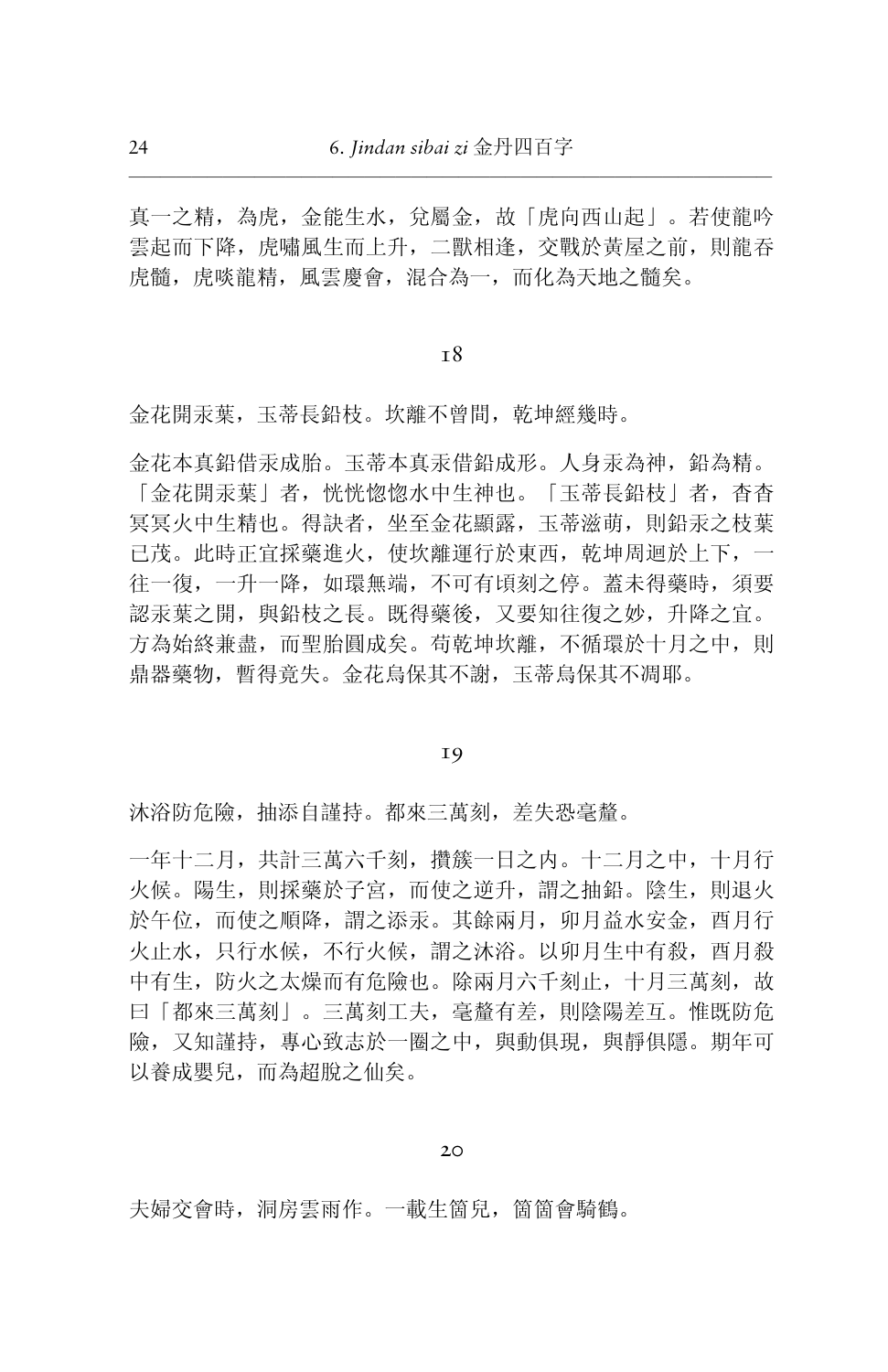夫婦者, 身中真陰真陽也。真陰真陽, 得真土為媒娉, 結為夫婦。洞 房交結, 雲騰雨施。一年之内, 十月懷胎, 兩月沐浴。胎完氣足, 產 简嬰兒, 便跨鶴自泥丸宮出矣。九載生九箇, 故曰「箇箇」。千百億 化身, 無非一身, 非真有九箇也。嬰兒為孩, 亥子交會, 合為孩字, 此結胎下手之要也。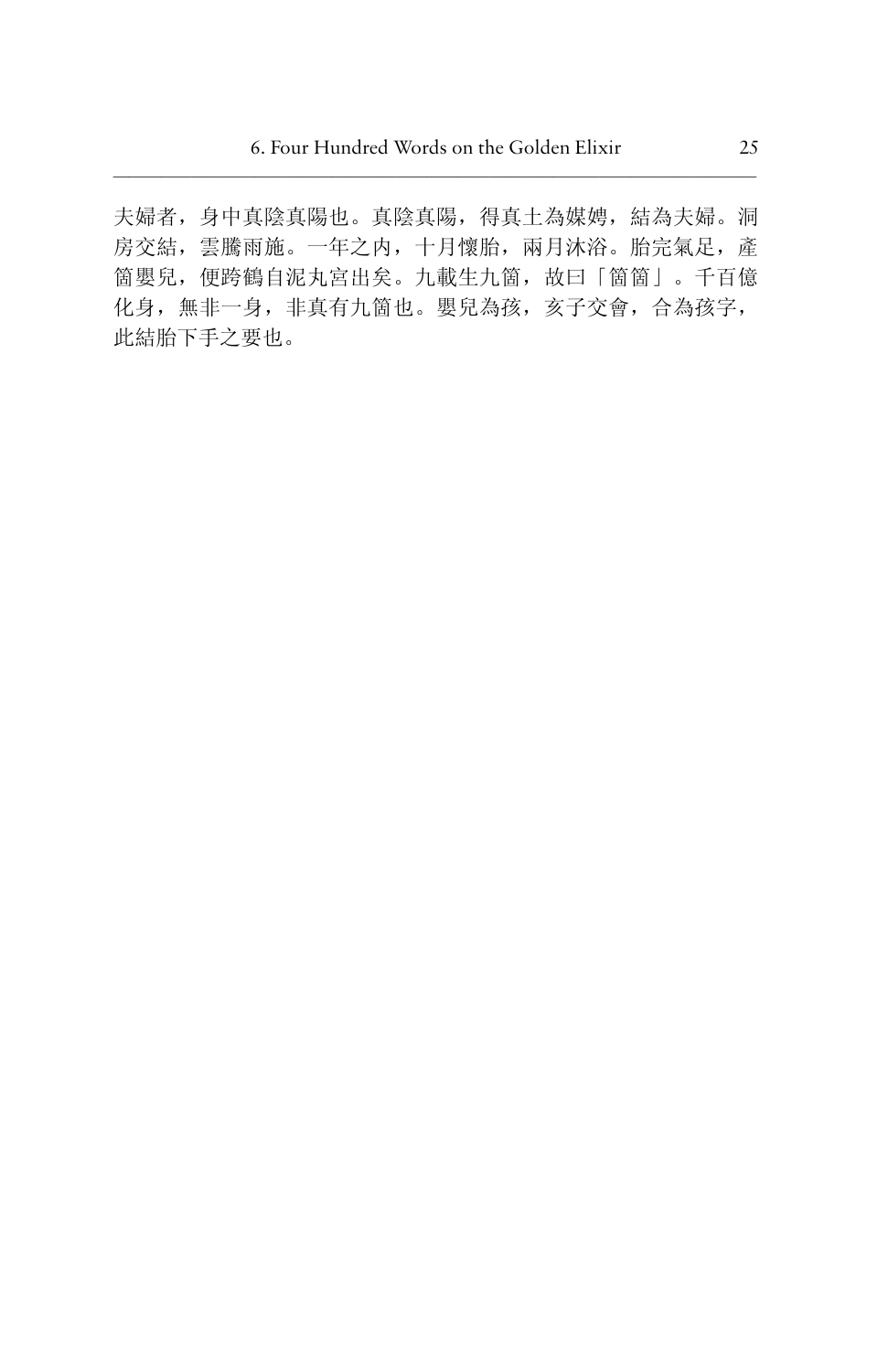# 7 Pointers to the Mystery

Zhixuan pian 指玄篇

Bai Yuchan 白玉蟾 (1194-1229?)

Selections from Xiuzhen shishu 修真十書 (Ten Books on the Cultivation of Reality), ch. 4. Daozang 道藏 (Taoist Canon) edition, 1445.

# 修仙辨惑論

海南白玉蟾, 自幼事陳泥丸, 忽已九年。偶一日在乎巖阿松陰之下, 風清月朗, 夜靜煙寒, 因思生死事大, 無常迅速, 遂稽首再拜而問 曰: 玉蟾事師未久, 自揣福薄緣淺, 敢問今生有分可仙乎? 陳泥丸 云: 人人皆可, 況於汝乎。

玉蟾曰: 不避尊嚴之責, 輒伸僣易之間, 修仙有幾門, 鍊丹有幾法? 愚見如玉石之未分, 願得一言點化。

陳泥丸云: 爾來, 吾語汝。修仙有三等, 鍊丹有三成。夫天仙之道, 能變化飛升也, 上士可以學之。以身為鉛, 以心為汞, 以定為水, 以 慧為火, 在片餉之間, 可以凝結, 十月成胎。此乃上品鍊丹之法。本 無卦爻, 亦無斤兩, 其法簡易, 故以心傳之, 其易成也。夫水仙之 道, 能出入隱顯也, 中士可以學之。以氣為鉛, 以神為汞, 以午為 火,以子為水,在百日之間,可以混合,三年成象。此乃中品鍊丹之 法。雖有卦爻, 却無斤兩, 其法要妙, 故以口傳之, 必可成也。夫地 仙之道, 能留形住世, 庶士可以學之。以精為鉛, 以血為汞, 以腎為 水,以心為火, 在一年之間, 可以融結, 九年成功。此乃下品鍊丹之 法。既有卦爻, 又有斤兩, 其法繁難, 故以文字傳之, 恐難成也。上 品丹法,以精神魂魄意為藥材,以行住坐臥為火候,以清淨自然為運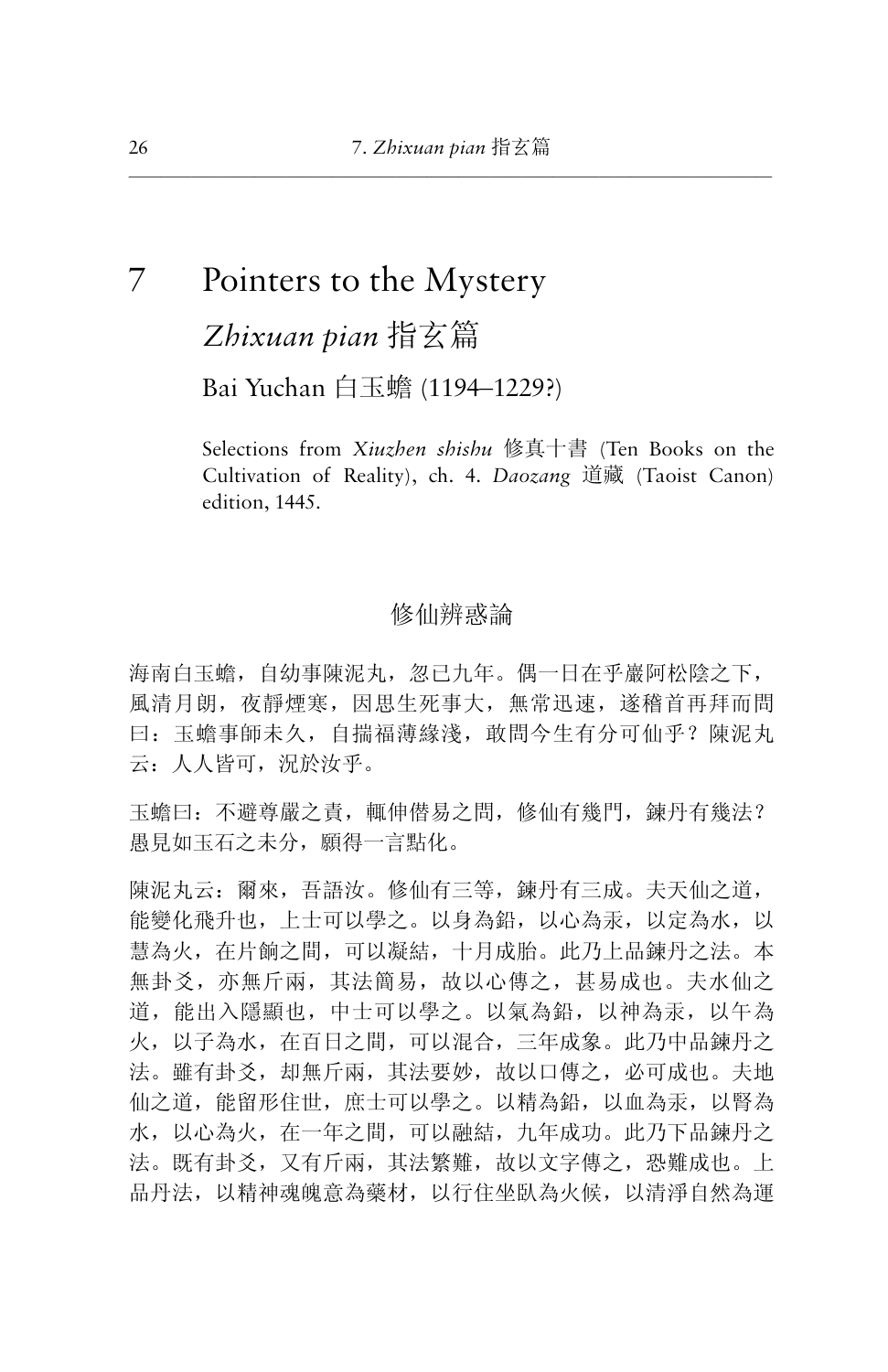用。中品丹法,以肝心脾肺腎為藥材,以年月日時為火候,以抱元守 一為運用。下品丹法,以精血髓氣液為藥材,以閉嚥搐摩為火候,以 存想升降為運用。大抵妙處不在乎按圖索駿也。若泥象執文之士, 空 自傲慢, 至老無成矣。

玉蟾曰: 讀丹書許多年, 如在荊棘中行, 今日塵淨鑑明, 雲開月皎, 總萬法而歸一, 包萬幻以歸真, 以未知正在於何處下手用功也?

陳泥丸云: 善哉問也。夫鍊丹之要, 以身為壇鑪鼎竈, 以心為神室, 以端坐習定為採取, 以操持照顧為行火, 以作止為進退, 以斷續不專 為防隄,以運用為抽添,以真氣薰蒸為沐浴,以息念為養火,以制伏 身心為野戰,以凝神聚氣為守城,以忘機絕慮為生殺,以念頭起處為 玄牝,以打成一塊為交結,以歸根復命為丹成,以移神為換鼎,以身 外有身為脫胎, 以返本還源為真空, 以打破虛空為了當。故能聚而成 形, 散則成氣, 去來無礙, 逍遙自然矣。

玉蟾間曰: 勒而不遇, 必遇至人, 遇而不勤, 終為下鬼。若此修丹之 法有何證驗?

陳泥丸云: 初修丹時, 神清氣爽, 身心和暢, 宿疾普消, 更無夢寐, 百日不食, 飲酒不醉。到此地則赤血換為白血, 陰氣鍊成陽氣, 身如 火熱, 行步如飛, 口中可以乾水, 吹氣可以煮肉, 對景無心, 如如不 動, 役使鬼神, 呼召雷雨, 耳聞九天, 目視萬里, 徧體純陽, 金筋玉 骨, 陽神現形, 出入自然。此乃長生不死之道畢矣。但恐世人執著藥 物火候之說, 以為有形有為而不能頓悟也。夫豈知混沌未分以前, 烏 有年月日時: 父母未生以前, 烏有精血氣液。道本無形, 喻之為龍 虎: 道本無名, 比之為鉛汞。若是學天仙之人, 須是形神俱妙, 與道 之合真可也。豈可被陰陽束縛在五行之中。要當跳出天地之外, 方可 名為得道之士矣。或者疑曰, 此法與禪法稍同, 殊不知終日談演問 答,乃是乾慧: 長年枯兀昏沈, 乃是頑空。然天仙之學如水精盤中之 珠, 轉漉漉地活潑潑地, 自然圓陀陀光皪皪, 所謂天仙者, 此乃金仙 也。夫此不可言傳之妙也。人誰知之, 人誰行之? 人若曉得『金剛』 『圓覺』二經, 則金丹之義自明, 何必分別老釋之異同哉? 天下無二 道, 聖人無兩心, 何況人人具足, 箇箇圓成, 政所謂處處綠楊堪繫 馬, 家家門閫诱長安, 但取其捷徑云耳。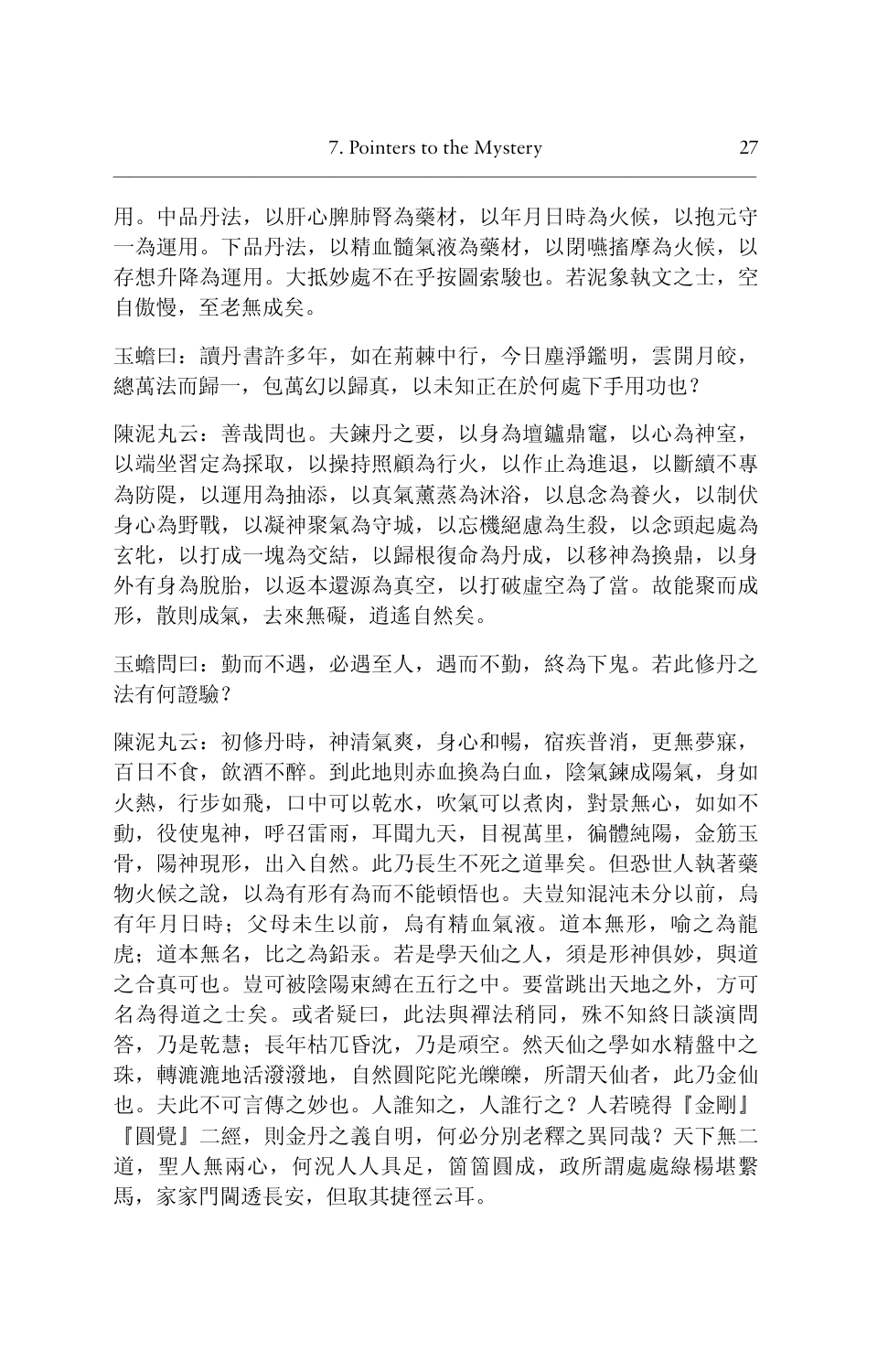玉蟾曰: 天下學仙者紛紛然, 良由學而不遇, 遇而不行, 行而不勤, 乃至老來甘心赴死於九泉之下, 豈不悲哉。今將師傳口訣, 鋟木以傳 于世,惟此漏露天機甚矣,得無譴乎?

泥丸云: 吾將點化天下神仙, 苟獲罪者, 天其不天乎。經云, 我命在 我,不在於天,何譴之有?

玉蟾曰: 祖師張平叔三傳非人, 三遭禍患, 何也?

泥丸云: 彼一時自無眼力, 又況運心不普平。噫, 師在天涯, 弟子在 海角, 何況塵勞中識人為甚難, 今但刊此散行天下, 使修仙之十可以 尋文揣義, 妙理昭然, 是乃天授矣。何必乎筆舌以傳之哉。但能凝然 靜定, 念中無念, 工夫純粹, 打成一片, 終日默默如雞抱卵, 則神歸 氣復, 自然見玄關一竅。其大無外, 其小無内, 則是採取先天一氣, 以為金丹之母, 勤而行之, 指日可與鍾呂並駕矣。此乃已試之效。

念學仙者無所指南, 謹集問答之要, 名之曰『修仙辨惑論』云。

### 谷神不死論

谷者,天谷也。神者,一身之元神也。天之谷舍造化,容虚空,地之 谷容萬物, 載山川。人與天地同所稟也, 亦有谷焉。其谷藏真一, 宅 元神。

是以頭有九宮, 上應九天。中間一宮, 謂之泥丸。又曰黃庭, 又名崑 崙, 又名天谷, 其名頗多。乃元神所住之宮, 其空如谷, 而神居之, 故謂之谷神。神存則生, 神去則死, 日則接於物, 夜則接於夢, 神不 能安其居也。黃粮未熟, 南柯未寤, 一生之榮辱富貴, 百歳之悲憂悅 樂備嘗於一夢之間, 使其夫而不還, 游而不返, 則生死路隔, 幽明之 途絕矣。由是觀之, 人不能自生而神生之, 人不能自死而神死之。若 神居其谷而不死, 人安得而死乎?

然谷神所以不死者, 由玄牝也。元者, 陽也, 天也。牝者, 陰也, 地 也。然則玄牝二氣各有深旨, 非遇至人授以口訣, 不可得而知也。

『靈樞内經』曰: 天谷元神, 守之自真。言人身中, 上有天谷泥丸,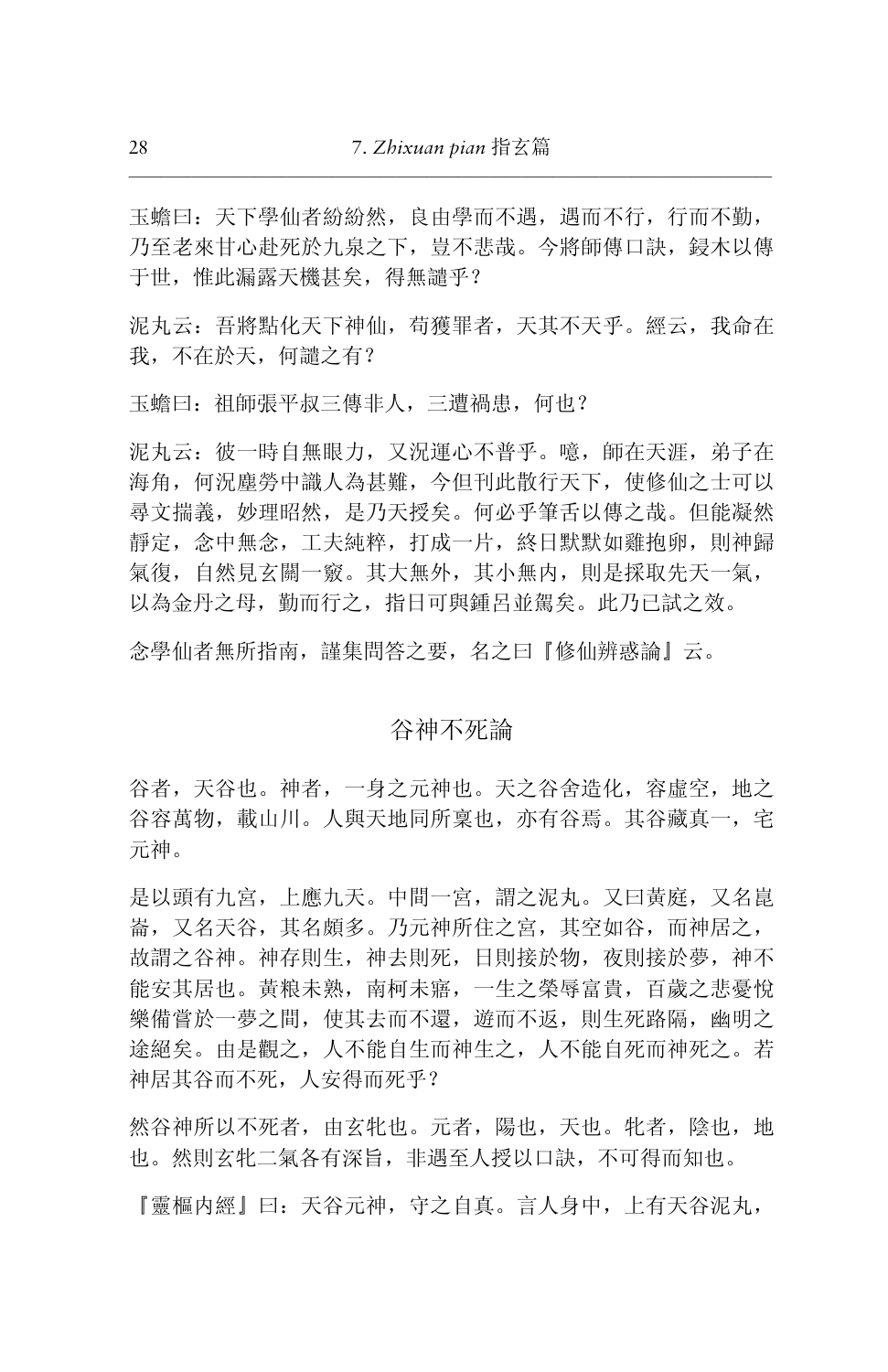藏神之府也;中有應谷絳宮,藏氣之府也;下有靈谷關元,藏精之府 也。

天谷,元宫也,乃元神之室, 靈性之所存, 是神之要也。聖人則天地 之要, 知變化之源, 神守於元宮, 氣騰於牝府, 神氣交感, 自然成 真, 與道為一, 而入於不死不生。故曰: 谷神不死, 是謂玄牝也。聖 人運用於玄牝之内, 造化於惚恍之中。

當其玄牝之氣入乎其根, 閑極則失於急, 任之則失於蕩, 欲其綿綿續 續, 勿令間斷耳。若存者, 順其自然而存之, 神久自寧, 息久自定, 性入自然, 無為妙用, 未嘗至於勤勞迫切。故曰用之不勤。

即此而觀,則玄牝為上下二源炁母升降之正道明矣。世人不窮其根, 不究其源, 便以鼻為玄, 以口為牝。若以鼻口為玄牝, 則玄牝之門又 將何以名之, 此皆不能造其妙。非大聖人, 安能窮究是理哉?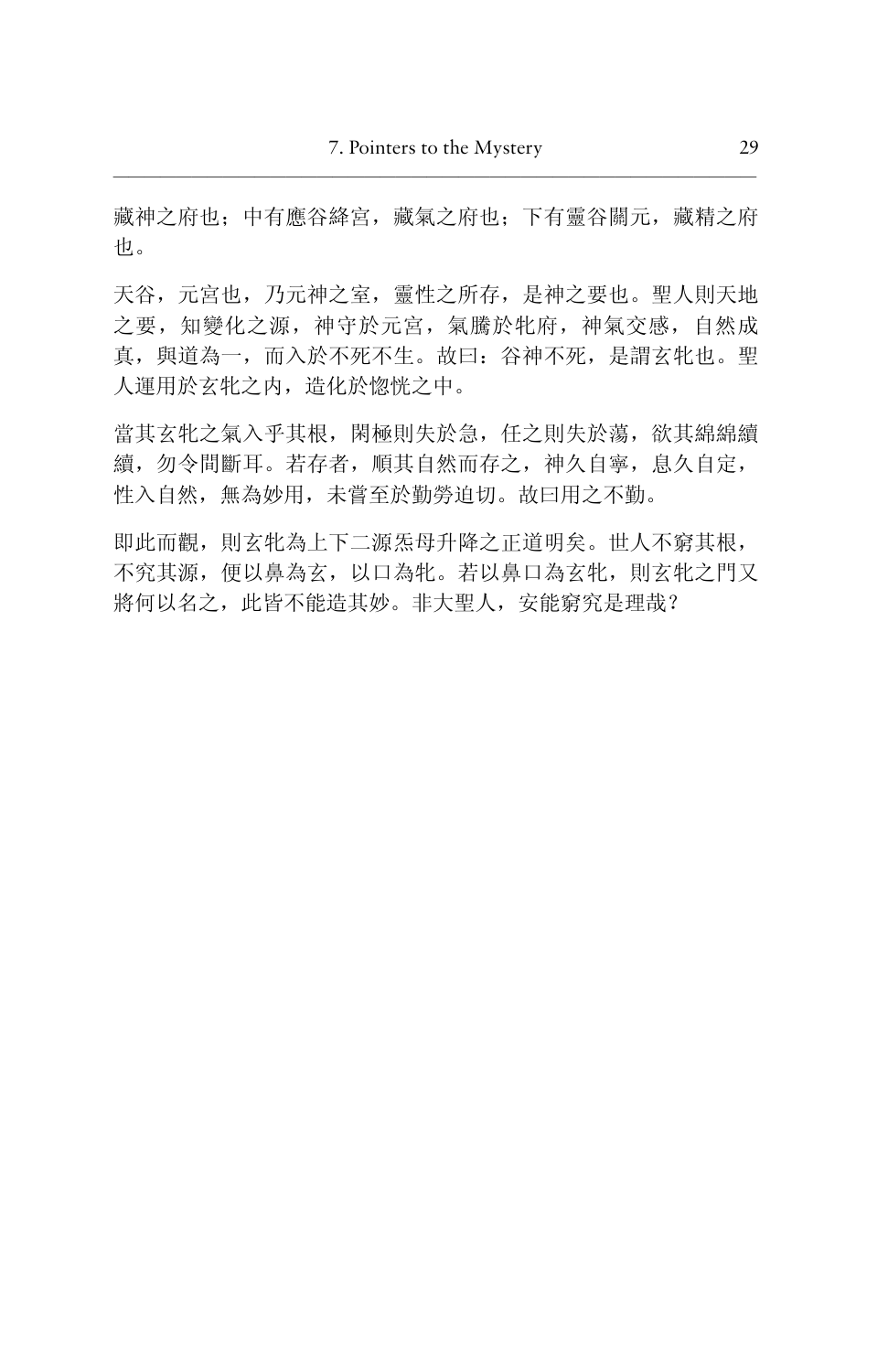# Model Images of the Golden Elixir Jindan faxiang 金丹法象

Weng Baoguang 翁葆光 (fl. 1173)

Selections from Wuzhen zhizhi xiangshuo sansheng biyao 悟真直 指詳說三乘祕要 (Straightforward Directions and Detailed Explanations on the Wuzhen pian and the Secret Essentials of the Three Vehicles). *Daozang* 道藏 (Taoist Canon) edition, 1445.

### YIN AND YANG

天、地。日、月。參、商。乾、坤。離、坎。父、母。夫、婦。君、 臣。主、賓。婦、夫。性、情。氣、精。神、命。冠、昏。魂、魄。 目、耳。火、水。南、北。甲、庚。午、子。丙、壬。二、一。七、 六。心、腎。花、酒。玉、金。龍、虎。蛇、龜。雄、雌。牡、牝。 虚、實。氣、液。上、下。轂、軸。物、藥。器、鼎。要、流。 輕、 重。浮、沈。精、光。字、鳴。戊、己。大、小。動、靜。表、裏。 兔、烏。剛、柔。赤、黑。呼、吸。無、有。奇、耦。德、刑。禮、 智。喜、怒。賞、罰。男、女。晝、夜。暑、寒。天魂、地魄。乾 象、坤象。日魂、月魄。張翼、虛危。房六、昴七。上弦、下弦。乾 馬、坤牛。震龍、坎虎。扶桑、華嶽。崑崙、曲江。姹女、嬰兒。長 男、少女。木婿、金妻。戊土、己土。二南、一北。地二、天一。朱 砂、黑鉛。曾青、山澤。青龍、白虎。火龍、水虎。海龍、嶽虎。赤 鳳、黑龜。乾爐、坤鼎。玉鼎、金爐。玉池、西川。下德、上德。恍 惚、杳冥。真砂、真汞。朱雀、玄武。丹陽、真陰。朱砂鼎、偃月 爐。生於甲乙、生於庚辛。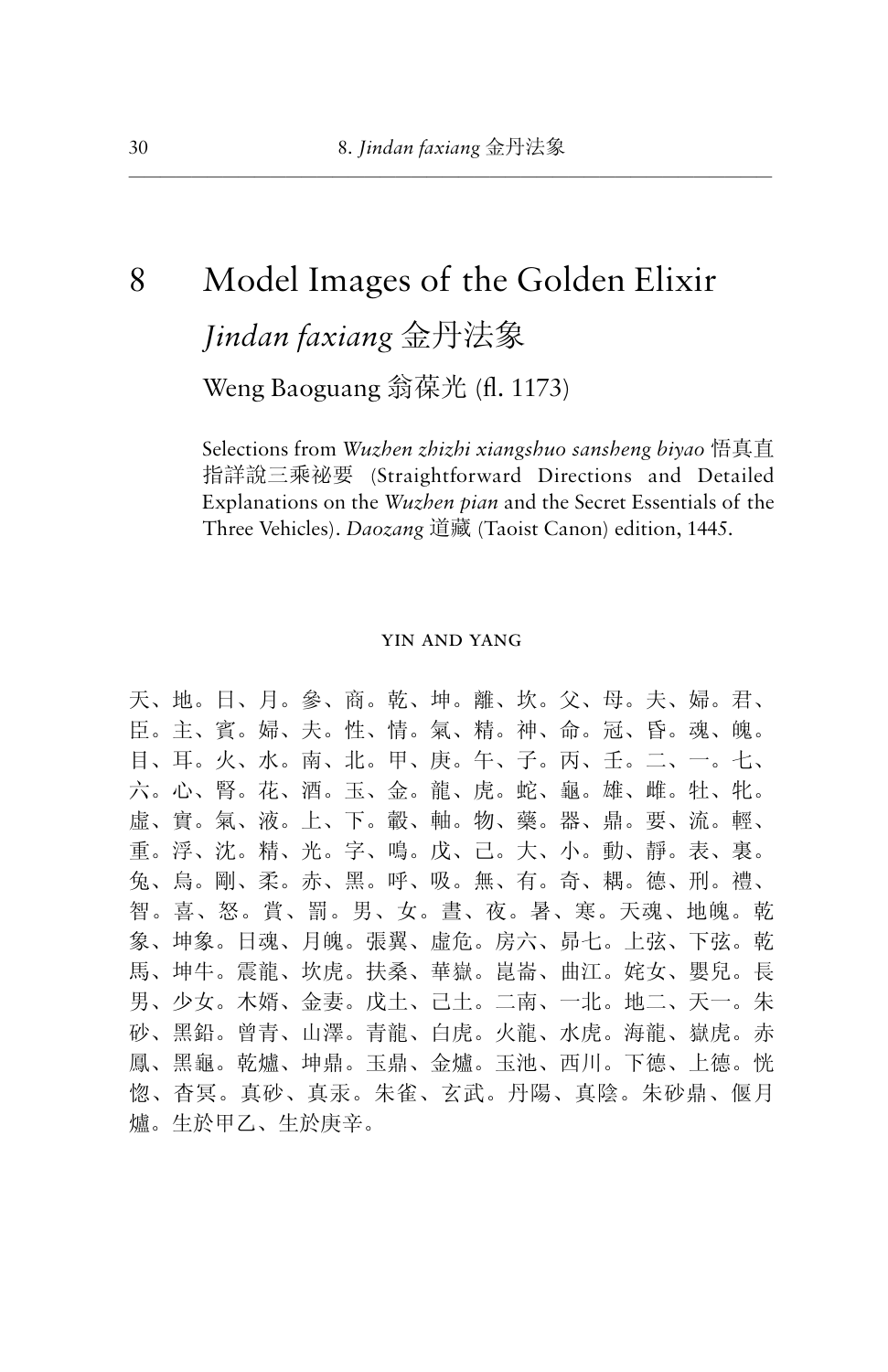### YIN WITHIN YANG AND YANG WITHIN YIN

震、兌。離、坎。妻、夫。臣、君。賓、主。卯、酉。甲、庚。東、 西。情、性。仁、義。左、右。三、四。八、九。浮、沈。肝、肺。 木、金。女、男。物、藥。父、母。日魂、月魄。烏髓、兔脂。姹 女、金翁。人民、父母。賓客、主人。青娥、老郎。離女、坎男。真 汞、真鉛。木液、金精。火汞、水金。黄芽、白雪。玉液、金液。神 水、華池。火龍、水虎。牝龍、雄虎。金烏、玉兔。真龍、真虎。真 陰、真陽。雌母、雄父。雌陰、雄陽。陰火、陽水。陽氣、陰精。流 珠、金華。女青、男白。雌火、雄金。紅鉛、黑鉛。朱砂、水銀。交 梨、火棗。東二、西四。玉芝、刀圭。丹基、丹母。真火、真水。午 北、子南。龍西、虎東。水銀、玉蕊。天玄女、地黃男。日中烏、月 中兔。母之血、父之精。龍弦氣、虎弦氣。龍呼虎、虎吸龍。陰火 白、黄芽鉛。火中水、水中火。紅入黑、黑入紅。赤鳳髓、黑龜精。 流汞父、黄金母。紅鉛精、黑鉛髓。砂裏汞、水中銀。離之己、坎之 戊。坤之中女、乾之中男。離中一陰、坎中一陽。山頭月白、潭底日 紅。太陽流珠、北方河車。離己日光、坎戊月精。青衣女子、素練郎 君。碧眼胡兒、白頭老子。女混男形、男兼女體。砂中真汞、鉛中真 銀。氣中取水、水中取氣。雄裏藏雌、黑中有白。烏肝八兩、兔髓半 斤。砂中生汞、鉛内產砂。生於丙丁、生於千癸。氣中生液、液中生 氣。二八姹女、九三郎君。杳冥之精、恍惚之物。恍惚中物、杳冥中 精。朱砂鼎内水銀、偃月爐中玉蕊。下弦水半斤、上弦金半斤。汞為 砂中水、金為水中砂。

### CENTRAL PALACE (中宮)

土。中。五。十。信。意。脾。祖。真土。土德。土釜。元神。神 寶。玄關。玄門。真鉛。金母。金妃。金鼎。金胎。鉛鼎。汞鼎。崑 崙。大治。乾宮。坤位。華池。神胎。神廬。母舍。戊己。靈根。聖 胎。靈戶。太淵。規中。辰極。混沌。丹房。氣府。關元。丹田。絳 宮。黃庭。黃婆。黃道。元中。玄竅。藥母。丹基。冰壺。函三。星 官。母胎。北海。空玄。黃家。歸根竅。復命關。偃月爐。懸胎鼎。 玄牝門。戊己門。造化爐。造化機。交感穴。太乙爐。神氣穴。守一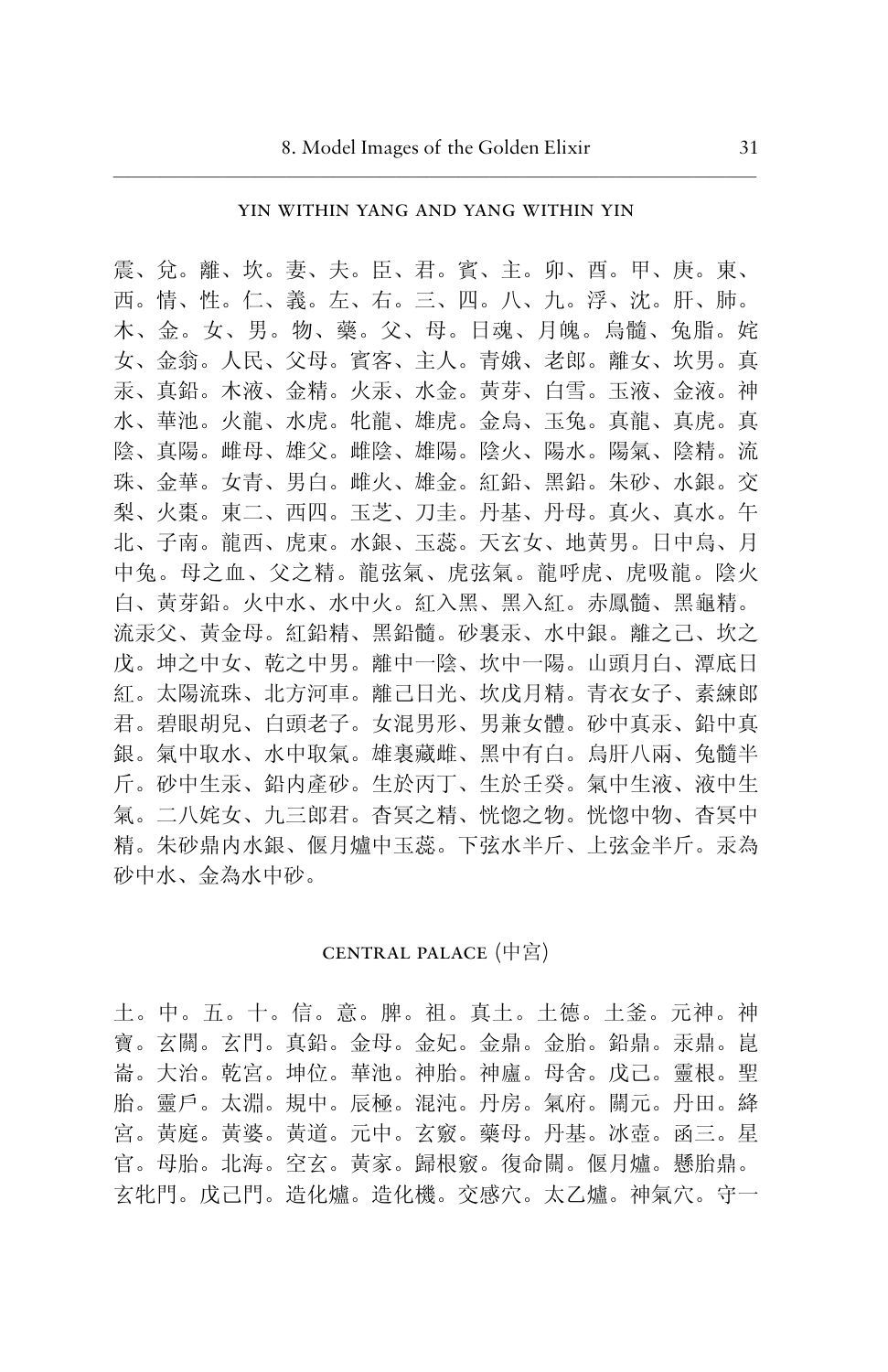壇。中黄宮。丹元府。丹樞紐。黄金母。希夷府。眾妙門。太微宮。 混沌門。生殺舍。黃帝土德。黃中通理。後土神鼎。先天地生。混沌 金鼎。黑白相符。既濟鼎器。法象天地。皇上地德。先天金胎。神水 華池。類如雞子。呼吸之根。玄牝之門。天地之根。凝結之所。皇石 父母。造化金窟。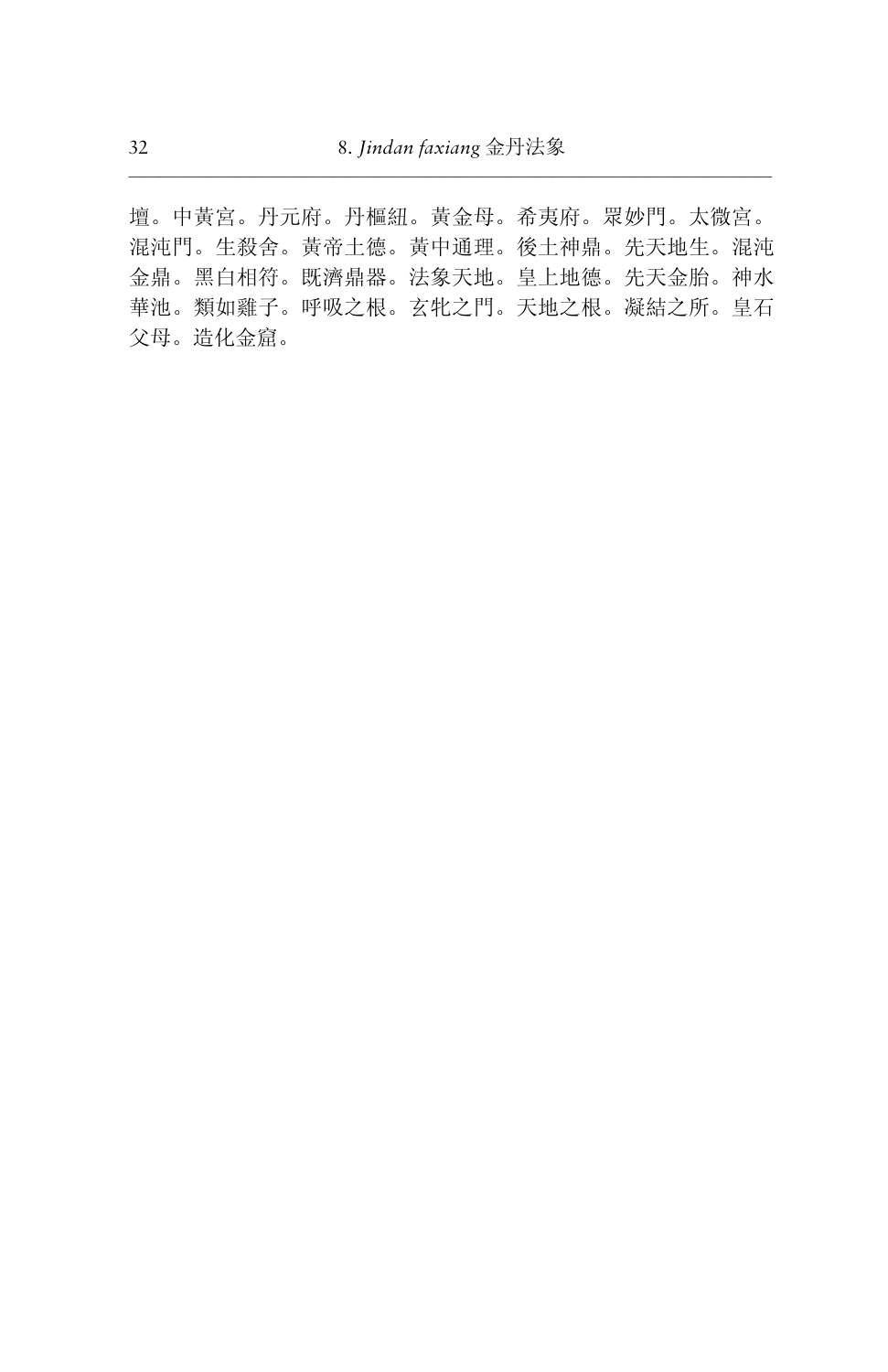# 9 Questions and Answers on the Golden Elixir

*Jindan wenda* 金丹間答

Xiao Tingzhi ֙ȣն (fl. 1260–64)

Selections from *Xiuzhen shishu* 修真十書 (Ten Books on the Cultivation of Reality), ch. 10. *Daozang* 道藏 (Taoist Canon) edition, 1445.

- 問曰:如何謂之金液還丹。答曰:金液者,金水也。金為水母, 母隱子胎,因有還丹之號也。前賢有曰: 「丹者,丹田也。液 者,肺液也」。以肺液還于丹田,故曰金液還丹。
- 問曰:何謂火。答曰:火者,太陽真氣,乃坎中之陽也。紫清真 人曰: 「坎中起火」, 是也。
- 問曰: 何謂候。答曰: 五日為一候, 是甲子一終也。日有十二 時,五日六十時,終一甲子也。紫陽曰: 「一刻之功夫,自有一 年之節候」,以起火之際,頃刻一周天。
- 又問: 火候如何用。答曰: 年中用月,月中用日,日中用時,時 中用刻也。
- 問曰:何謂真一。答曰:人能將自己天真,安於天谷之内,乃守 真一之道也。金洞主云:「真一者,在於北極太淵之中也」。
- 問曰: 何謂動靜。答曰: 陽主動, 陰主靜。翠虛曰: 「動中求 靜, 靜中有為, 動靜有作, 口口傳之」。
- 問曰:何謂爐。答曰:上品丹法,以神為爐,以性為藥,以定為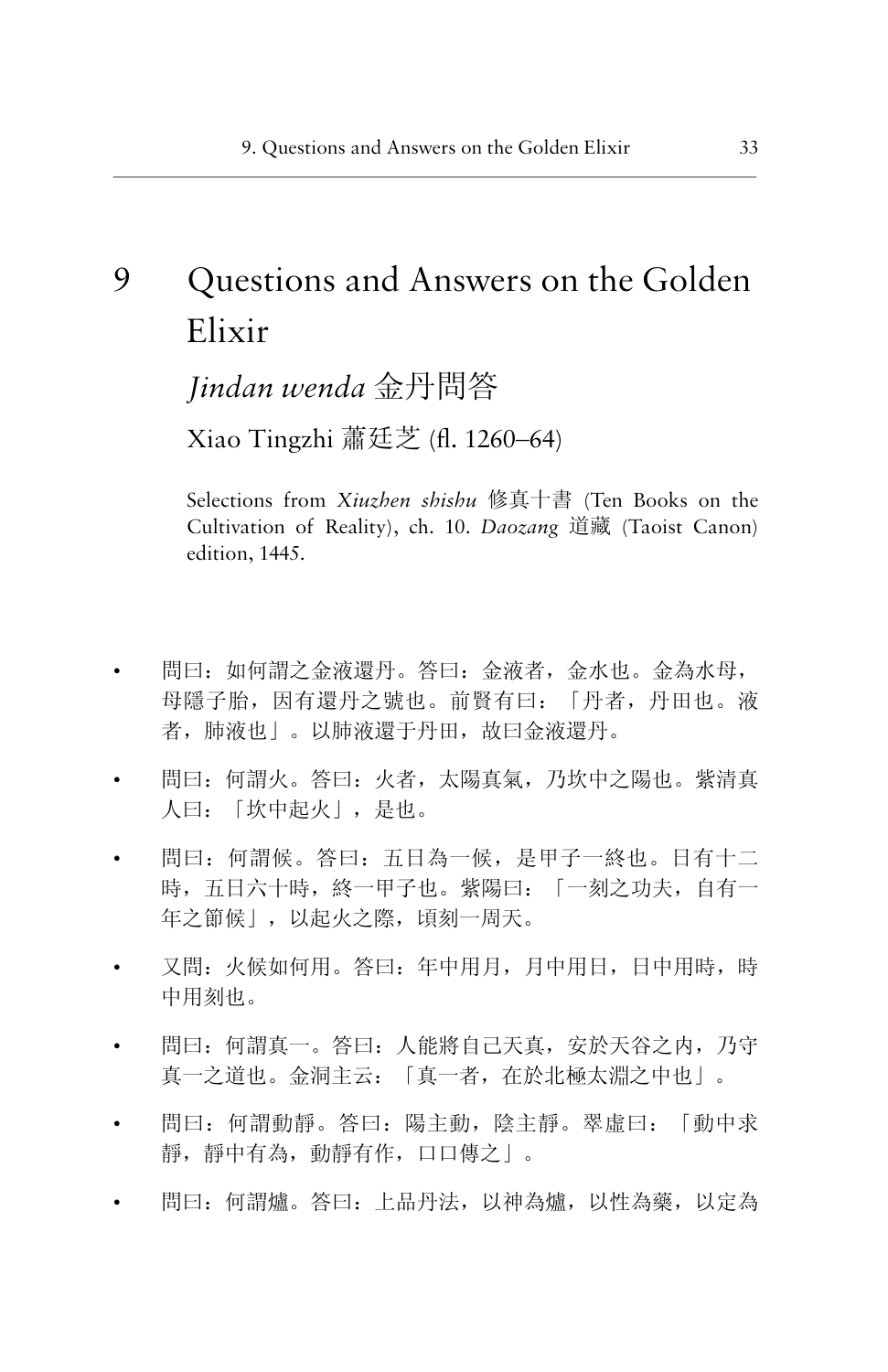水,以慧為火。中品丹法,以神為爐,以氣為藥,以日為火,以 月為水。下品丹法,以身為爐,以氣為藥,以心為火,以腎為 水。又有偃月爐,玉爐。

- 問曰: 何謂鼎。答曰: 鮑真人云: 「金鼎近泥丸,黃帝鑄九 鼎」,是也。
- 問曰:何謂三關。答曰:頭為天關,足為地關,手為人關。
- 問曰: 何謂内三要。答曰: 第一要, 大淵池也。第二要, 絳宮 也。第三要,地戶也。
- 問曰:何謂外三要。答曰:口之與鼻共三竅,是神氣往來之門 户。下功之際,調鼻息,緘舌氣,閉兌也。
- 問曰:何謂兌。答曰:真一子云:「兌,口也」。
- 問曰: 嬰兒姹女, 正在何處。答曰: 嬰兒在腎, 姹女在心。
- 問曰:腎屬水為陰,嬰兒屬陽。心屬火為陽,姹女屬陰。何緣居 此。答曰:腎屬坎,陰中有陽,乃真陽也。心屬離,陽中有陰, 乃真陰也。
- 問曰:泥丸宮正在何處。答曰:頭有九宮,中曰泥丸。
- 問曰: 何謂黃婆。答曰: 黃乃土之色, 位屬坤, 因取名焉。紫清 曰: 「金公無言姹女死, 黃婆不老猶懷胎」。
- 問曰:何謂子午。答曰:子午,乃天地之中也。在天為日月,在 人為心腎, 在時為子午, 在卦為坎離, 在方為南北。
- 問曰:何謂玄牝。答曰:在上曰玄,在下曰牝。玄關一竅,左曰 玄,右曰牝。
- 問曰: 何謂玄牝之門。答曰: 鼻通天氣,曰玄門。口通地氣,曰 牝戶。口鼻乃玄牝門戶也。
- 問曰:何謂火龍水虎。答曰:虎,西方金也。金生水,反藏形於 水。龍,東方木也。木生火,反受剋於火。太白真君曰:「五行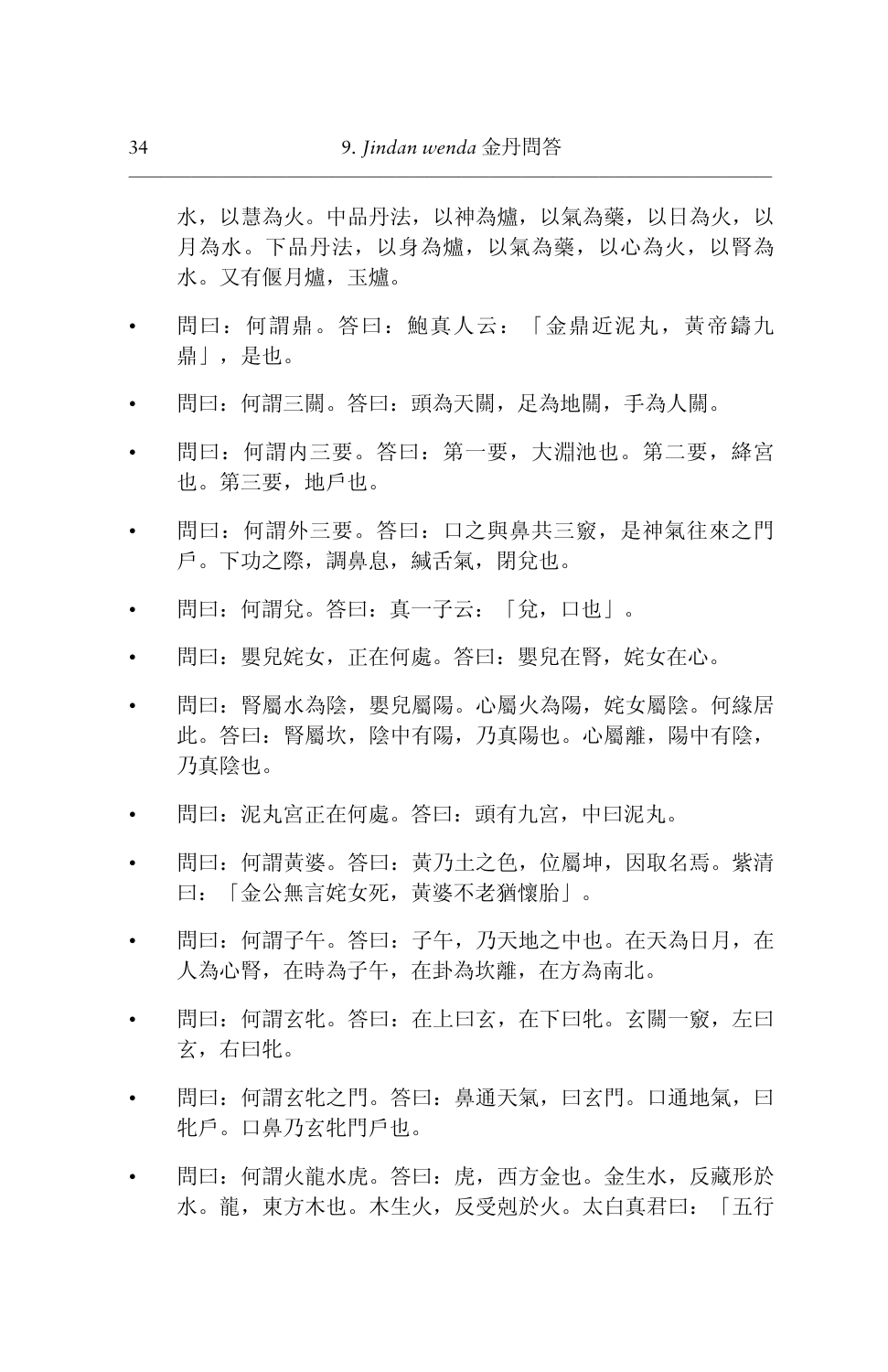不順行, 虎向水中生, 五行顛倒術, 龍從火裏出|, 是也。

- 問背後三關。答曰: 腦後曰玉枕關, 夾脊曰轆轤關, 水火之際曰 尾間關。
- 問三花聚頂。答曰: 神氣精混而為一也。玄關一竅乃神氣精之穴 也。
- 間五氣朝元。答曰: 五藏真氣, 上朝干天元也。
- 問和合四象。答曰: 眼不視而魂在肝, 耳不聞而精在腎, 舌不動  $\bullet$ 而神在心, 鼻不嗅而魄在肺, 精神魂魄聚于意十也。
- 問河車。答曰: 北方正氣, 名曰河車。左曰日輪, 右曰月輪。搬 負正氣, 運藏元陽, 應節順行, 下手無非此車之力。
- 問清濁。答曰: 陽清而陰濁也。清者, 浮之於上。濁者, 沈之於 下。修丹者, 留清夫濁。蓋清屬陽, 而濁屬陰也。
- 問五行相剋。答曰: 『金碧經』云: 「金木相伐, 水火相剋, 土  $\bullet$ 旺金鄉。三物俱喪, 四海輻湊, 以致太平| 。並由中宮土德之功 也。
- 問聖胎。答曰: 無質生質, 結成聖胎, 辛勤保護十月, 如幼女之  $\bullet$ 初懷孕,似小龍之乍養珠。蓋神氣始凝結,極易疏失也。
- 問四正。答曰: 子午卯西為四正, 玄關一竅, 四正宮也。
- 問黃庭正在何處。答曰: 在膀胱之上, 脾之下, 腎之前, 肝之 左, 肺之右也。
- 問金烏玉兔。答曰: 日中烏, 比心中之液也。月中兔, 比腎中之 氣也。
- 問修鍊待時, 然後下手。答曰, 有時中之功夫, 有刻中之功夫。 毗陵曰: 「鍊丹不用尋冬至, 身中自有一陽生」。馬自然曰: 「不擇時中分子午, 無爻卦内別乾坤」。此皆刻中之功夫也。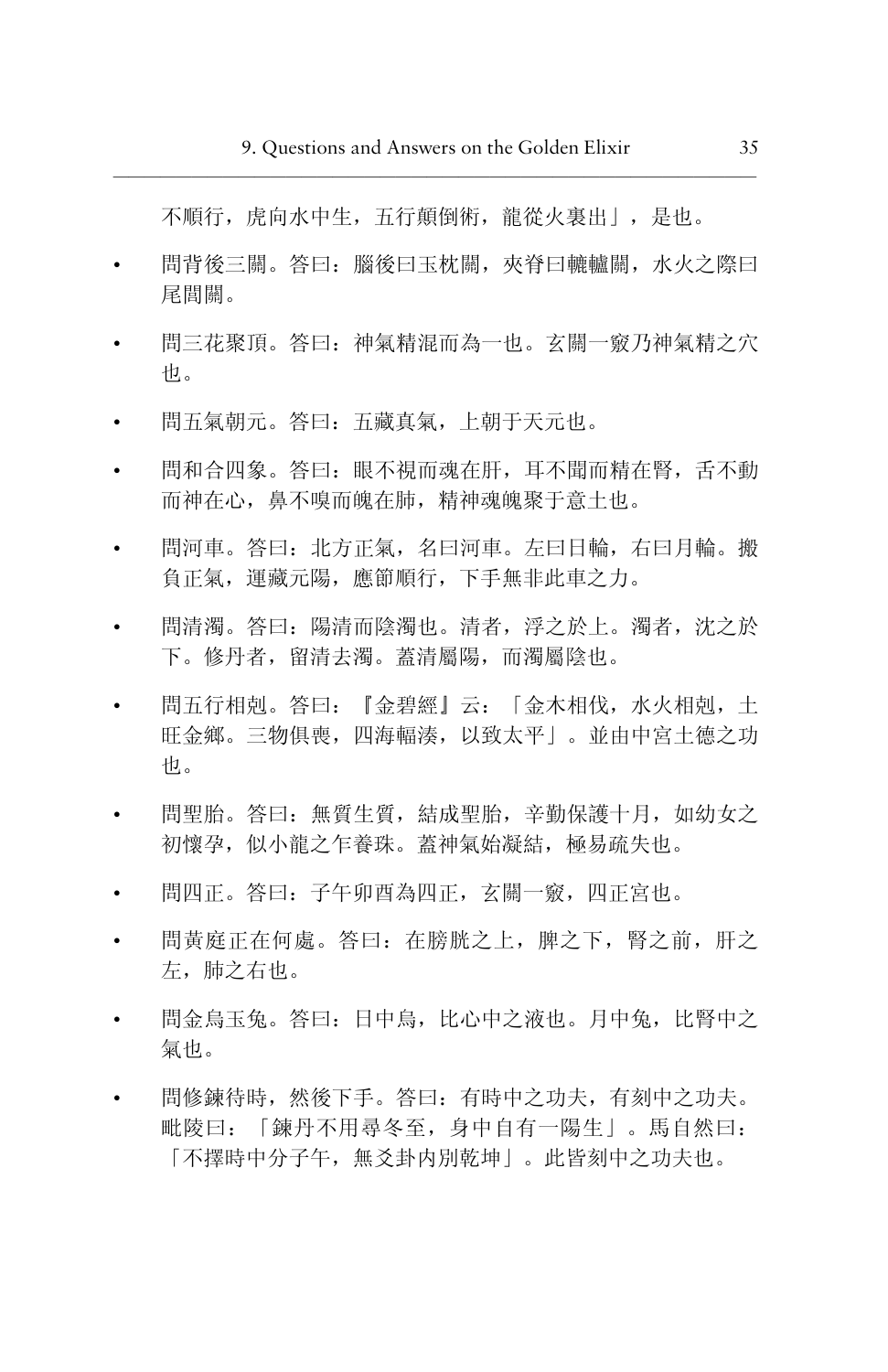# 10 Fifteen Essays to Establish the Teaching

*Chongyang lijiao shiwu lun* 重陽立教十五論 Wang Chongyang 王重陽  $(1113–70)$ 

Complete text from the *Daozang* 道藏 (Taoist Canon) edition, 1445.

# 第一住庵

凡出家者, 先須投庵。庵者舍也, 一身依倚。身有依倚, 心漸得安, 氣神和暢,入真道矣。凡有動作,不可過勞,過勞則損氣。不可不 動, 不動則氣血凝滯。須要動靜得其中, 然後可以守常安分, 此是住 安之法。

# 第二雲遊

凡遊歷之道有二: 一者看山水明秀, 花木之紅翠, 或翫州府之繁華, 或賞寺觀之樓閣,或尋朋友以縱意,或為衣食而留心。如此之人,雖 行萬里之途, 勞形費力, 遍覽天下之景, 心亂氣衰, 此乃虛雲遊之 人。二者參尋性命,求問妙玄登巇嶮之高山,訪明師之不惓,渡喧轟 之遠水,問道無厭。若一句相投,便有圓光内發,了生死之大事,作 全真之丈夫。如此之人,乃真雲遊也。

### 第三學書

學書之道,不可尋文而亂目,當宜採意以合心。捨書探意採理,捨理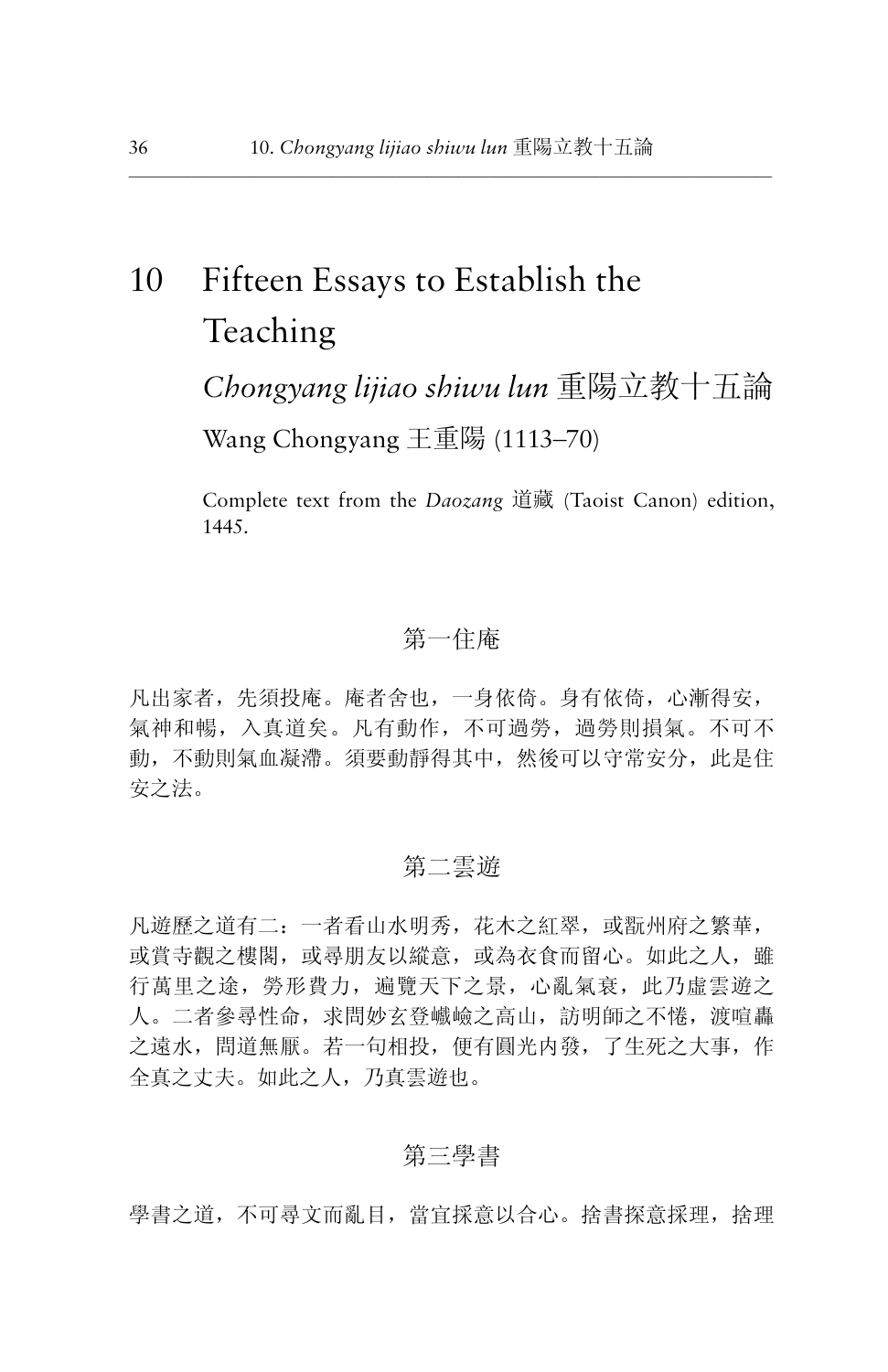採趣, 採得趣, 則可以收之入心。久久精誠, 自然心光洋溢, 智神踴 躍, 無所不通, 無所不解。若到此則可以收養, 不可馳騁耳, 恐失於 性命。若不窮書之本意, 只欲記多念廣, 人前談說, 誇訝才俊, 無益 於修行, 有傷於神氣, 雖多看書, 與道何益。既得書意, 可深藏之。

# 第四論合藥

藥者,乃山川之秀氣,草木之精華。一溫一寒,可補可泄,一厚一 薄,可表可托。肯精學者,活人之性命,若盲毉者,損人之形體。學 道之人不可不通,若不通者,無以助道。不可執著,則有損於陰功。 外貪財貨,内費修真,不足今生招愆,切忌來生之報。吾門高弟仔細 參詳。

### 第五論蓋造

茅庵草舍, 須要遮形, 露宿野眠, 觸犯日月。苟或雕梁峻(字) 〔宇〕, 亦非上士之作為, 大殿高堂, 豈是道人之活計。斫伐樹木, 斷 地脈之津液,化道貨財,取人家之血脉。只修外功,不修内行,如畫 餅充飢, 積雪為糧, 虚勞眾力, 到了成空。有志之人, 早當覓身中寶 殿, 體外朱樓, 不解修完看看倒塌。 聰明君子, 細細察詳。

# 第六論合道伴

道人合伴,本欲疾病相扶,你死我埋,我死你埋。然先擇人而後合 伴,不可先合伴而後擇人。不可相戀,相戀則繫其心,不可不戀,不 戀則情相離。戀欲不戀,得其中道可矣。有三合三不合: 明心,有 慧, 有志, 此三合也。不明、著外境, 無智慧、性愚濁, 無志氣、乾 打鬨,此三不合也。立身之本在叢林,全憑心志,不可順人情,不可 取相貌,唯擇高明者,是上法也。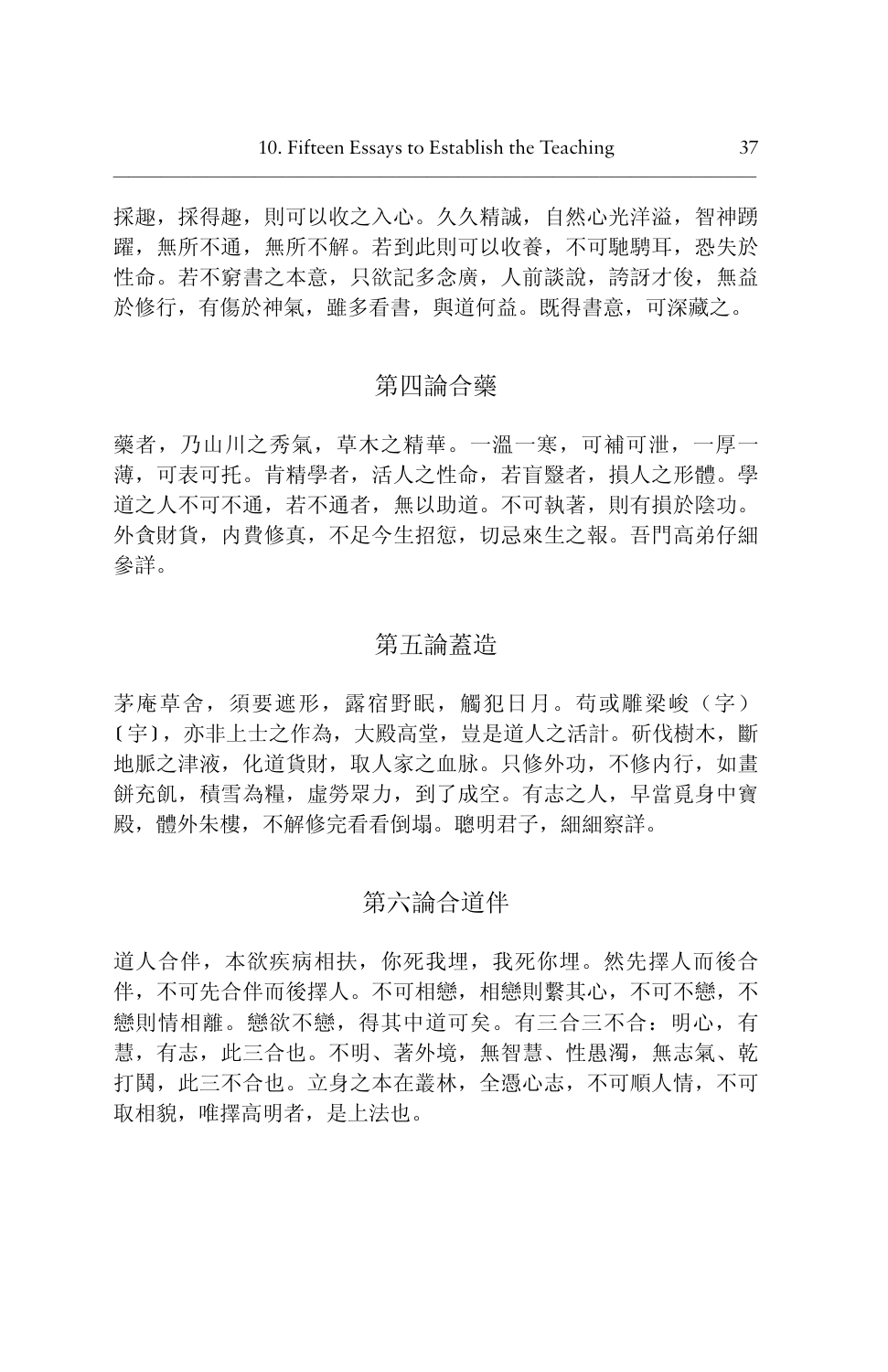# 第七論打坐

凡打坐者, 非言形體端然, 瞑目合眼, 此是假坐也。真坐者, 須要十 二時辰, 住行坐卧, 一切動靜中間, 心如泰山, 不動不搖, 把斷四門 眼耳口鼻,不令外景入内。但有絲毫動靜思念, 即不名靜坐。能如此 者, 雖身處於塵世, 名已列於仙位, 不須遠參他人, 便是身内腎聖。 百年功滿, 脫殼登真, 一粒丹成, 神遊八表。

### 第八論降心

凡論心之道,若常湛然,其心不動,昏昏默默,不見萬物,冥冥杳 杳,不内不外,無絲毫念想,此是定心,不可降也。若隨境生心,顛 顛倒倒, 尋頭覓尾, 此名亂心也。速當剪除, 不可縱放敗壞道德, 損 失性命。住行坐臥, 常勤降, 聞見知覺為病患矣。

# 第九論鍊性

理性如調琴弦, 緊則有斷, 慢則不應, 緊慢得中, 琴可調矣。則又如 鑄劍, 剛多則折, 錫多則捲, 剛錫得中, 則劍可矣。調鍊性者, 體此 二法則自妙也。

### 第十論匹配五氣

五氣聚於中宮, 三元攢於頂上。青龍噴赤霧, 白虎吐烏煙。萬神羅 列: 百脈流沖, 丹砂晃朗, 鉛汞凝澄。身目寄向人間, 神已游於天  $\mathsf{F}$ .

### 第十一論混性命

性者, 神也。命者, 氣也。性若見命, 如禽得風, 飄飄輕舉, 省力易 成。『陰符經』云: 禽之制在氣是也。修真之士不可不參, 不可泄漏 於下士, 恐有神明降責。性命是修行之根本, 謹緊鍛鍊矣。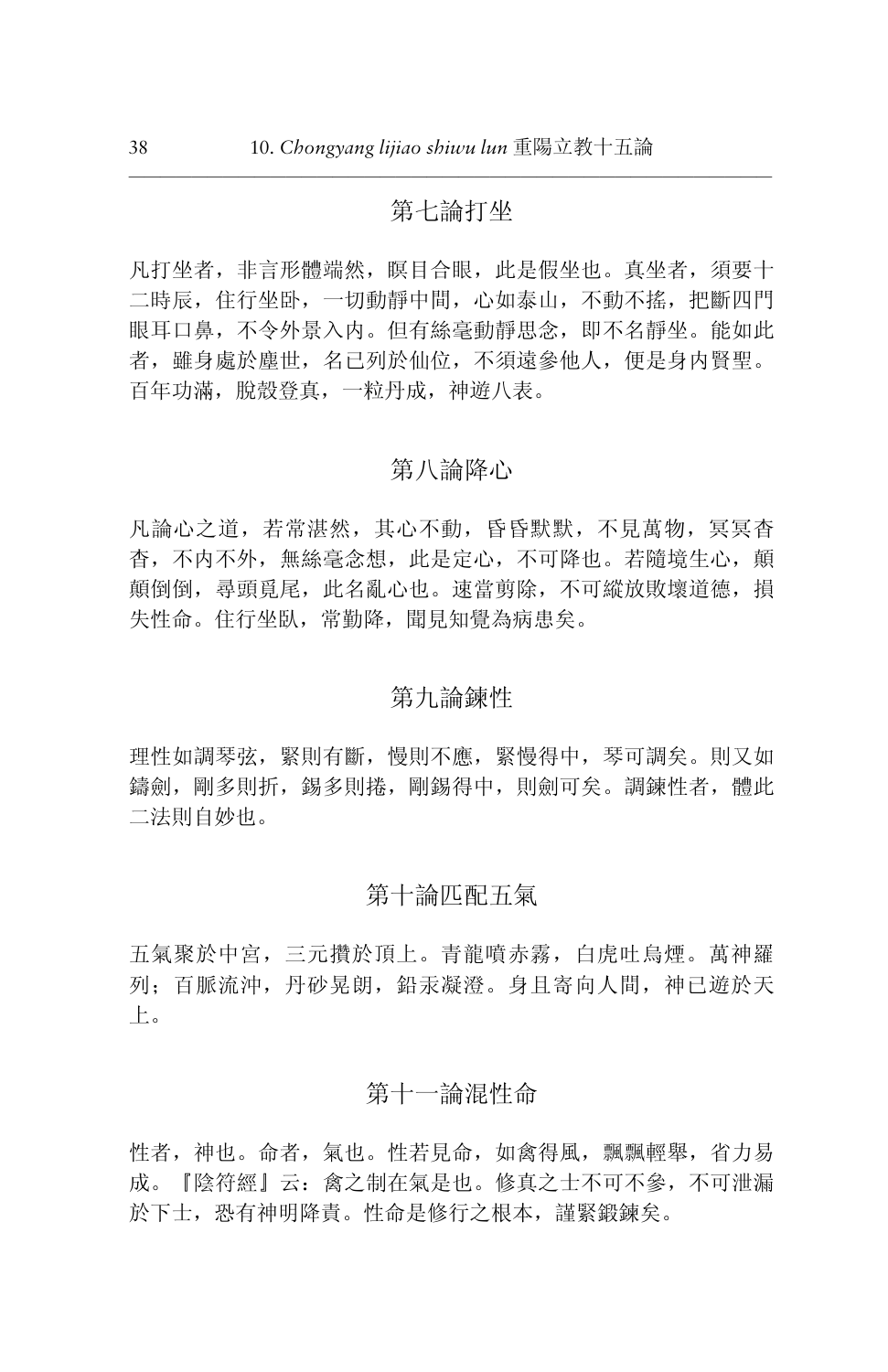## 第十二論聖道

入聖之道, 須是苦志多年, 積功累行, 高明之士, 賢達之流, 方可入 聖之道也。身居一室之中,性滿乾坤,普天聖眾,默默護持,無極仙 君, 冥冥圍遶, 名集紫府, 位列仙階, 形且寄於塵中, 心已明於物外 矣。

### 第十三論超三界

欲界, 色界, 無色界, 此乃三界也。心忘慮念即超欲界, 心忘諸境即 超色界, 不著空見即超無色界, 離此三界, 神居仙聖之鄉, 性在玉清 之境矣。

# 第十四論養身之法

法身者,無形之相也。不空不有,無後無前,不下不高,非短非長, 用則無所不通,藏之則昏默無跡,若得此道正可養之。養之多則功 多,養〔之〕少則功少,不可願歸,不可戀世,去住自然矣。

### 第十五論離凡世

離凡世者, 非身離也, 言心地也。身如藕根, 心似蓮花, 根在泥而花 在虛空矣。得道之人,身在凡而心在聖境矣。今之人欲永不死而離凡 世者, 大愚不達道理也。言十五論者, 警門中有志之人, 深可詳察知  $\dot{z}$  .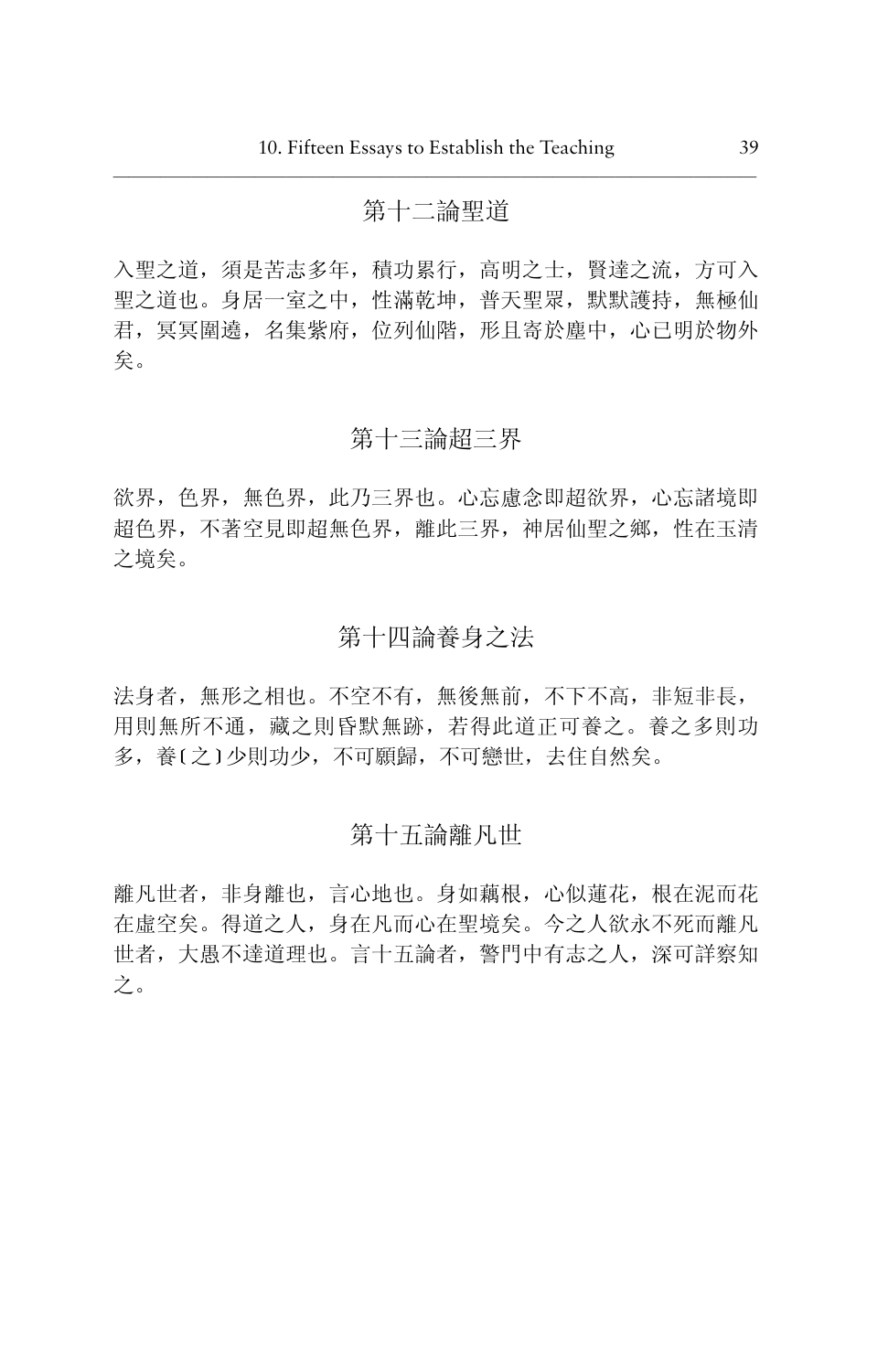# 11 The Harmony of the Center Zhonghe *ji* 中和集 Li Daochun 李道純 (fl. 1288–92)

Selections from the *Daozang* 道藏 (Taoist Canon) edition, 1445.

定菴曰:金丹成時,還可見否。答曰:可見。曰:有形否。曰:無 形。問曰: 既無形,如何可見。答曰: 金丹只是強名,豈有形乎。所 謂可見者,不可以眼見。

釋曰, 「於不見中親見, 親見中不見」, 『道經』云, 「視之不見. 聽之不聞」。斯謂之道,視之不見,未嘗不見,聽之不聞,未嘗不 聞。所謂可見可聞, 非耳目所及也。心見意聞而已。譬如大風起, 入 山撼木, 入水揚波, 豈得謂之無。觀之不見, 搏之不得, 豈得謂之 有。

金丹之體,亦復如是。所以鍊丹之初,有無互用,動靜相須,乃至成 功,諸緣頓息,萬法皆空,動靜俱忘,有無俱遣。「始得玄珠成象, 太一歸真也」。性命雙全,形神俱妙,出有入無,逍遙雲際,果證金 仙也。

所以經典丹書, 種種異名, 接引學人, 從粗達妙, 漸入佳境, 及至見 性悟空。其事却不在紙上。譬若過河之舟,濟度斯民,既登彼岸,舟 船無用矣。前賢云,「得兔忘蹄,得魚忘筌」,此之謂也。

\* \* \*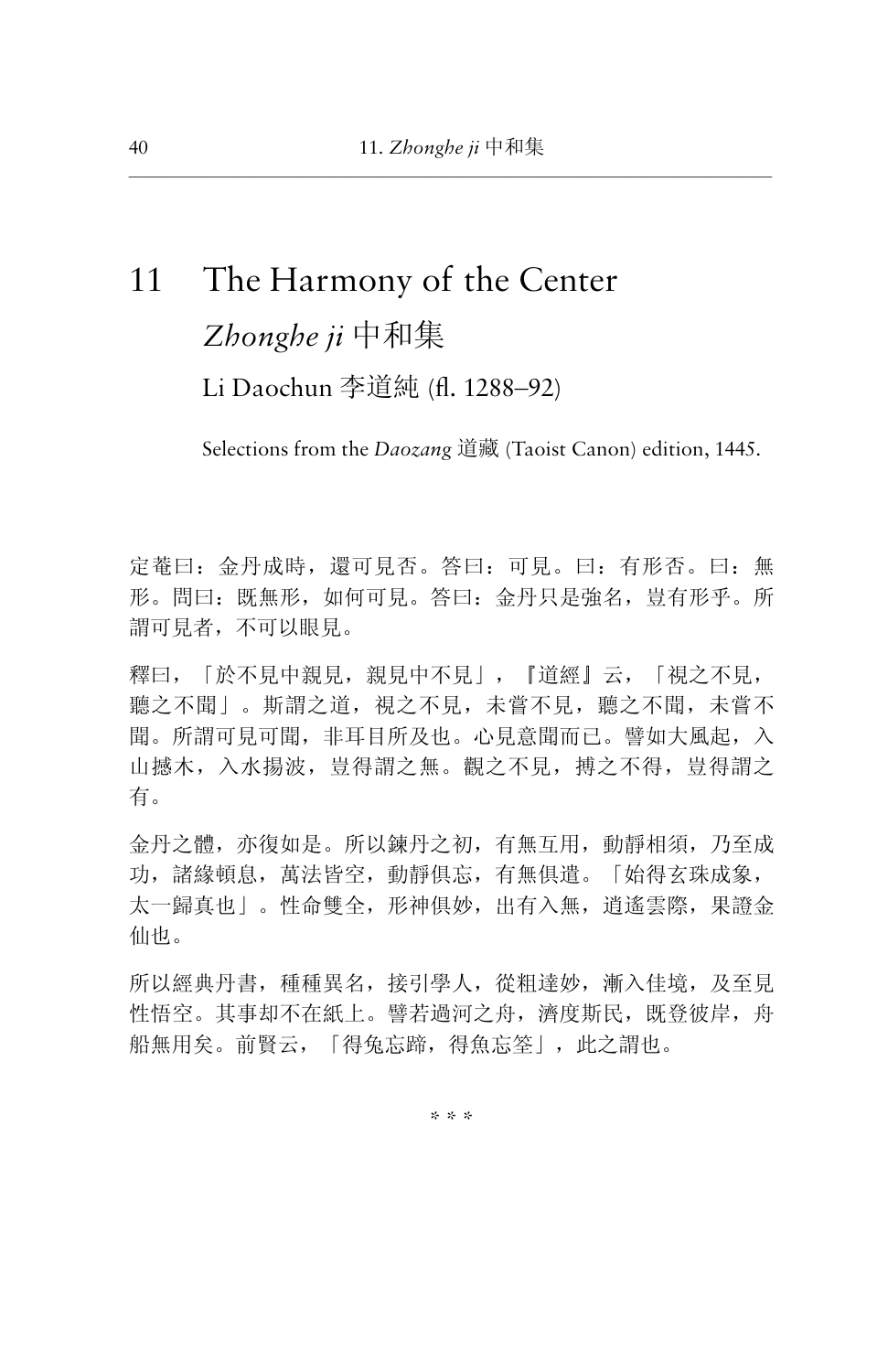# 金丹内外二藥圖說

外藥可以治病,可以長生久視。内藥可以超越,可以出有入無。大凡 學道,必先從外藥起,然後自知内藥。高上之士,夙植德本,生而知 之,故不鍊外藥,便鍊内藥。

内藥無為無不為, 外藥有為有以為。内藥無形無質而實有, 外藥有體 有用而實無。外藥色身上事,内藥法身上事。外藥地仙之道,内藥水 仙之道。二藥全天仙之道。外藥了命,内藥了性。二藥全形神俱妙。

### 外藥

初關,鍊精化氣。先要識天癸生時急採之。中關,鍊氣化神。調和真 息,周流六虚。自太玄關逆流至天谷穴交合,然後下降黄房入中宮。 乾坤交姤罷,一點落黃庭。上關,鍊神還虛。以心鍊念,謂之七返。 情來歸性, 謂之九還。

内藥

内藥乃鍊神之要,形神俱妙,與道合真。内藥,先天一點真陽是也。 譬如乾卦≡中一畫,交坤成≡坎水,是也。中一畫本是乾金,異名水 中金,總名至精也,至精固而復祖炁。祖炁者,乃先天虛無真一之元 炁,非呼吸之炁。如乾≡中一畫交坤成坎了,却交坤中一陰入於乾而 成离☲。离中一陰本是坤土,故異名曰「砂中汞」是也。

道生一,一生二,二生三,三生萬物。虛化神,神化炁,炁化精,精 化形。已上謂之順。萬物含三,三歸二,二歸一。鍊乎至精,精化 炁,炁化神。已上謂之逆。丹書謂順則成人,逆則成丹。

\* \* \*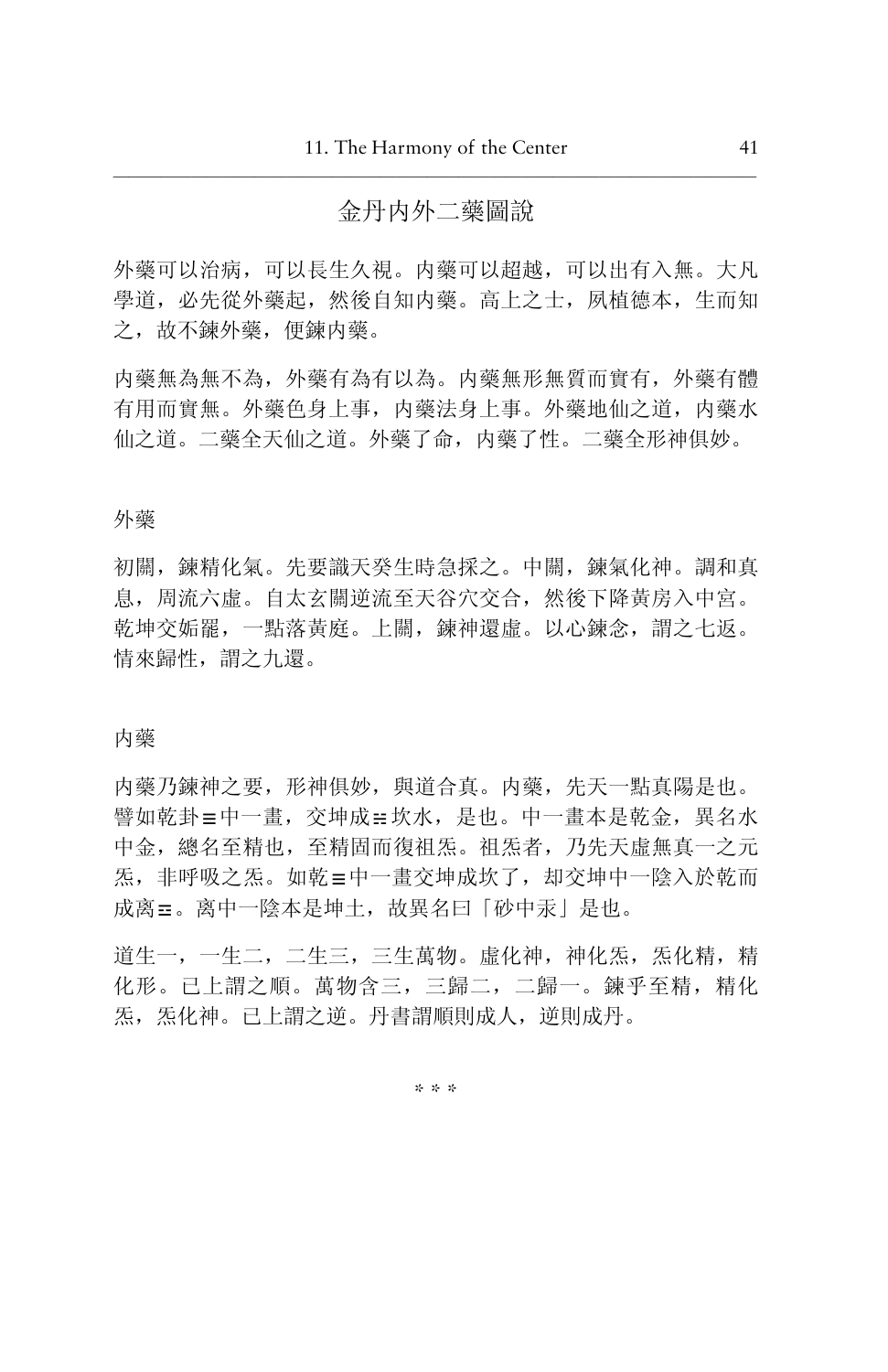# 全真活法

授諸門人

全真道人,當行全真之道。所謂全真者,全其本真也。全精、全氣、 全神,方謂之全真。才有欠缺,便不全也。才有點污,便不真也。全 精可以保身, 欲全其精, 先要身安定, 安定則無欲, 故精全也。全氣 可以養心, 欲全其氣, 先要心清靜, 清靜則無念, 故氣全也。全神可 以返虛, 欲全其神, 先要意誠, 意誠則身心合, 而返虛也。是故精氣 神為三元藥物,身心意為三元至要。

學神仙法不必多為,但鍊精氣神三寶為丹頭, 三寶會於中宮, 金丹成 矣。豈不易知,豈為難行。難行難知者,為邪妄眩惑爾。鍊精之要在 乎身,身不動則虎嘯風生,玄龜潛伏,而元精凝矣。鍊氣之要在乎 心,心不動則龍吟雲起,朱雀斂翼,而元氣息矣。(生)〔鍊〕神之要 在乎意, 意不動則二物交, 三元混一, 而聖胎成矣。

乾坤、鼎器、坎離、藥物、八卦、三元、五行、四象, 並不出身心意 三字。全真至極處,無出身心兩字。離了身心,便是外道。雖然,亦 不可着在身心上, 才着在身心, 又被身心所累, 須要即此用, 離此 用。予所謂身心者,非幻身肉心也,乃不可見之身心也。且道,如何 是不可見之身心。雲從山上,月向波心。身者,歷劫以來清靜身,無 中之妙有也。心者,象帝之先靈妙本,有中之真無也。無中有象坎 ≡, 有中無象離〓。祖師云: 「取將坎位中心實, 點化離宮腹内陰。 自此變成乾健體, 潛藏飛躍盡由心」。予謂身心兩字, 是全真致極 處, 復何疑哉?

鍊丹之要,只是性命兩字。離了性命,便是旁門,各執一邊,謂之偏 枯。祖師云: 「神是性兮氣是命」, 即此義也。

鍊氣在保身,鍊神在保心。身不動,則虎嘯,心不動,則龍吟。虎 嘯,則鉛投汞,龍吟,則汞投鉛。鉛汞者,即坎離之異名也。坎中之 陽,即身中之至精也。離中之陰,即心中之元氣也。鍊精化氣,所以 先保其身,鍊氣化神,所以先保其心。身定則形固,形固則了命,心 定則神全,神全則了性。身心合,性命全,形神妙,謂之丹成也。精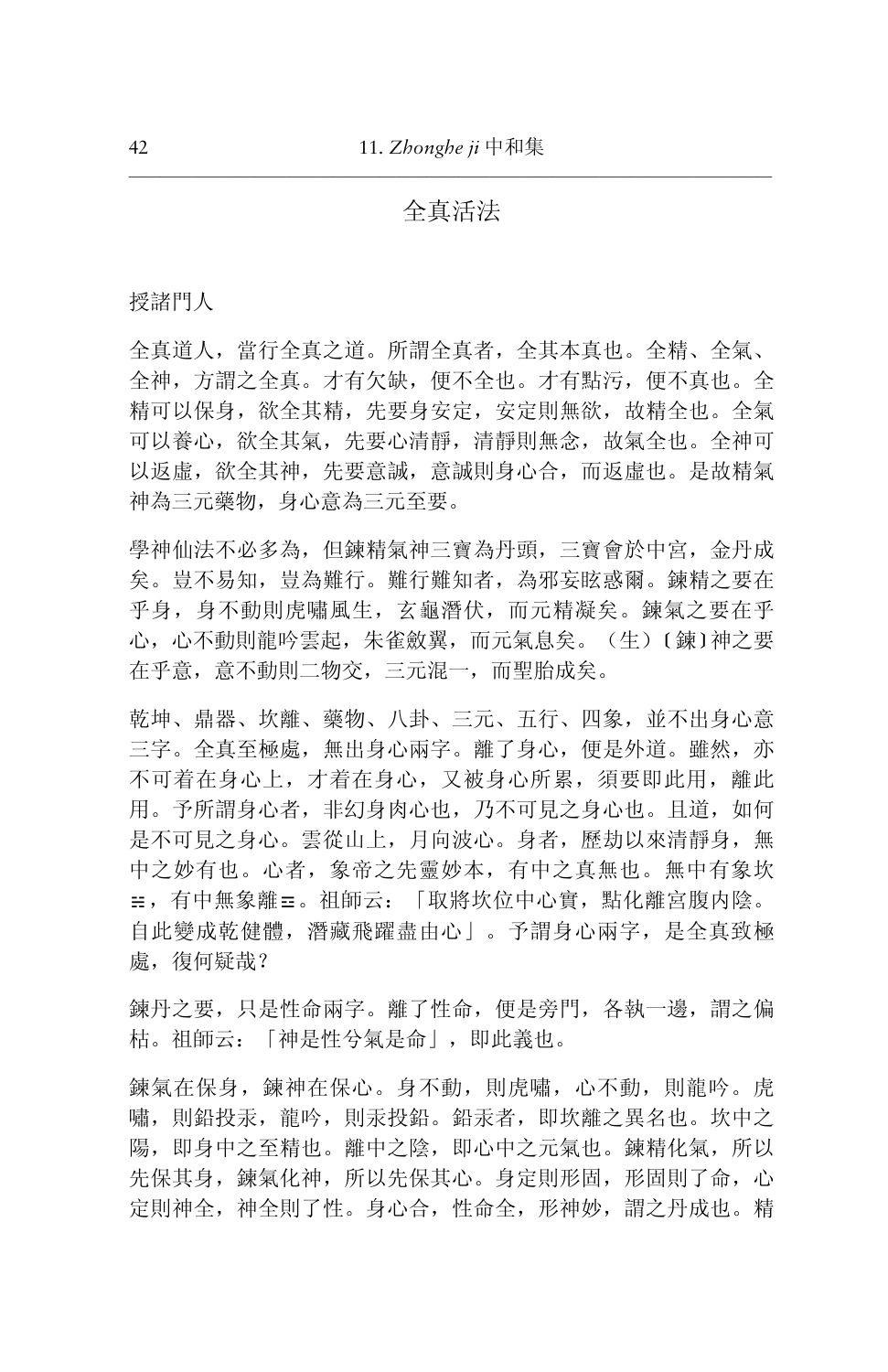化氣, 氣化神, 未為奇特。夫何故。猶有鍊神之妙, 未易輕言。

予前所言,金丹之大概,若向這裏具隻眼,方信大事不在紙上。其或 未然,須知下手處,既知下手處,便從下手處做將去。自鍊精始,精 住則然後鍊氣, 氣定則然後鍊神, 神凝則然後返虛, 虛之又虛, 道德 乃俱。

鍊精在知時。所謂時者,非時候之時也。若着在時上,便不是。若謂 無時,如何下手。畢竟作麽生?咦。古人言「時至神知」,祖師云 「鉛見癸生須急採」,斯言盡矣。

鍊氣在調燮。所謂調燮者, 調和真息, 燮理真元也。老子云: 「玄牝 之門,是謂天地根。綿綿若存,用之不勤」。其調燮之要乎? 今人指 口鼻為玄牝之門, 非也。玄牝者, 天地闔闢之機也。『易係』 云: "闔戶之謂坤, 闢戶之謂乾, 一闔一闢之謂變。「一闔一闢, 即 一動一靜。老子所謂「用之不勤」之義也。丹書云: 「呼則接天根, 吸則接地根。呼則龍吟雲起, 吸則虎嘯風生」。予謂: 「呼則接天 根,吸則接地根」,即「闔戶之謂坤,闢戶之謂乾」也。「呼則龍吟 雲起, 吸則虎嘯風生 |, 即「一闔一闢之謂變」, 亦「用之不勤」之 義也。指口鼻為玄牝,不亦謬乎。此所謂呼吸者,真息往來無窮也。

口訣

外陰陽往來, 則外藥也。内坎離輻輳, 乃内藥也。外有作用, 内則自 然。精氣神之用有二,其體則一。以外藥言之,交合之精先要不漏, 呼吸之氣更要細細至於無息, 思慮之神貴在安靜。以内藥言之, 鍊 精,鍊元精,抽坎中之元陽也。元精固,則交合之精自不泄。鍊氣, 鍊元氣,補離中之元陰也,元氣住,則呼吸之氣自不出入。 鍊神,鍊 元神也,坎離合體成乾也。元神凝,則思慮之神泰定。其上更有鍊虛 一着, 非易輕言, 貴在嘿會心通可也。勉旃。勉旃。

\* \* \*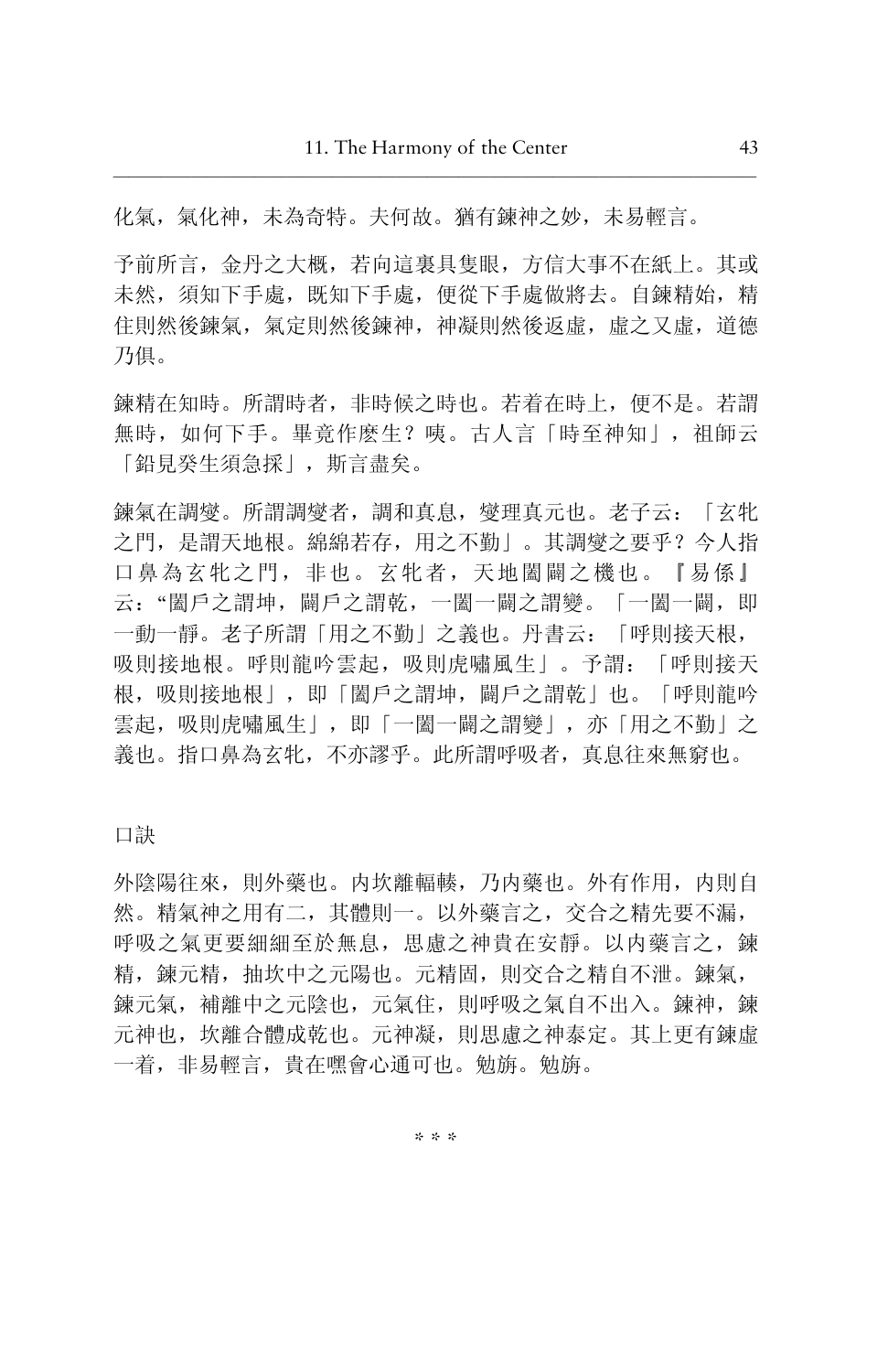# 性命論

夫性者,先天至神,一靈之謂也。命者,先天至精,一氣之謂也。精 與〔神〕, 性命之根也。

性之造化系乎心, 命之造化系乎身。見解智識出於心也, 思慮念想心 役性也。舉動應酬出於身也, 語默視聽身累命也。命有身累, 則有生 有死, 性受心役, 則有往有來。是知身心兩字, 精神之舍也, 精神乃 性命之本也。性無命不立,命無性不存,其名雖二,其理一也。

嗟乎。今之學徒,緇流道子,以性命分為二,各執一邊,互相是非, 殊不知孤陰寡陽皆不能成全大事。修命者,不明其性,寧逃劫運。見 性者,不知其命,末後何歸。仙師云:「鍊金丹,不達性,此是修行 第一病。只修真性不修丹,萬劫英靈難入聖」。誠哉言歟。

高上之士, 性命兼達, 先持戒定慧而虚其心, 後鍊精氣神而保其身, 身安泰則命基永固, 心虚澄則性本圓明, 性圓明則無來無去, 命永固 則無死無生,至於混成圓頓,直入無為,性命雙全,形神俱妙也。雖 然,却不可謂性命本二,亦不可做一件說,本一而用則二也。苟或執 着偏枯,各立一門而入者,是不明性命者也。不明性命,則支離為二 矣。性命既不相守, 又焉能登真躡境者哉?

\* \* \*

夫玄關者,至玄至妙之機關也。今之學者,多泥於形體,或云眉間, 或云臍輪, 或云兩腎中間, 或云臍後腎前, 或云膀胱, 或云丹田, 或 云首有九宮, 中為玄關, 或指產門為生身處, 或指口鼻為玄牝, 皆非 也。但着在形體上,都不是。亦不可離此一身,向外尋求。諸丹經皆 不言正在何處者何也。難形筆舌,亦說不得,故曰玄關。所以聖人只 書一中字示人, 此中字玄關明矣。所謂中者, 非中外之中, 亦非四維 上下之中,不是在中之中。

\* \* \*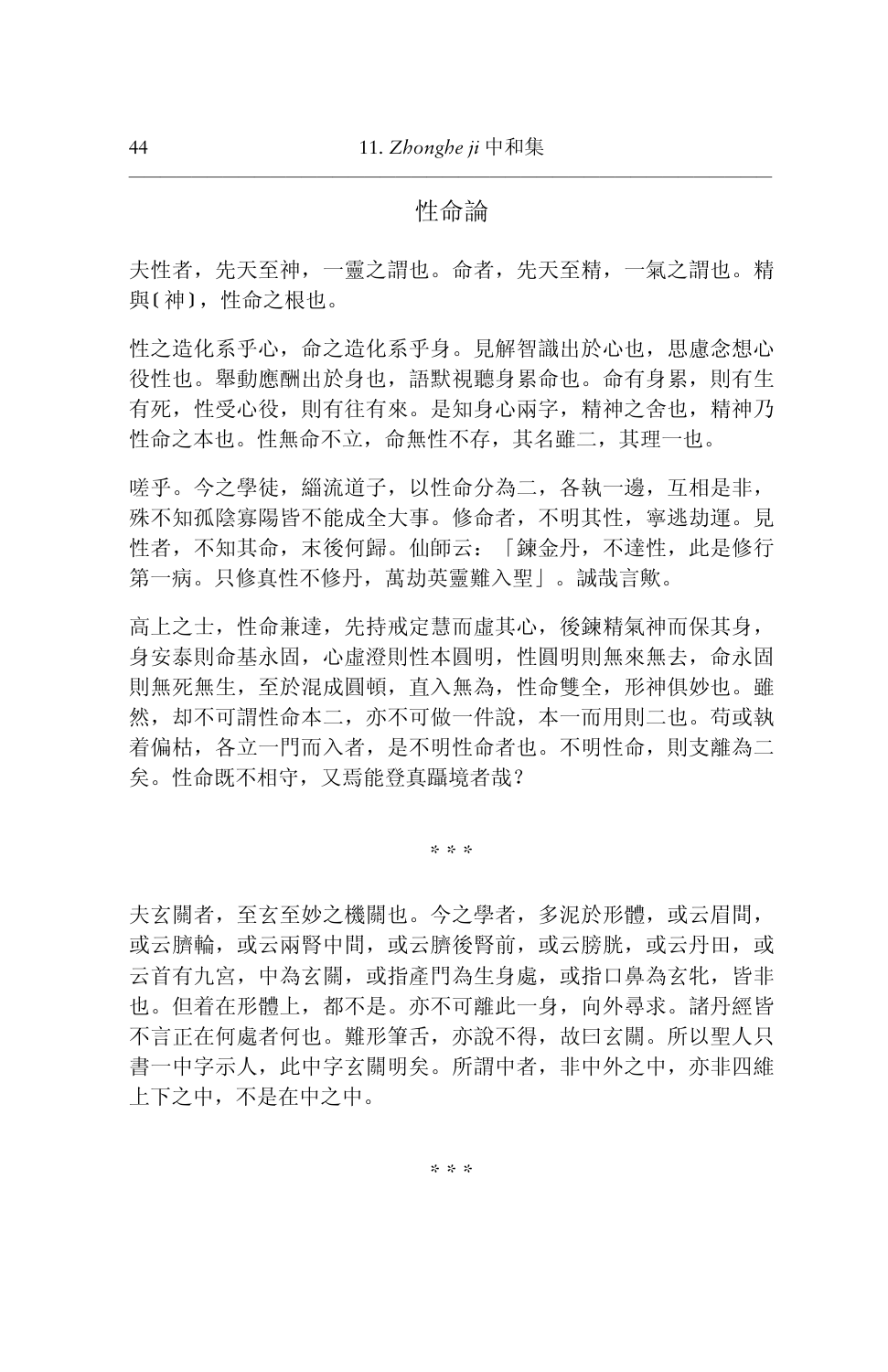### 漸法三乘

下乘者,以身心為鼎爐,精氣為藥物,心腎為水火。五臟為五行,肝 肺為龍虎。精為真種子。以年月日時行火候, 嚥津灌溉為沐浴。口鼻 為三要, 腎前臍後為玄關。五行混合為丹成。此乃安樂之法。其中作 用百餘條。若能忘情。亦可養命。

中乘者, 乾坤為鼎器, 坎離為水火, 烏兔為藥物。精神魂魄意為五 行,身心為龍虎。氣為真種子。一年寒暑為火候,法水溉灌為沐浴。 内境不出, 外境不入為固濟。太淵絳宮精房為三要, 泥丸為玄關。精 神混合為丹成。此中乘養命之法。其中作用數十條。與下乘大同小 異。若行不怠。亦可長生久視。

上乘者, 以天地為鼎爐, 日月為水火。陰陽為化機。鉛汞銀砂土為五 行,性情為龍虎。念為真種子。以心鍊念為火候,息念為養火。含光 為固濟。降伏内魔為野戰。身心意為三要,天心為玄關。情來歸性為 丹成。和氣董蒸為沐浴。乃上乘延生之道。其中與中乘相似。作用處 不同。亦有十餘條。上十行之。始終如一。可證仙道。

# 最上一乘

夫最上一乘, 無上至真之妙道也。以太虛為鼎, 太極為爐。清靜為丹 基, 無為為丹母。性命為鉛汞, 定慧為水火。窒慾懲忿為水火交, 性 情合一為金木併。洗心滌慮為沐浴。存誠定意為固濟。戒定慧為三 要, 中為玄關。明心為應驗。見性為凝結, 三元混一為聖胎, 性命打 成一片為丹成。身外有身為脫胎。打破虛空為了當。此最上一乘之 妙。至士可以行之。功滿德降。直超圓頓。形神俱妙。與道合真。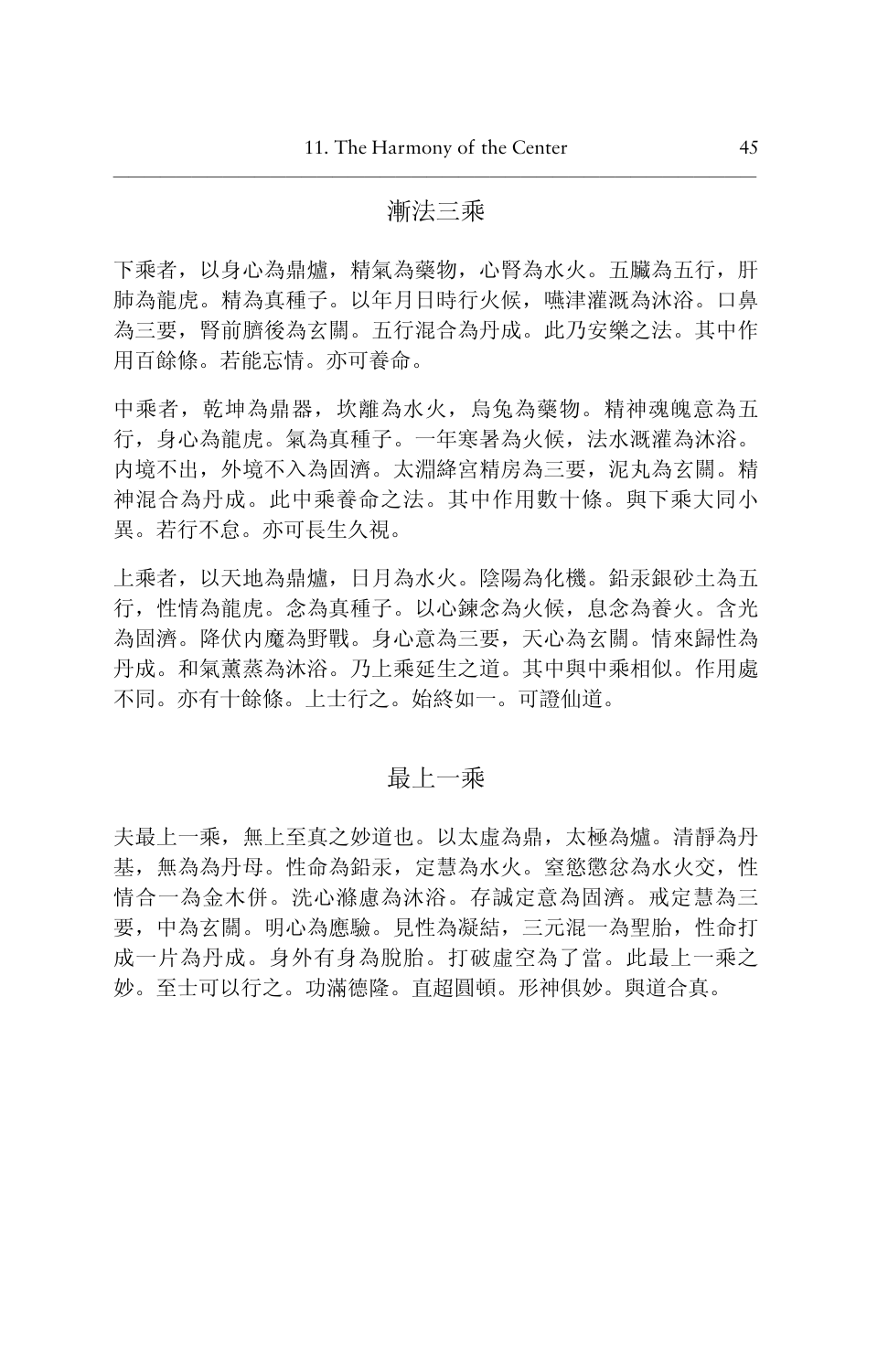# 12 The Great Essentials of the Golden Elixir

# *Jindan dayao* 金丹大要

Chen Zhixu 陳致虛 (1290-ca. 1368)

Selections from the *Daozang* 道藏 (Taoist Canon) edition, 1445.

### the wondrous operation of the golden elixir

『金碧古文』: 「丹術著明, 莫大乎金火」。金火者, 真鉛也。又 云: 「元君始煉汞, 神室含洞虚, 玄白生金公, 巍巍建始初」。又 云: 「神室用施行, 金丹然後成」。伯陽真人曰: 「金來歸性初, 乃 得稱還丹」。

上陽子曰:金者非云金也,指鉛以為金也。鉛乃金銀之祖,故總題為 金, 蓄非世上金寶之金, 非從凡間土石中出者, 此金乃先天之祖氣, 卻生於後天, 大修行人, 擬太極未分之前體而求之, 即造真際, 是以 高仙上聖, 於後天地已有形質之中, 而求先天地未生之氣, 乃以此氣 煉成純陽,故名曰丹,夫純陽者,乾也。純陰,坤也。陰中陽者,坎 也。陽中陰者,離也。喻人之身亦如離卦,卻向坎心取出陽爻,而實 離中之陰, 則成乾卦, 故曰純陽, 以其坎中心爻金, 故曰金丹, 須求 先天未形者是, 若後天地已有形者, 人也, 物也, 非金丹也。

然又非金,非鉛,非銀,乃其氣也。我師緣督子所以云: 「先天一 氣,自虛無中來者」,此也。『黄庭經』云: 「回紫抱黄入丹田,幽 室内明照陽門」。又云: 「呼吸元氣以求仙」。魏師呂『先天大學 書』曰: 「聖人能返一氣而歸根復命, 與元神道合, 生生無窮, 總括 萬象, 謂之得一, 強名曰丹, 非法術也, 是乾道變化, 陰陽不測, 太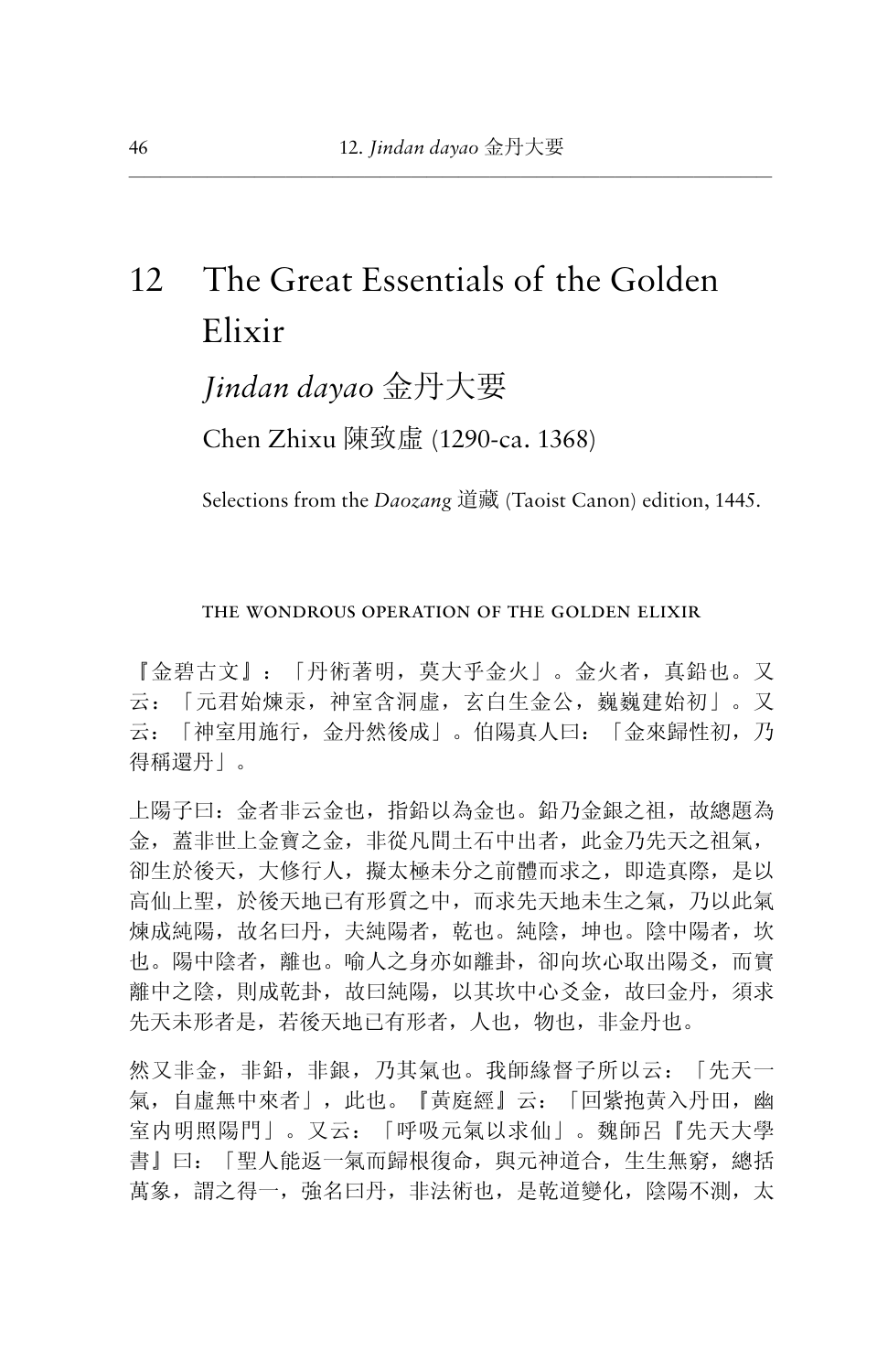極無上至真之妙, 包含性命之宗, 謂之金液歸真, 形神俱妙之道, 至 簡至易, 一得永得, 得其口訣, 雖至愚小人, 立躋聖位」。

要之, 所謂神仙者, 以能殺陰而回陽, 抱神以致仙也。丹陽翁曰: 「性定則情忘, 體虛則氣運, 心死則神活, 陽盛則陰消」。大修行 人, 既得真師盟授, 趁早分去身中之陰而歸至真之陽也。 榮蟾子曰: 「一切常人, 分陽未盡則不死, 大修行人, 分陰未盡則不仙」。蓋念 盧絕則陰消, 幻緣空則陽長, 故陰盡陽純, 則金丹藥熟, 丹熟則飛神 仙境, 此謂之神仙矣。

### THE WONDROUS OPERATION OF THE MEDICINE

黄帝曰: 「人萬物之盜」。又曰: 「日月有度, 大小有數, 聖功生 焉, 神明出焉| 。『金碧經』曰: 「煉銀於鉛, 神物自生| 。『參同 契】曰: 「同類易施功, 非類難為巧」。丹陽祖師曰: 「神氣是性 命, 性命是龍虎, 龍虎是鉛汞, 鉛汞是水火, 水火是嬰姹, 嬰姹是真 陰真陽」。紫陽翁曰: 「咽津納氣是人行, 有藥方能造化生, 鼎内若 無真種子, 猶將水火煮空鐺| 。又云: 「要知產藥川源處, 只在西南 是本鄉」。

上陽子曰: 從古到今, 上聖列仙, 留下丹經不肯明示, 藥物一件, 其 間所指金木, 水火, 鉛汞, 砂銀, 此皆譬喻, 而凡俗直以鍛煉為事, 卻將凡鉛, 水銀, 砂硫為其藥物, 以盲引盲, 可勝憐憫。

吾今分明與世泄露, 夫藥物者, 須知此藥從物中出, 非凡世金石草木 之類, 亦非有形有質之數, 卻又在有形之中而得, 似金非世金, 似水 非凡水。

亦有内藥, 亦有外藥, 夫外藥者, 坎中求先天真一之水, 水中取先天 未擾之鉛, 鉛中採先天太一之氣, 此氣即黑中之白, 陰中之陽也。 『悟真篇』云: 「取將坎位中心實」者, 是也。蓋真一之水, 即真一 之精氣, 此氣為天地之母, 陰陽之根, 水火之本, 日月之宗, 萬物之 祖。『契秘圖』曰: 「坎為水為月, 在人為腎, 腎臟生精, 精中有正 陽之氣, 炎昇於上, 精陰氣陽, 故鉛柔而銀剛, 虎性金, 而金能生 水, 顛倒取之, 母隱子胎, 故虎向水中生, 虎乃配鉛, 是謂陰中之陽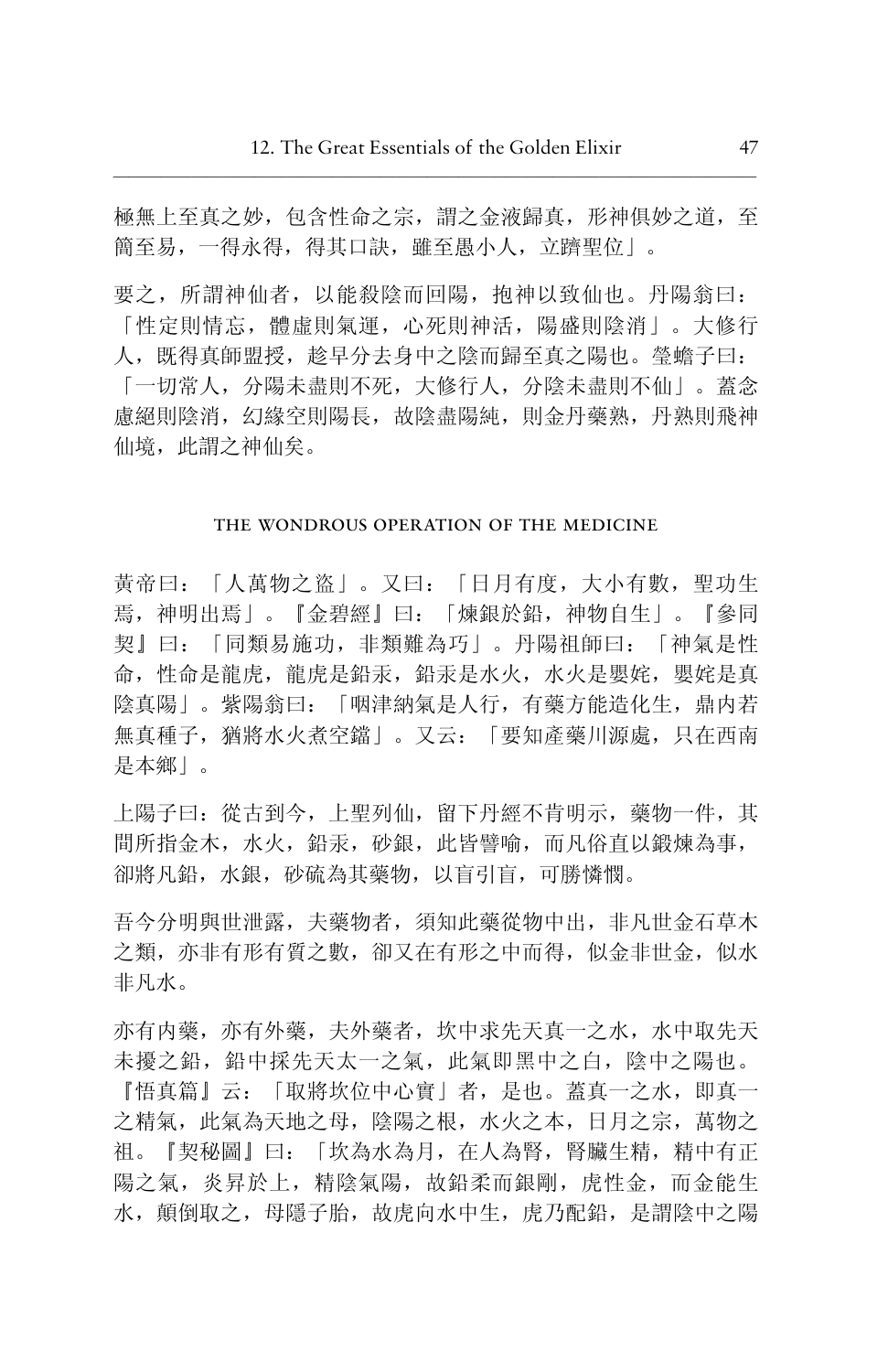也」。此上言外藥者也。

夫内藥者, 離中求先天真一之液, 液中行先天久積之砂, 砂中運先天 至真之汞, 此汞即白中之黑, 陽中之陰也。『悟真篇』云: 「點化離 宮腹裏陰」,是也。『契秘圖』曰:「離為火為日,在人為心,心臟 生血, 血中有真一之液, 流降於下, 血陽液陰, 故砂陽而汞陰, 龍性 木,而木能生火,顛倒取之,母隱子胎,故龍從火裏出也。龍亦配 汞, 是謂陽中之陰也| 。此上言内藥者也。

瑩蟾子曰: 「大凡學道, 必先從外藥起, 然後及内藥, 高上之士, 夙 植德本,生而知之,故不煉外藥,便修内藥也。内藥者,無為而無不 為也。外藥者, 有為而有以為也。内藥則無形無質而實有, 外藥則有 體有用而實無, 外藥者色身上事, 内藥者法身上事, 外藥是地仙之 道, 内藥是天仙之道, 外藥了命, 内藥了性」。夫惟道屬陰陽, 所以 藥有内外, 無名子曰: 「離, 外陽而内陰, 坎, 外陰而内陽, 以内陽 點内陰, 即成乾卦, 喻如金丹, 是至陽之氣, 結在陰海之中, 取來點 己之陰汞,即為化純陽之身矣」。

上陽子, 羞不得, 兩片皮, 說又說, 不厭煩, 留丹訣, 今後來皆通 徹, 海蟾翁『金丹歌』, 「若要超凡入聖處, 無出陰陽二品丹, 陽丹 須得先天寶, 中有五色包至道, 陰丹須認先天氣, 常以性根護命 蒂|

陽丹者, 即外丹也, 即外藥也。造化在二八爐中, 不要半箇時辰而 生,立得成就,此即先天地真一之氣,號曰真鉛,又曰華池,神水, 真金, 故真一子曰: 「未有天地混沌之前, 真鉛得一以先形而漸生天 地陰陽五行萬物也 | 。大修行人, 採此真鉛, 歸於懸胎鼎内, 點汞入 室, 是謂外丹也。

陰丹者, 即内丹也, 即内藥也。大修行人, 既得外丹入鼎, 卻行陰陽 符火, 運用抽添, 以溫養之, 丹陽祖師云: 「心液下降, 腎氣上昇, 至於黃房, 氤氳不散則丹聚矣」。『悟真篇』云: 「謾守藥爐看火 候,但看神息任天然」。神息者,即莊子云「真人之息以踵」,即廣 成子云「丹灶河車休矻矻, 鶴胎龜息自綿綿」。此龜息, 踵息, 神 息,名雖殊而用之則一,此即謂之真火,以為内藥也,餌丹之後,非 真火無以育聖胎,是以「坐看神息」。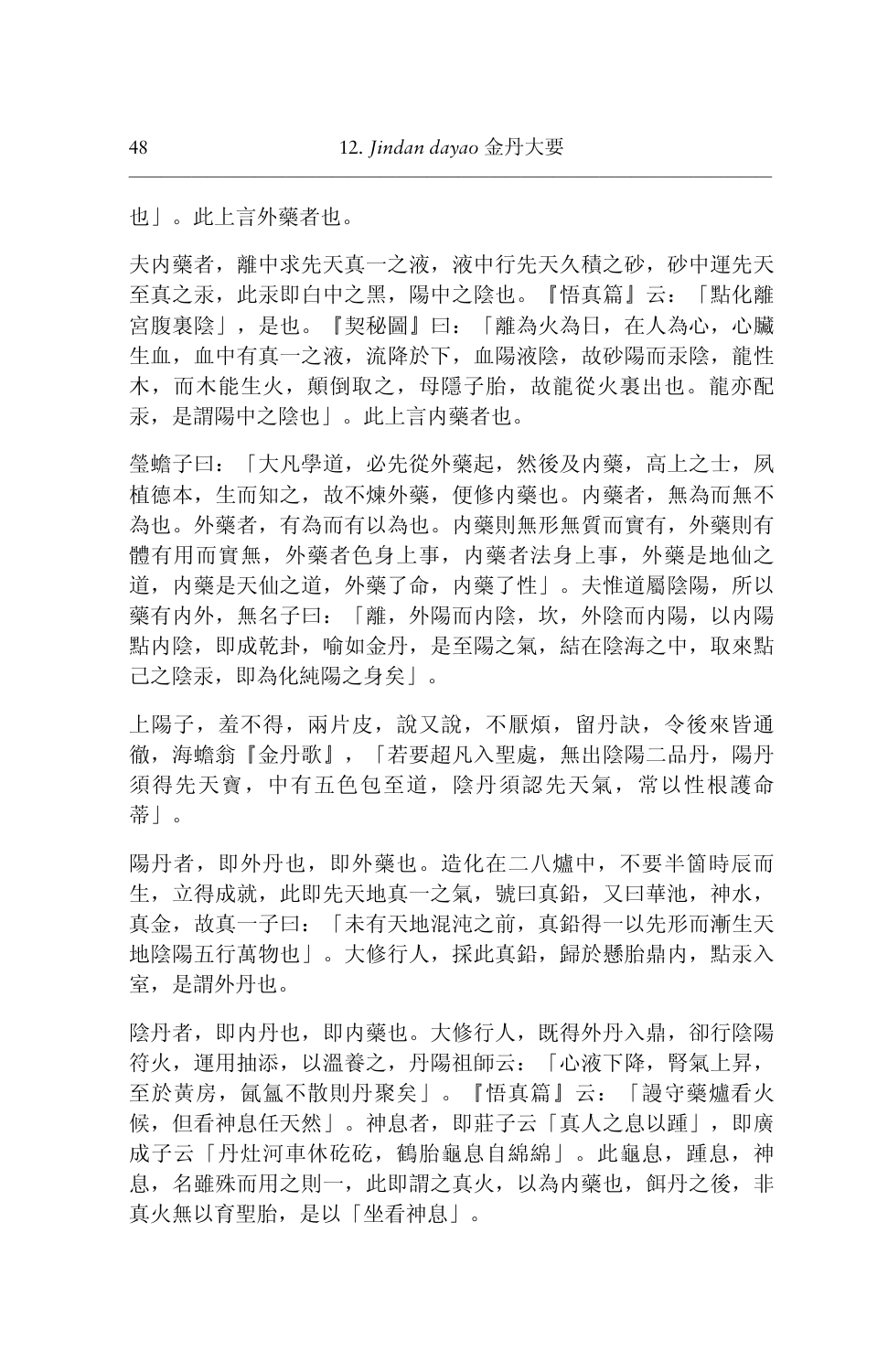夫天一生水, 在人曰精, 地二生火, 在人曰神, 人之精神, 營衛一 身, 運陰陽, 合呼吸, 以呼吸用神氣, 以神氣取水火, 以水火煉胎 息, 胎息綿綿, 游泳坎離, 坎離交感而生金液, 金液還而丹成也。

### THE WONDROUS OPERATION

### OF THE TRANSMUTATION OF SPIRIT

鐘離祖師曰: 「訪仙求友學燒丹, 精選朱硫作大還」。海蟾翁曰: 「卦行火候周天畢, 孕箇嬰兒瑣下田, 露露一聲從地起, 乾戶壁開光 萬里, 翻身撞出太玄關, 這回方是真仙子」。『參同契』曰: 「寢寐 神相抱, 覺寤候存亡, 顏色浸以潤, 骨節亦堅強, 排卻眾陰邪, 然後 立正陽, 修之不輟休, 庶氣雲雨行, 淫淫若春澤, 液液象解冰, 從頭 流達足, 究竟復上升, 往來洞無極, 怫怫被容中|。

上陽子曰: 大修行人,既得刀圭入口,運己玉芝以養之,凡運火之 際,忽覺夾脊真氣上沖泥丸,瀝瀝然有聲,從頭似有物觸上腦,須臾 如雀卵顆顆, 自腭下重樓, 如冰酥香甜, 甘美之味無比, 覺有此狀, 乃驗得金液還丹, 徐徐咽歸丹田, 自此而後, 常常不絕, 閑目内觀, 臟腑歷歷如照燭,漸次有金光罩體也。

泥丸翁云: 「我昔工夫行一年, 六脈已息氣歸根」。老子曰: 「專氣 致柔能嬰兒」。此皆言溫養也。夫溫養者, 隳肢體, 黜聰明, 終日如 愚而不違,不可須臾離也,如雞抱卵,暖氣不可間斷,則抽添之功自 見矣, 抽添者, 以鉛制汞之後, 逐日運火, 漸添汞, 汞漸多, 鉛漸 少, 久則鉛將盡, 汞亦乾, 化而為丹砂, 號曰金液還丹之純陽。

則知形化為氣, 氣化為神, 是曰嬰兒, 是曰陽神。『黃庭經』云: 「瞻望童子坐盤桓, 間誰家子在我身」。正陽翁曰: 「孩兒幼小未成 人, 全藉娘娘養育恩| 。昔宋景定間, 有仙藍養素, 鍊金液大丹, 得 丹入嶽, 懷胎既久, 得海蟾翁假李玉谿, 奉寄一語, 乃撫掌大笑, 頂 門露露一聲而夫,今嶽山長笑先生是也。純陽祖師云: 「九年火候真 經過,忽爾天門頂中破,真人出現大神通,從此天仙可相賀」。到此 則金丹之大事畢矣。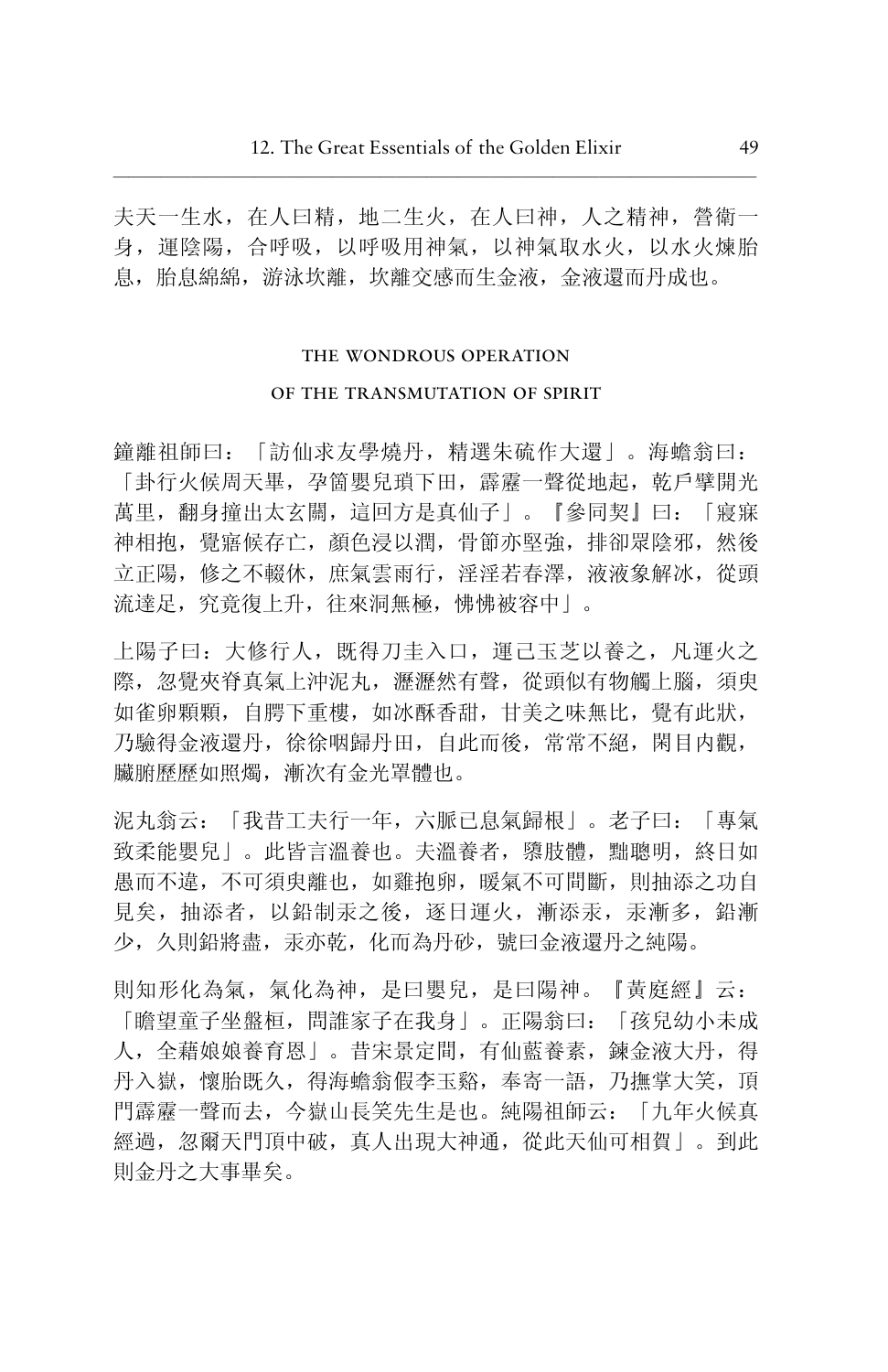# 13 Rectifying Errors for the Seekers of the Golden Elixir

*Jindan jiuzheng pian* 金丹就正篇

Lu Xixing 陸西星 (1520-1606)

Complete text from Fanghu waishi 方壺外史 (The External Secretary of Mount Fanghu). Ed. of 1915.

 $\mathbf{T}$ 

或有問於潛虛子曰: 丹經之言先天一氣, 必於同類求之。為說者何?

曰: 予聞之師, 金丹之道, 必資陰陽相合而成。陰陽者, 一男一女 也,一離一坎也,一鉛一汞也,此大丹之藥物也。夫坎之真氣謂之 鉛, 離之真精謂之汞。先天之精積於我, 先天之氣取於彼。何以故? 彼,坎也,外陰而内陽,于象為水為月,其於人也為女;我,離也, 外陽而內陰, 於象為火為日, 其於人也為男, 故夫男女陰陽之道, 順 之而生人, 逆之而成丹, 其理一焉者也。

曰: 坎為中男, 離為中女, 『易』固言之矣。而此謂我反為離又何 也?

曰: 此先天圖位之說也。邵子曰: 「陰陽之精, 互藏其字。」且夫太 極分而兩儀, 兩儀而四象, 四象而八卦, 則離屬之乾, 而坎屬之坤 矣。離坎者, 乾坤之交而成卦者也, 男女者, 陰陽之交而成質者也。 故乾坤交, 則乾不得不虚而成離, 坤不得不實而成坎矣: 男女交則陰 不得不含夫陽,而陽不得不根夫陰矣。此坎離彼我之別也。

曰: 然則離之中為陰精, 坎之中為陽氣, 吾之一身, 豈無精氣而顧取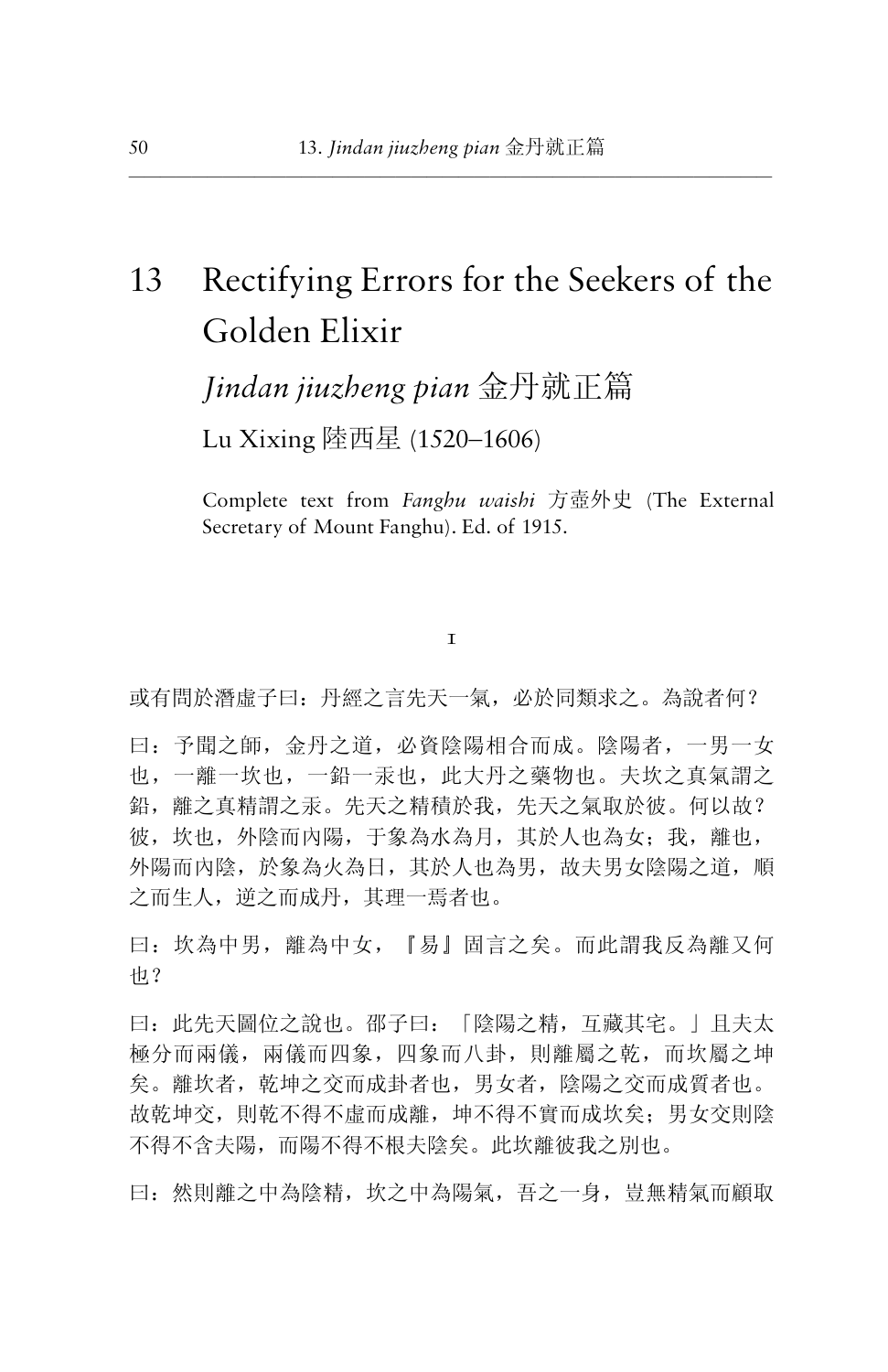之於彼乎?

曰: 誠有之, 未竟其說也。吾嘗沒溺於玉吾老叟之論, 而今始悟。子 請靜聽, 吾試言之。聞之師曰: 「陰陽二五, 妙合而凝。」而人生 焉, 其始也, 太樸未雕, 渾然太極之全體。老子曰: 「含德之厚, 比 於赤子。| 未知牝牡之合而朘作, 精之至也: 終日號而嗌不嘎, 和之 至也。是陰陽之純也。斯時也, 先天之體渾淪完固, 何假于取, 何事 於填?得而修之,則無為之上德又何加焉?及夫情竇一開,陰陽交 感, 則先天之氣, 乃奔蹶而逸於坤中。故三畫純乾乃破其體而為離。 離為日,日昃之離,大耋之嗟矣,能久視乎?故丹法取坎。取坎者, 補其既破之乾也,填其既虚之畫也,復其純陽之體也。此神仙還丹之 說也。

曰: 我之為離也, 乃自奔蹶之後而得之。彼未奔蹶則固坤也, 其以為 坎, 又何也?

曰: 善哉問! 渾淪之初, 彼固坤體二十之期有陽動焉。純坤之中忽有 陽動, 非坎平? 故坎者, 陰中之陽, 乃太極之靜極而動, 自然而然, 謂之先天。天一生水, 真乙之氣藏於坎中。母隱子胎, 水中有金。欲 造金丹, 法當取坎。此產藥之川源, 而登真之梯筏也。目夫陰中之 陽,以動為主,故取坎之期,惟偵其動:陽中之陰,以靜為主,故填 離之後, 致養於靜。知動知靜而不失其時者, 其惟聖人平? 聖人者, 觀天之道,而執天之行者也。是故, 月盈虧象藥材之老嫩, 日早晚為 火候之消息。藥火相得而丹成。丹成斯脫胎而神化也。

或又曰: 子之所論皆後天也。其在先天, 抑有可言者乎?

曰:吾嘗因是而求之『易』矣。『易』曰:「精氣為物,遊魂為 變。」夫陰中之陽, 其名曰氣; 陽中之陰, 其名曰精。二者相須。而 物生焉。嘗觀順行之道矣,精先至而氣後隨,則陰包乎陽而成女;氣 先倡而精後隨, 則陽包乎陰而為男。然則離男坎女之辯, 又不待于成 質之後,而已預定于受氣之初矣。且夫金丹之道,陰陽相合而成者 也。人道順施, 仙道逆取, 取藥於坎, 而造丹於離也。又何疑乎?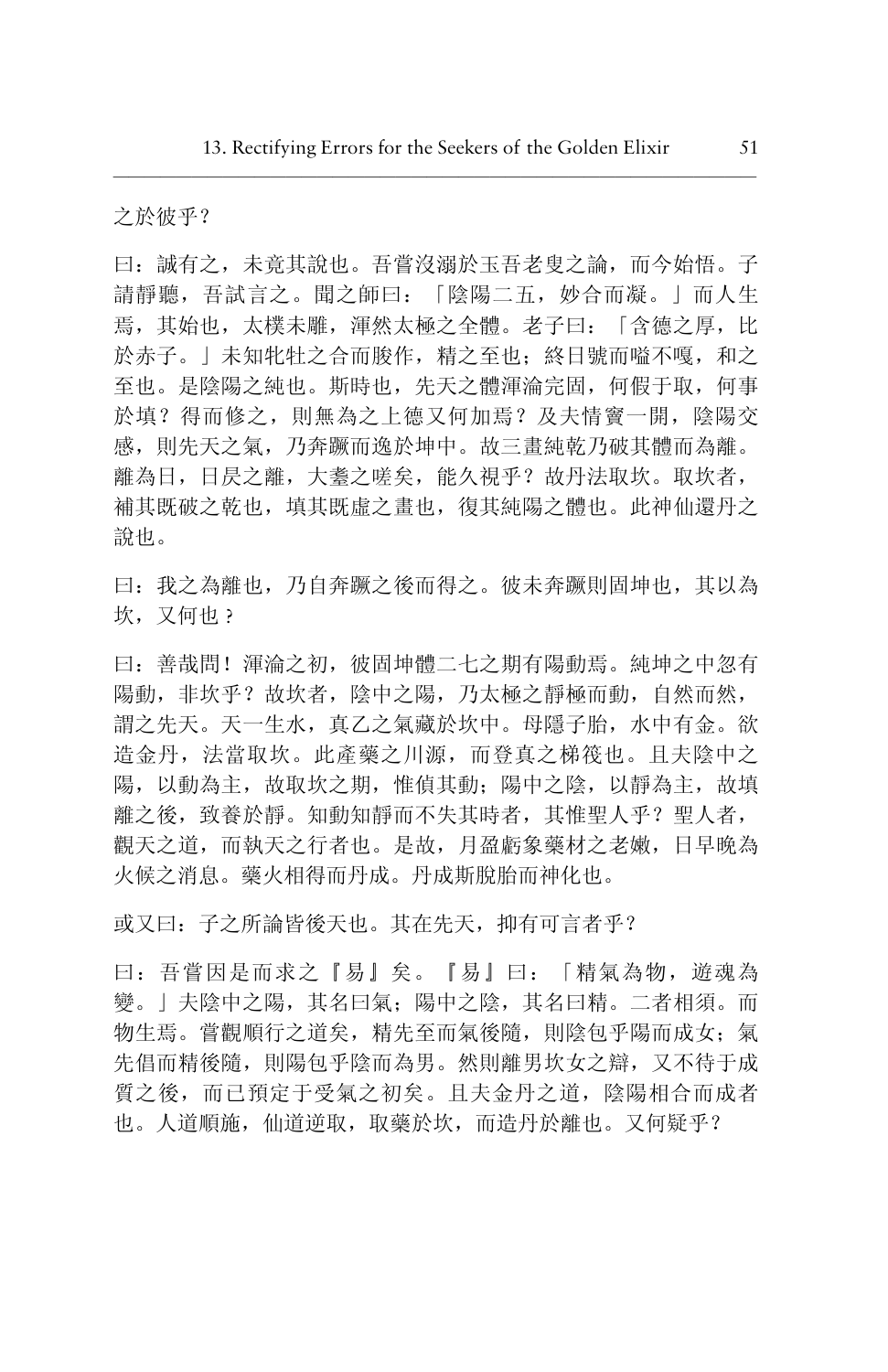或問:吾人四大一身,皆屬陰也。有時而動,將不屬之陽乎?

曰: 離為火為日, 動雖屬陽, 而實根于陰也。故曰火陽根陰。觀夫靈 光閃爍莫可控制, 吾身之陽, 亦復如是。是以常有奔蹶之患。聖人知 其如此, 故取坎中真乙之水, 以克制之。故夫情熾於中, 精逸於外, 猶火炎於下,而水沸於釜也。取彼先天真乙之氣, 伏我奔蹶易逸之 精, 猶之酌泉於甕, 而救沸於釜也, 靡不濟矣。然則取坎之法, 亦有 可言者乎?

曰: 天機至閟, 非得師旨, 孰敢妄言? 請啟其端, 俟吾子悟焉。在 『易』,雷在地中,於卦為復。夫地勢重陰之中,而忽有陽動,此造 化之根柢,而品匯之樞紐也。孔子玩『易』至此,不覺歎曰: 「復其 見天地之心乎!」『契』亦有之,故易統天心,復卦建始初。又曰; 「發號順節令, 勿失爻動時。」蓋言此也。故夫知雷在地中而成復, 則知陽生於陰而真乙之氣之藏於彼也。可不言而喻矣!

或又曰: 藥之生也, 丹經每以三日出庚為喻, 可得聞乎?

曰: 坎為月, 月為太陰, 受日之光以生明。三日出庚, 陽始萌也。亦 如復卦。八日上弦,遍臨二陽,東方盛滿,三陽開泰。下弦,則陽之 衰也; 月晦, 則陽之盡也。剝復相尋, 終則有始。故三日而復蘇。彼 之造化, 亦復如是。丹法象此, 以偵藥材之老嫩。師示我曰: 「月夕 爐中藥。」又曰: 「雪映冰潭, 了淨梅梢新月, 始可藥生。天機玄 妙, 盡泄於此。」吾昔旨其言而不能暢也。今則恍然以悟, 乃知師恩 深重,昭昭乎若揭日月而賜之視也。

曰: 藥材老嫩, 其用之也奈何?

曰:金丹造化,乃先天真乙之氣而成。先天之氣,輕清未形,乃陽中 之陽也。其端甚微,而其妙莫測。故急采於癸生之韌,而用之以一守 之頃。稍遲則生滓而度於後天,是又陽而反變為陰矣。『悟真』之詩 曰「見之不可用」, 蓋言老也; 「一霎火煙飛, 真人自出現」, 蓋言 速也。噫!造化之妙,非聖人孰能知之哉?亦非聖人孰能用之哉?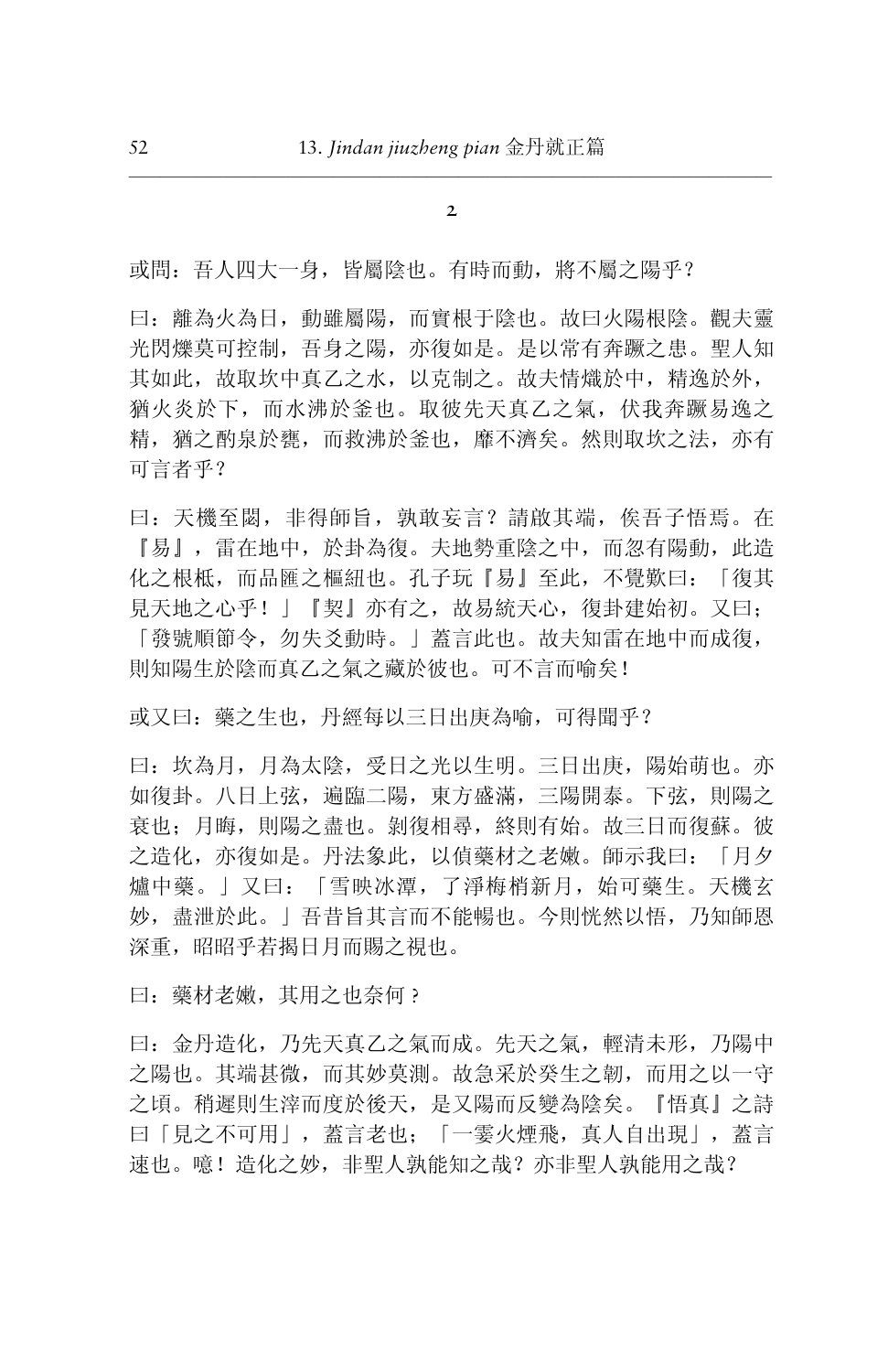或問: 造化之妙, 自非聖人莫能用。吾輩非聖人也, 伊欲用之, 其要 安在?

曰: 師不云乎: 「真土擒真鉛, 真鉛制真汞。」真土者何? 己土是 也。采藥之士, 不煉己十, 則靈汞易失, 而所作無功, 反遭困辱矣。 『經』曰「築基煉己」, 蓋言此也。己之為物, 于人為意, 亦曰己 性。以其周遊於四象之中而無定位,故名之曰土。金丹始終,皆籍於 此。故煉藥求鉛, 以己迎之: 收火入鼎, 以己送之: 烹煉沐浴, 以己 守之; 溫養脫胎, 以己成之。正心誠意, 則身修國治而天下平矣。此 煉丹之樞要也。『契』曰: 「運穀正軸。」又曰: 「辰極處正。」古 仙垂語,叮嚀告城,不一而足。

目夫父母以情欲而生我,故氣質之性每遇物而生情焉。苟煉己無功, 六根未定, 入室之頃, 大用現前, 性動情熾, 姹女逃亡, 又安能以一 符之頃而奪驪龍之珠於領下哉? 『傳』有之曰: 「探虎穴, 将虎鬚, 幾不免虎口哉? 危平! 危平! 非大智慧不足以破此, 非大力量不足以 得此。」師示我曰: 「入頭鏡, 在汝心, 心不虛兮境不真。」噫嘻! 虚心之旨, 其煉己之要乎? 『清淨經』云: 「内觀其心, 心無其心: 外觀其形,形無其形;遠觀於物,物無其物。三者既悟,惟見於空。 所空既無, 無無亦無。」此虛心之謂。煉己之大解脫、大休歇也。故 下文繼之曰: 「常靜常應。」嗚呼! 常靜者, 其煉己之驗; 而常應 者, 其求鉛之用乎! 師示我云: 「月夕爐中藥。」命對之, 子茫然未 有以應也。復自對云: 「風花座上灰。」夫留連光景者, 每以風花雪 月為四勝。對境生情, 應接不暇。而師一切擬之為座上之灰, 非忘己 忘物面忘忘者乎?采藥之符, 煉己之要, 師示我者至矣。予昔旨其言 而今暢之也。或聞之躍然起曰: 微子之言, 吾終不聞大道之要, 請塞 子兌, 吾退而煉己。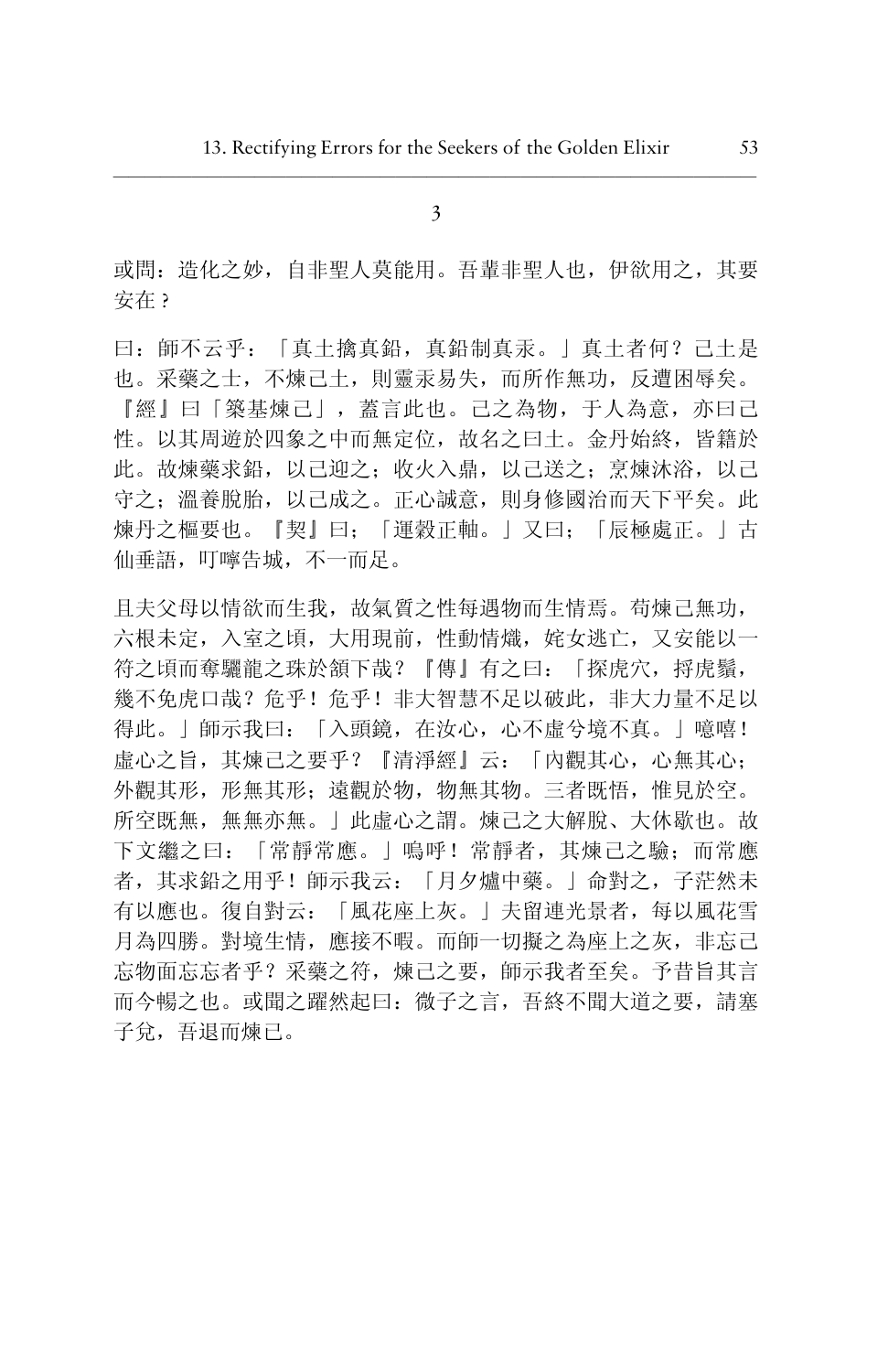# Principles of the Conjoined 14 Cultivation of Nature and Existence Xingming guizhi 性命丰旨

Anonymous (ca. 1600)

Selections from Li Jianzhang 李建章, ed., Xingming guizhi baihua iie 性命圭旨白话解 (The Xingming guizhi, with Explications in Modern Language). Beijing: Renmin tiyu chubanshe 人民体育出版社, 1993.

### THE FIRE-DRAGON AND THE WATER-TIGER

[Text in Fig. 3]

五行顛倒術,龍從火裏出。五行不順行,虎向水中生。

### Explanation

夫黑鉛水虎者, 是天地發生之根, 乃有質而有氣也。紅鉛火龍者, 是 天地發生之本, 乃有氣而無質也。有質者, 真鉛也, 太陰月之精也, 為天地萬物育形之母。無質者, 真汞也, 太陽日之光也, 為天地萬物 發生之父。鉛汞之體互相孳胤, 循環不絕, 可謂生天、生地、生萬物 之祖宗也。古之至人知神物隱於此, 假法象而採取太陰之精, 設鼎器 而誘會太陽之氣, 使歸神室, 混混相交。交合不已, 孳產無窮。而木 中生魂, 金中生魄。魂魄凝然, 化為鄞鄂。交結百寶, 名曰今液還 丹。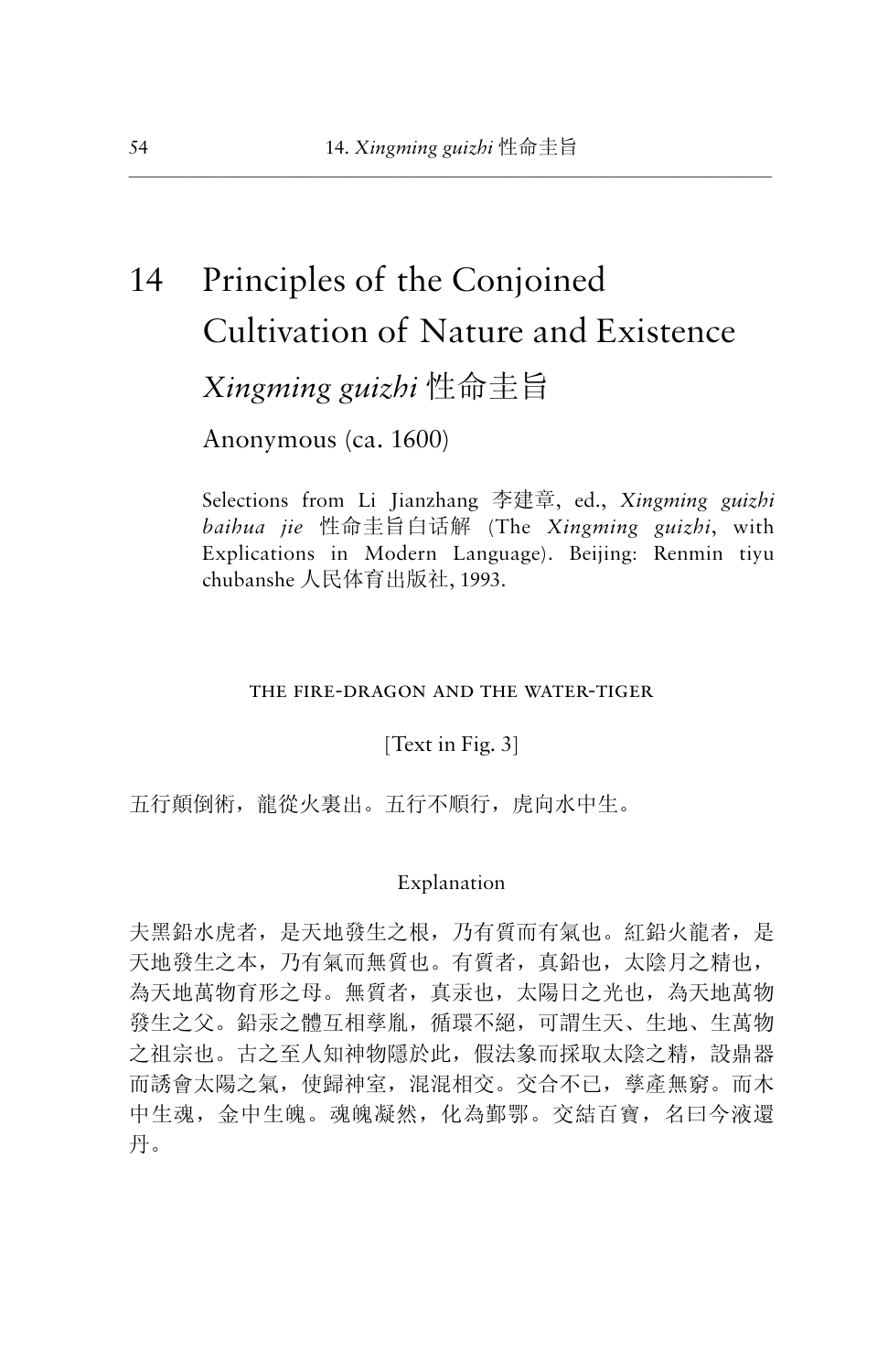### the crow in the sun and the hare in the moon

[Text in Fig. 4]

姹女捉烏, 以吞玉兔; 嬰兒驅兔, 以吸金烏。日中烏, 烏乃神, 神是 火, 火屬心, 心為汞, 汞在離: 月中兔, 兔乃氣, 氣是藥, 藥屬身, 身為鉛, 鉛在坎。身心兩個字, 是藥也是火。採時謂之藥, 藥中有火 焉。煉時謂之火, 火中有藥焉。以火煉藥而成丹, 即是以神御氣而成 道也。

### Explanation

日者, 陽也。陽内含陰, 象砂中有汞也。陽無陰則不能自耀其魂, 故 名曰雌火,此乃陽中含陰也。日中有烏,卦屬南方,謂之離女。故 曰: 日居離位反為女。月者, 陰也。陰内含陽, 象鉛中有銀也。陰無 陽則不能自熒其魂,故名曰雄金,乃陰中含陽也。月中有兔,卦屬北 方,謂之坎男。故曰: 坎配蟾攻卻是男。無隱云: "鉛求玉兔腦中 精,汞取金烏心中血。只驅二物結成丹,至道不繁無扭捏」。『悟 真』云:"先把乾坤為鼎器,次摶烏兔藥來烹。既驅二物歸黃道,爭 得金丹不解生」。二物者,一體也。

### "the three families see one another"

### [Text in Fig. 5]

身、心、意,是誰作三家? 精、氣、神,由我合成一個。

肝青為父, 肺白為母, 心赤為女, 脾黄為祖, 腎黑為子, 子五行始, 三物一家,都歸戊己。

大道玄微見此圖,分明有象不模糊。先將一二為之用,三四中當共一 都。

不用五金并八石,只求三品共一室。煉成一顆如意珠,軟似兜羅紅似 **日。**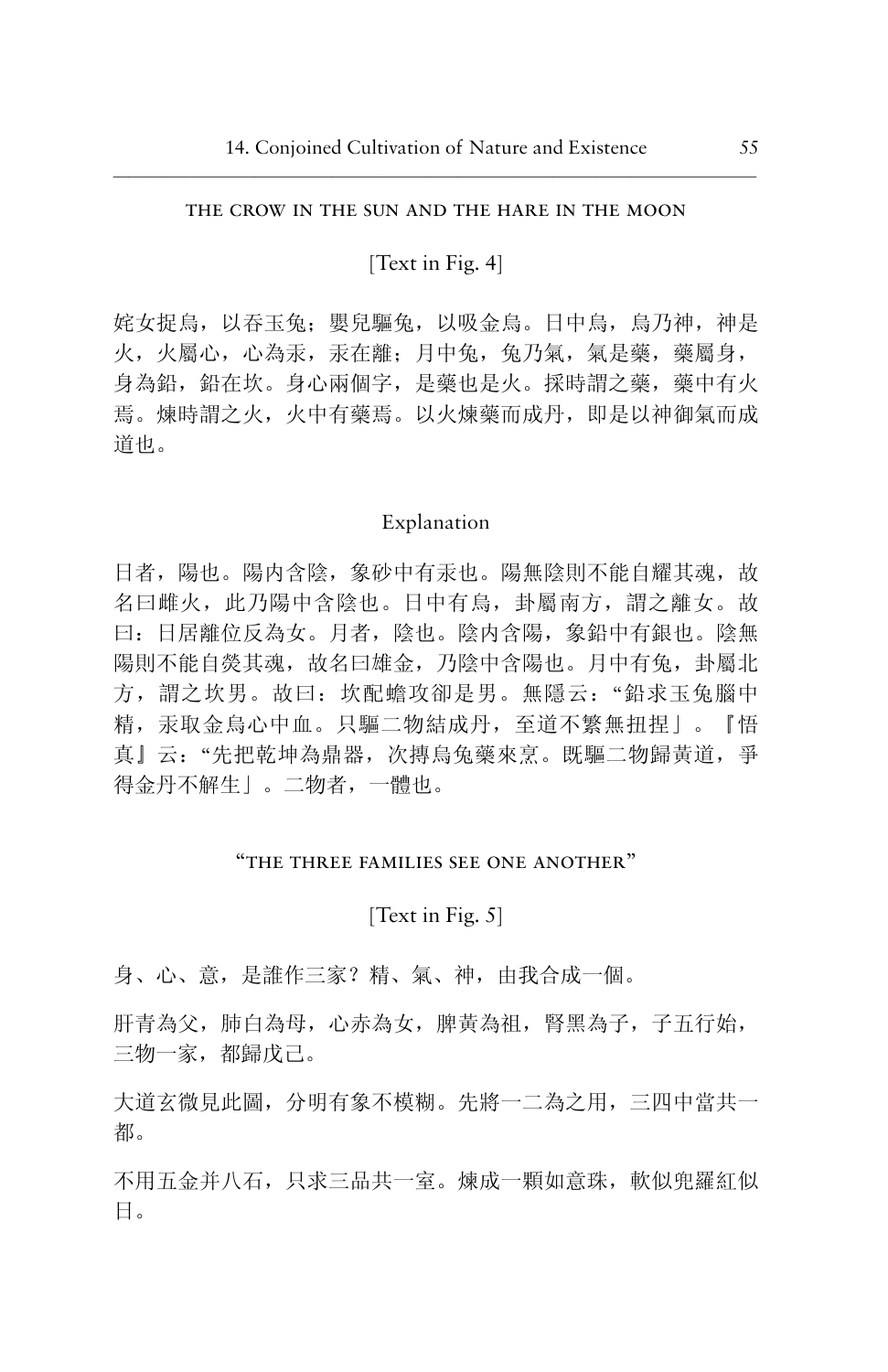### Explanation

身、心、意, 謂之三家。「三家相見」者, 胎圓也。精、氣、神, 謂 之三元。「三元合一」者,丹成也。攝三歸一,在乎虛靜。虛其心, 則神與性合。靜其身,則精與情寂。意大定,則三元混一。情合性, 謂之金木并。精合神, 謂之水火交。意大定, 謂之五行全。然而精化 為氣者, 由身之不動也; 氣化為神者, 由心之不動也; 神化為虛者, 由意之不動也。心若不動, 則「東三南二同成五」也。身若不動, 則 「北一西方四共之」也。意若不動, 則「戊己還從生數五」也。身、 心、意合,則「三家相見,結嬰兒」也。

### THE FIVE BREATHS HAVE AUDIENCE AT THE ORIGIN

### Explanation

一氣初判, 而列二儀。二儀定位, 而分五常。五常異地而各守一方。 五方異氣而各守一子。青帝之子名龍烟, 受甲乙木德之三氣。赤帝之 子名丹元, 受丙丁火德之二氣。白帝之子名皓華, 受庚辛金德之四 氣。黑帝之子名玄冥, 受壬癸水得之一氣。黃帝之子名常存, 受戊己 土德之五氣。故金得土則生, 木得土則旺, 水得土則止, 火得土則 息。惟聖人知迴幾之道, 得還元之理。於是攢五簇四, 會三合二而歸 一也。蓋身不動, 則精固而水朝元。心不動, 則氣固而火朝元。真性 寂, 則魂藏而木朝元。妄情忘, 則魄伏而金朝元。四大安和, 則意定 而土朝元。此謂五氣朝元,皆聚於頂也。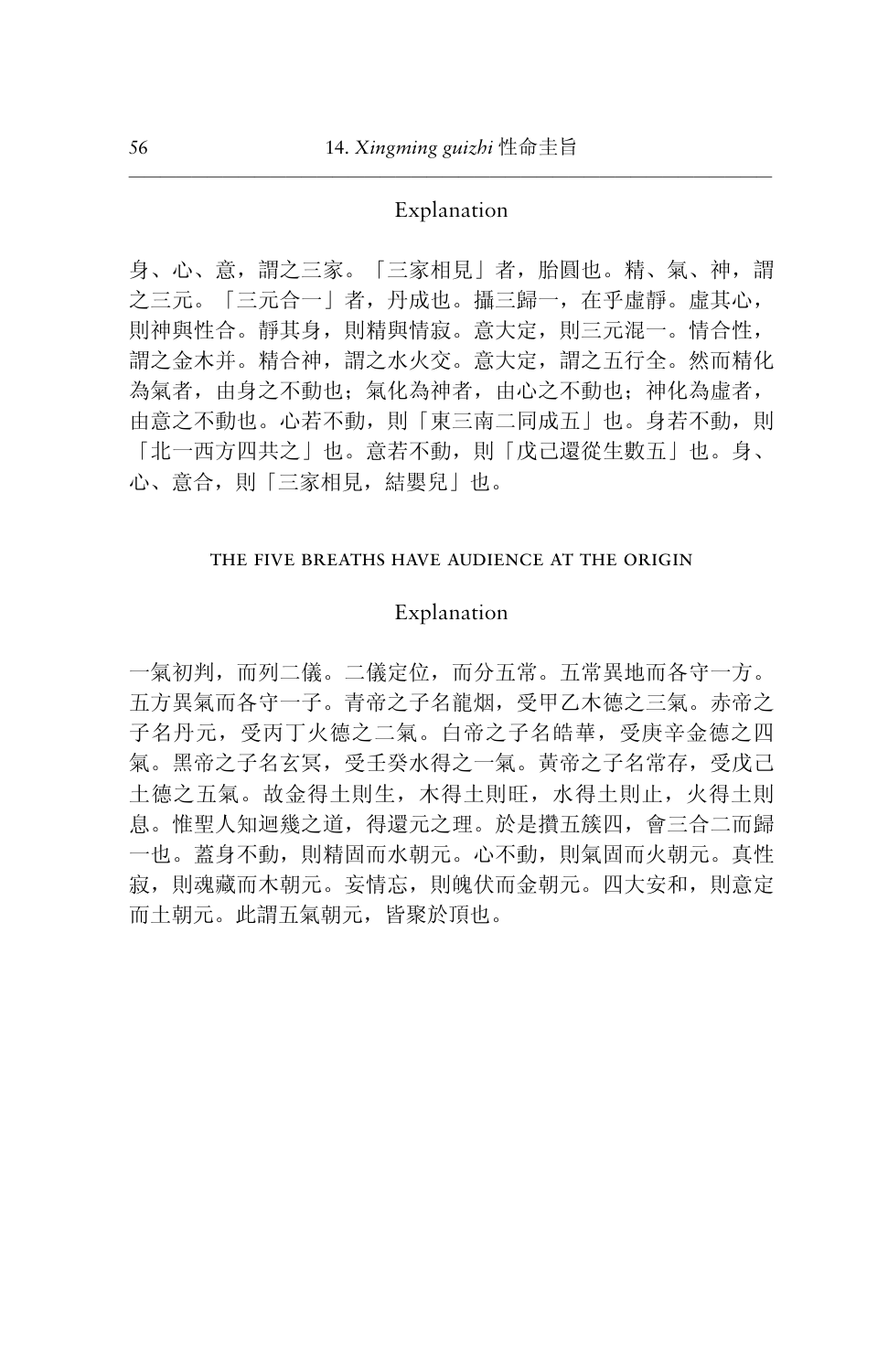# The Secret of the Golden Flower 15 Jinhua zongzhi 金華宗旨

Attributed to Lü Dongbin 呂洞賓

Selections from the *Daozang xubian* 道藏續編 (Sequel to the Taoist Canon) edition, 1952.

# 天心章第一

祖師曰。天心者。三才同稟之心。丹書所謂玄竅是也。人人俱有。腎 哲啟之。愚迷閉之。啟則長生。閉則短折。委之命數者。凡夫之見 也。無人不願求生。而無不尋死。夫豈別有肺腸哉。六根以引之。六 塵以擾之。駸駸年少。轉眼頹歿。至人憫之。授以至道。誨者諄諄。 聽者渺渺。其故何哉。蓋不明大道體用。而互相戕賊。如是求生。猶 南轅而北轍也。夫豈知大道以虛無為體。以隱現為用。故須不住於 有。不住於無。而氣機通流。

吾輩功法。惟當以太一為本。金華為末。則本末相資。長生不死矣。 斯道也。古來仙真。心心相印。傳一得一。自太上化現。遞傳東華。 以及南北二宗。道本無隱。而心傳極祕。非祕也。非心授心受。不能 授受也。口傳固妙。而領會難一。況筆示乎。是以太上大道。貴乎心 傳。而授受於烏睹之中。豁然而開。師不得期授於弟。弟不得期受於 師。真信純純。一旦機合神融。洞然豁然。或相視一笑。或涕泣承 當。入道悟道。均有同然者。第或由悟而入者有諸。由入而悟者有 諸。未有不由心一心信而入而得者。不一則散。不信則浮。散則光不 聚。浮則光不凝。不能自見其心。又何能合太上所傳之心。故儒崇内 省。道崇内觀。佛氏『四十二章經』。亦云置心一處。何事不辦。蓋 以無上大道。只完得一心全體焉耳。全體惟何。虛凈無雜焉耳。宗旨 妙體如此。宗旨妙用。亦惟在置心一處也。内觀即是置心一之訣。即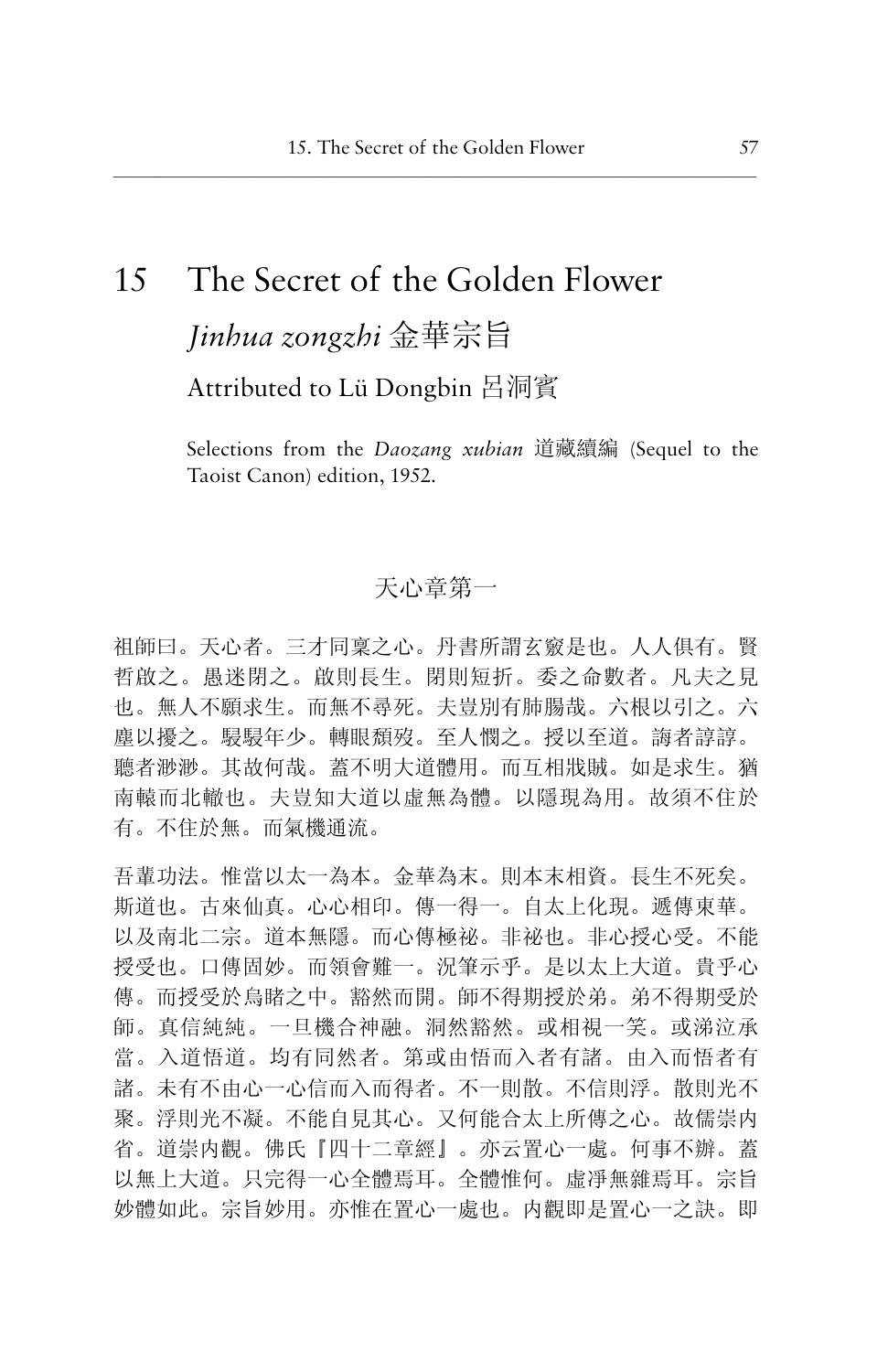是心傳祕旨。非徒可以心領。且可以口授。非徒可以口授。且可以筆 示。至於功造其極。心空漏盡之時。然後恍然洞徹玄妙之旨。非筆之 所得而示。并非口之所得而傳。真虛真寂真淨真無。一顆玄珠。心心 相印。極祕也。至得悟得入之後。而仍極顯矣。此無他。天心洞啟故 耳。今之求道者若涉大水。其無津涯。已到彼岸。則如筏喻者。法尚 應捨。若不知所從者。可不示之以筏乎。我今叨為度師。先當明示以 符。

然天心一竅。不在身外。不可摸索而開。只可默存以俟。 欲識其存。不外色即是空。空即是色。丹書所為是那麼。非那麼。卻 那麼。纔是如如。一開永開也。而功法在存誠兩字。諸子存誠妙用。 尚有訣中捷訣。乃於萬緣放下之時。惟用梵天六字。以字中點存諸眉 心。以左點存左目。右點存右目。則人兩目神光。自得會眉心。眉心 即天目。乃為三光會歸出入之總戶。人能用三目如梵伊字然。微以意 運如磨鏡。三光立聚眉心。光耀如日現前。既即以意引臨心後關前。 此一處也。按即玄牝之門。以意引之。光立隨臨。而毌忘若如二字玄 義。天心必自洞啟。以後玄用。再為細示。所切囑者。終始弗為元引 耳。

諸子遵循行去。別無求進之法。只在純想於此。『楞嚴經』云。純想 即飛。必生天上。天非蒼蒼之天。即生身於乾宮是也。久之自然得有 身外天。

蓋身猶國土。而一乃主君。光即主君心意。又如主君敕旨。故一回 光。則周身之氣皆上朝。如聖王定都立極。執玉帛者萬國。又如主佐 同心。臣庶自然奉命。各司其事。諸子只去專一回光。便是無上妙 諦。回之既久。此光凝結。即成自然法身。廓而充之。吾宗所謂鄞 鄂。西教所謂法王城是也。主君得輔。精氣日生。而神愈旺。一旦身 心融化。豈僅天外有天。身外有身已哉。

然則金華即金丹。神明變化。各師於心。此中妙訣。雖不差毫末。然 而甚活。全要聰明。又須沈靜。非極聰明人行不得。非極沈靜人守不 得。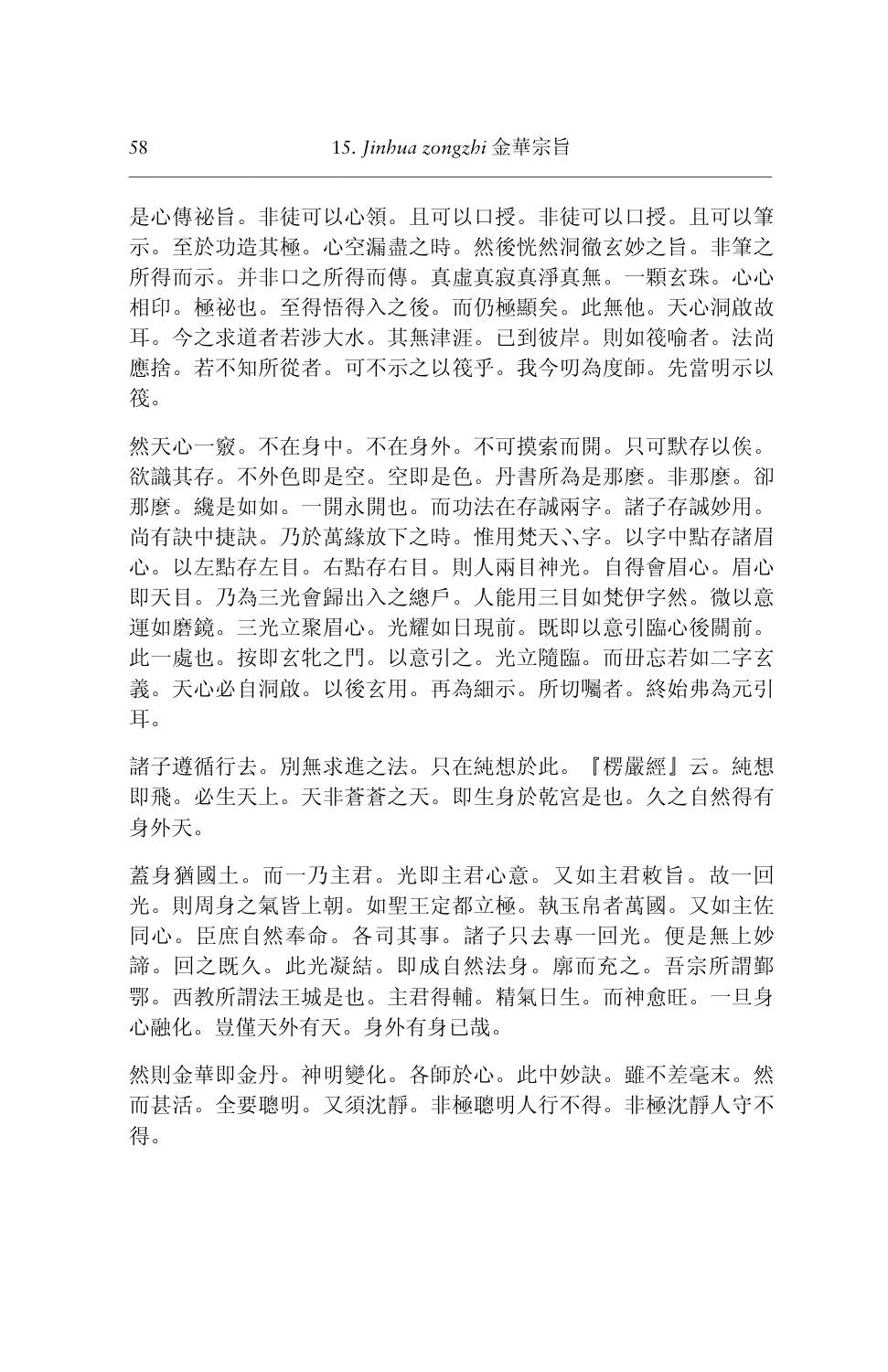## 回光守中第三

祖師曰。回光之名何昉乎。昉之自文始真人也。回光。則天地陰陽之 氣無不凝。所謂精思者此也。純氣者此也。純想者此也。初行之訣。 是有中似無。久之功成。身外有身。乃無中生有。百日專功光纔真。 方為神火。百日後。光自然聚。一點真陽。忽生黍珠。如夫婦交合有 胎。使當靜以待之。光之回。即火候也。

夫元化之中。有陽光為主宰。有形者為日。在人為目。走漏神識。莫 此甚順。故金華之道。全用逆法。回光者。非回一身之精華。直回造 化之真氣。非止一時之妄想。直空千劫之輪迴。故一息當一年人間時 刻也。一息當百年九途長夜也。凡人自【unavailable graph, 力 inside □】地一聲之後。逐境順生。至老未嘗逆視。陽氣衰滅。便是九幽之 界。故『楞嚴經』云。純想即飛。純情即墮。學人想少情多。沈淪下 道。惟諦觀息靜。便成正覺。用逆法也。『陰符經』云。機在目。 『黄帝素問』云。人身精華。皆上注於空竅是也。得此一節。長生者 在茲。超生者亦在茲矣。此貫徹三教功夫也。光不在身中。亦不在身 外。山河日月大地。無非此光。故不獨在身中。聰明智慧。一切運 轉。亦無非此光。所以亦不在身外。天地之光華。布滿大千。一身之 光華。亦自漫天蓋地。所以一回光。天地山河。一切皆回矣。

人之精華。上注於目。此人身之大關楗也。子輩思之。一日不靜坐。 此光流轉。何所底止。若一刻能坐。萬劫千生。從此了徹。萬法歸於 靜。真不可思議。此妙諦也。

然工夫下手。由淺入深。由粗入細。總以不間斷為妙。工夫始終則 一。但其間冷煖自知。要歸於天空海闊。萬法如如。方為得手。聖聖 相傳。不離返照。孔云知止。釋號觀心。老云内觀。皆此法也。但返 照二字。人人能言。不能得手。未識二字之義耳。返者。自知覺之 心。返乎形神未兆之初。即吾六尺之中。返求箇天地未生之體。今人 但一二時閒坐。反顧其私。便云返照。安得到頭。

佛道二祖。教人看鼻尖者。非謂著念於鼻端也。亦非謂眼觀鼻端。而 念又注中黄也。眼之所至。心亦至焉。心之所至。氣亦至焉。何能一 上而一下也。又何能忽上而忽下也。此皆認指為月。畢竟如何。曰鼻 端二字最妙。只是借鼻以為眼之準耳。初不在鼻上。蓋以太開眼。則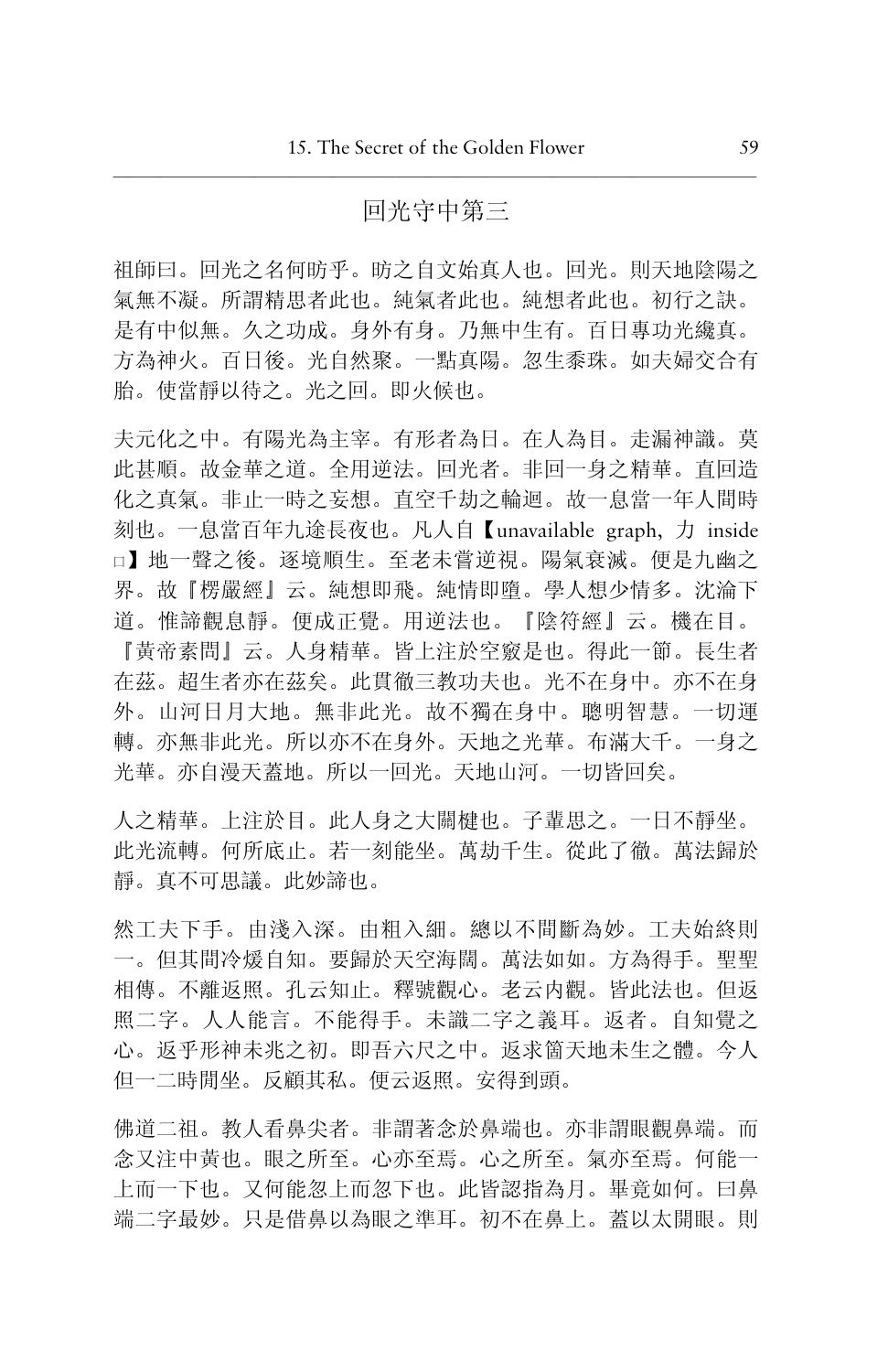視遠而不見鼻矣。太閉眼。則眼合而不見鼻矣。太開失之外走。易於 散亂。太閉失之内馳。易於昏沈。惟垂簾得中。恰好望見鼻端。故取 以為準。只是垂簾恰好去處。彼光自然透入。不勞你注射與不注射 也。看鼻端只在最初入靜處。舉眼一視。定箇準則。便放下。如泥水 匠人用線一般。彼只起手一掛。便依了做去。不只管把線看也。

止觀是佛法。原不祕的。以兩目諦觀鼻端。正身安坐。繫心緣中。道 言中黃。佛言緣中。一也。不必言頭中。初學但於兩目中間齊平處繫 念便了。光是活潑潑的東西。繫念眼之齊平處。光自然透入。不必著 一念於中黃也。此數語。已括盡要旨。其餘入靜出靜前後。以小止觀 書。印證可也。

緣中二字妙極。中無不在。遍大千皆在里許。聊指造化之機。緣此入 門耳。緣此為端倪。非有定著著也。此一字之義。活甚妙甚。

止觀二字。原離不得。即定慧也。以後凡念起時。不要仍舊兀坐。當 究此念在何處。從何起。從何滅。反覆推窮。了不可得。即見此念起 處也。不要又討過起處。所謂覓心了不可得。吾與汝安心竟。此是正 觀。反此者名為邪觀。如是不可得已。即仍舊綿綿夫。止而繼之以 觀。觀而繼之以止。是定慧雙修法。此為回光。回者。止也。光者。 觀也。止而不觀。名為有回無光。觀而不止。名為有光無回。誌之。

#### **APPENDIX**

夫回光其總名耳。工夫進一層。則光華盛一番。回法更妙一番。前者 由外制内。今則居中御外。前者即輔相主。今則奉主宣猷。面目一大 顛倒矣。法子欲入靜。先調攝身心。自在安和。放下萬緣。一絲不 掛。天心正位乎中。然後兩目垂簾。如奉聖旨以召大臣。孰敢不至。 次以兩目内照。坎宮光華所到。真陽即出以應之。離外陽而内陰。乾 體也。一陰入内而為主。隨物生心。順出流轉。今回光内照。不隨物 生。陰氣即住。而光華注照。則純陽也。同類必親。故坎陽上騰。非 坎陽也。仍是乾陽應乾陽耳。二物一遇。便紐結不散。絪縕活動。焂 來悠往。悠浮悠沈。自己元宮中。恍如太虛無量。遍身輕妙欲騰。所 謂雲滿千山也。次則來往無蹤。浮沈無辨。脈住氣停。此則真交媾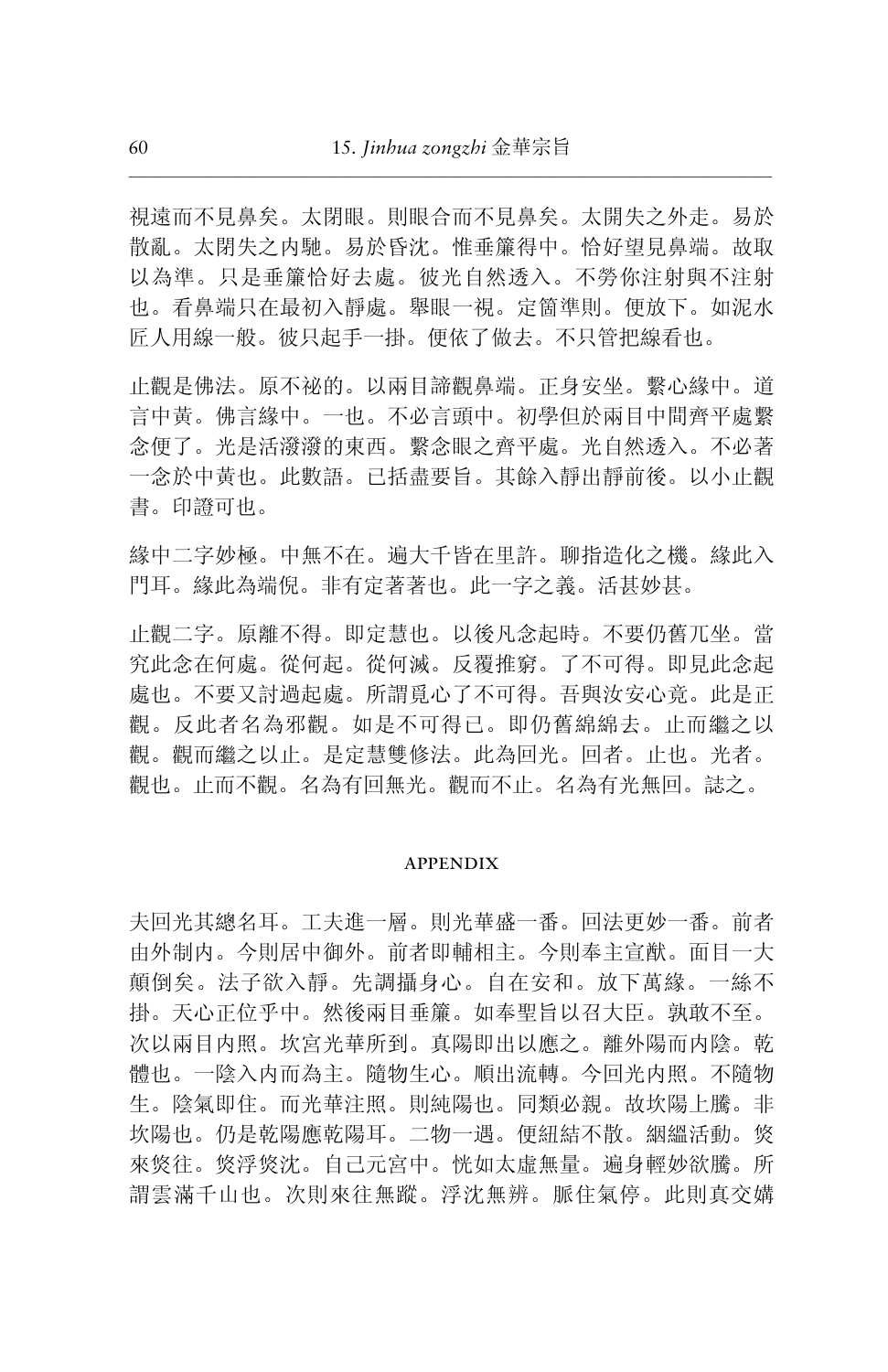矣。所謂月涵萬水也。俟其杳冥中。忽然天心一動。此則一陽來復。 活子時也。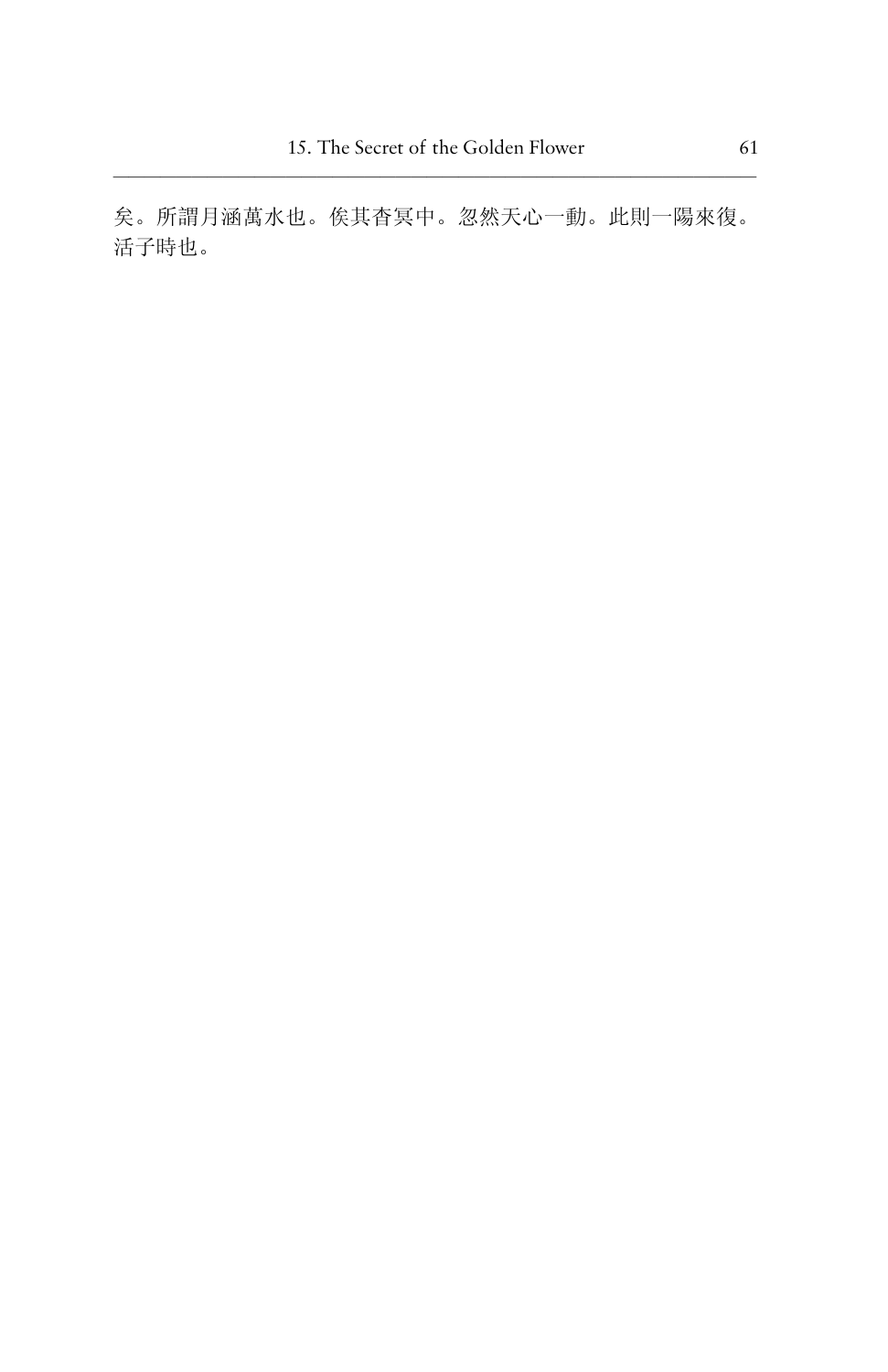# Discriminations on Difficult Points in 16 **Cultivating Reality**

Xiuzhen biannan 修真辨難

Liu Yiming 劉一明 (1734-1821)

Selections from *Daoshu shi'er zhong* 道書十二種 (Twelve Books on the Dao). Yihua tang 翼化堂 edition, 1880.

### THE DAO AND YIN AND YANG

間曰: 何為道。

答曰: 道者。先天生物之祖氣。視之不見。聽之不聞。搏之不得。包 羅天地。生育萬物。其大無外。其小無内。在儒則名曰太極。在道則 名曰金丹。在釋則名曰圓覺。本無名字。強名曰道。擬之則非。議之 則失。無形無象。不色不空。不有不無。若著色空有無之象。則非道 矣。按所答。道之本體。和盤托出。則此金丹大道。學者知所從事 矣。其旨腦。在一無著。覺而勿著。便是矣。

問曰: 道既無形無象。是渾然一氣。何以『易』曰。一陰一陽之謂 道。

答曰: 一陰一陽之謂道。是就道之用言。無形無象。是就道之體言。 太極未分之時。道包陰陽。太極既分以後。陰陽生道。若無陰陽。道 氣不見。惟陰陽迭運其中。道氣長存。歷萬劫而不壞。在先天則為 道。在後天則為陰陽。道者。陰陽之根本。陰陽者。道之發揮。所謂 太極分陰陽。陰陽合而成太極。一而二。二而一也。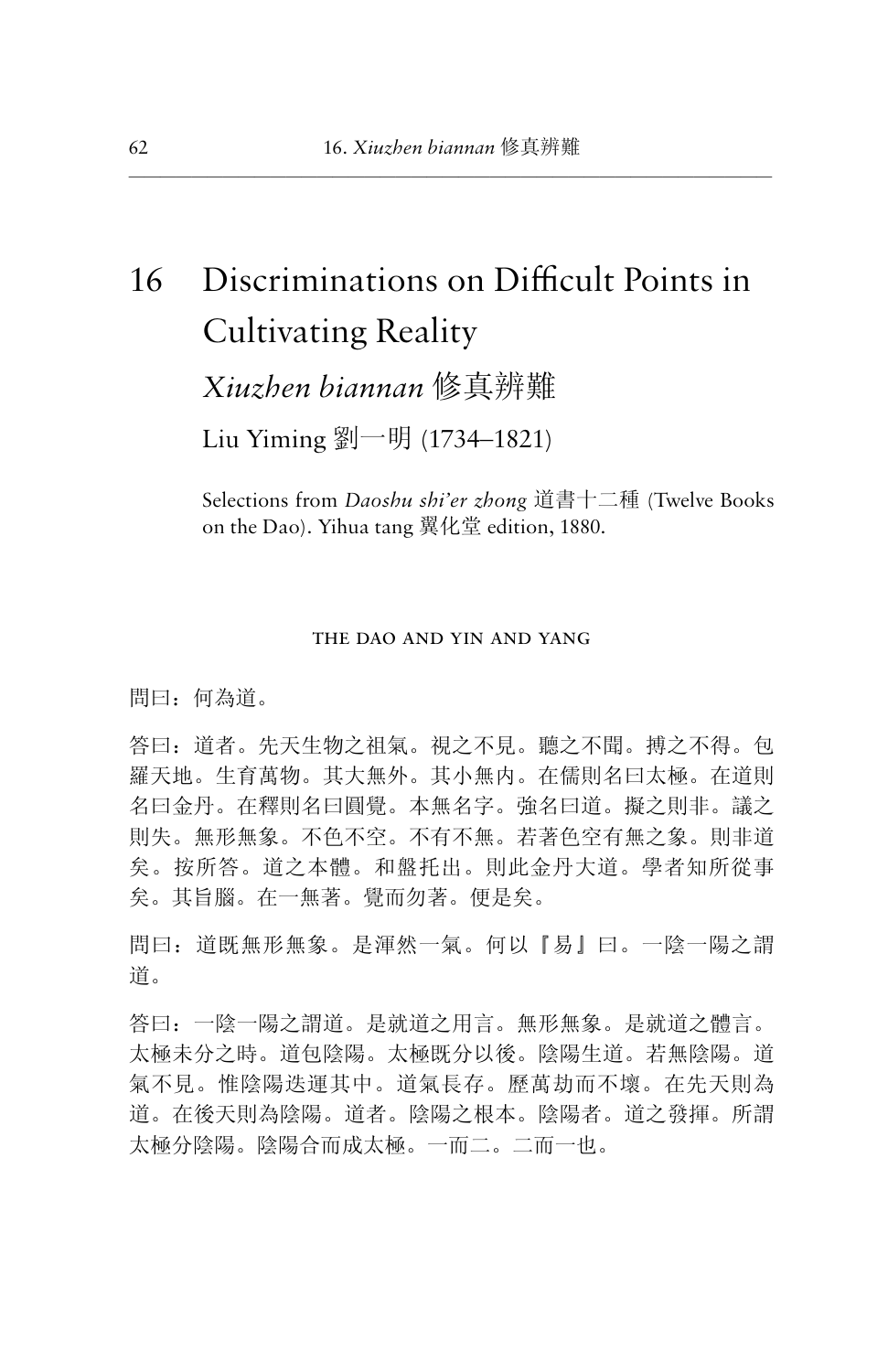### NATURE AND EXISTENCE

問曰: 内藥了性。外藥了命。乃是修持性命。各有時節矣。『易』 曰。先天而天勿違。後天而奉天時。則是逆施順運。兩不相關矣。何 以『入藥鏡』云。先天氣。後天氣。得之者。常似醉也。

答曰: 祖師慈悲。分明說了。爾自不悟。夫内藥了性。即後天而奉天 時。外藥了命。即先天而大勿違者。用逆道。先發制人。所以奪造化 而結丹。奉時者。用順道。天然火候。所以融五行而脫丹。前後兩段 工夫。故曰性命雙修。内外一齊修持。故曰。逆順並用。

問曰: 性屬陰。命屬陽。是太極所分之陰陽平。答曰: 此有分別。性 有氣質之性, 有天賦之性。命有分定之命, 有道氣之命。氣質之性。 分定之命。後天有形之性命。天賦之性。道氣之命。先天無形之性 命。修後天性命者。順其造化。修先天性命者。逆其造化。大修行 人。借後天而返先天。修先天而化後天。混而為一。性命凝結。是謂 丹成。性命者。陰陽之體。陰陽者。性命之用。但有真假之分。先後 之別。惟在辯的詳細。認的分明耳。

### TRUE AND FALSE YIN AND YANG

問曰: 性命必賴陰陽而後凝結。則是有陰不可無陽。有陽不可無陰。 何以又有群陰剝盡丹成熟之說。到底用陰乎。不用陰乎。

答曰: 所用者。真陰真陽。不用者。假陰假陽。真陰真陽為先天。假 陰假陽為後天。先天成道。後天敗道。

### THE ONE OPENING OF THE MYSTERIOUS BARRIER

問曰: 既不在身内。又不在身外。先天之物。果在何處。

答曰: 在伭關一竅。夫所謂伭關者。乃四大不著之處。非有非無。非 色非空。非内非外。又曰伭牝門。曰生殺舍。曰陰陽竅。曰生死關。 曰混沌穴。曰龍虎壇。曰龜蛇竅。曰恍惚鄉。曰杳冥地。曰出納戶。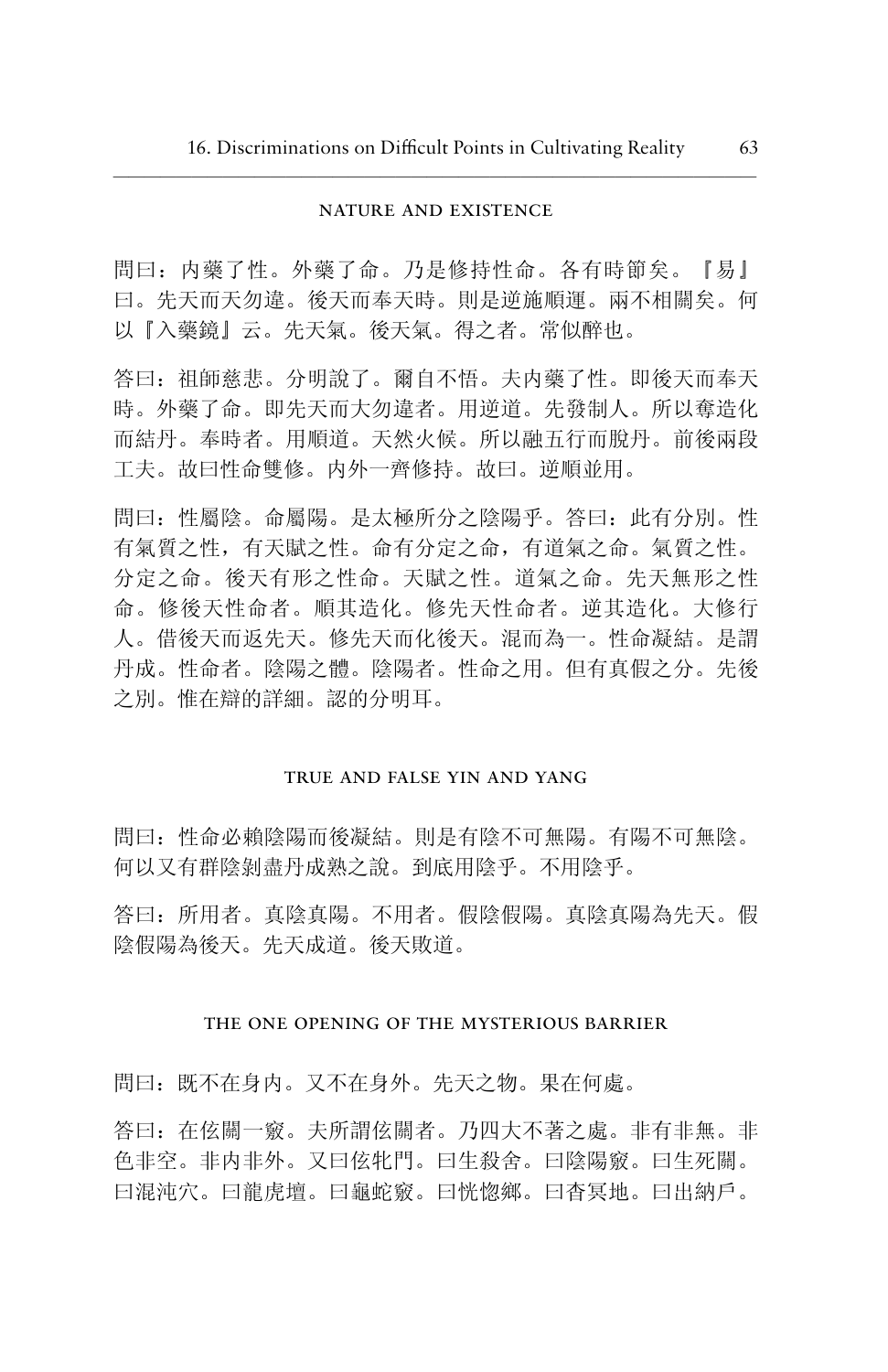曰戊己門。等等異名。總謂伭關竅。在身非心肝脾肺腎。非眼耳鼻舌 身意。非三百六十骨節。非八萬四千毛孔。古來仙真。不肯分明說 破。所以諸多旁門。妄猜私議。皆於一身色象中求之。大錯大錯。吾 今與你指出。要知此竅在於六根不著之地。五行不到之處。恍兮惚 兮。其中有竅。杳兮冥兮。其内有門。自開自闔。呼之則應。敲之則 靈。明明朗朗現現成成。迷之則遠隔千里。悟之則近在當前。噫。神 而明之。存乎其人。非下數十年窮理工夫。不能見此。

### the reverted elixir and the great elixir

問曰:還丹大丹之理。如何分別。

答曰: 還丹者。還其原本。後天中返先天也。大丹者。修其原本。無 象中生實象也。蓋人自陽極生陰之後。日復一日。陰剝其陽。先天之 氣消化。分數大缺還者以法追攝。漸採漸收。復其本來原有之數。如 物已失而復得。已去而復還。此還丹也。然本數雖足。若不經火煆 煉。不能以無形生有形。以無質生有質。故必於還丹之後。重安爐。 復立鼎。以鉛投汞以汞養鉛。用天然真火。煆煉成真。變為金剛不壞 之物。與天地並久。與日月爭光。方能全的一箇原本。否則還丹已 就。而不修大丹。雖有原本。必不堅固。終有得而復失之時。還丹末 後一著。按即混俗之妙用。丹道必經之要著。其中旨契。各有趨向。 未可一概論也。然皆名為重安爐。復立鼎。曰鼎曰爐。喻言耳。悟元 子示。乃漢唐以來成法。尚未追溯太上心宗。故有重安復立等說。是 或蹤循裴航故事。或循薛祖隱妙。皆是踵循要道。全其妙行者也。惟 吾太上心宗。不外先天立腳。還丹在此。大丹在此。是為不二法門。 至精至微。至玄至奧。然又極中極庸。極淺極近者。體而事之。箇中 浩渺如大海。要妙如何沙。學者只須修具千手千眼。煉築無際無邊大 法藏。藏有吸金大寶石。我則於中。撿而襲之。此一寶石。生自無 極。無形無象。無聲無臭。先哲不得而名之。第以無質生質。而又似 石非石。強名曰寶石。夫豈磁石乎哉。人之真一實似之。至夫千手千 眼。與夫無際無邊大法藏。還從克己一功中煉出者。先師太虛翁玄論 如此。究其功法。不外萬緣放下。一意留坤。開啟功用。如是如是。 不敢自私。謹以補述悟元先生所未示云。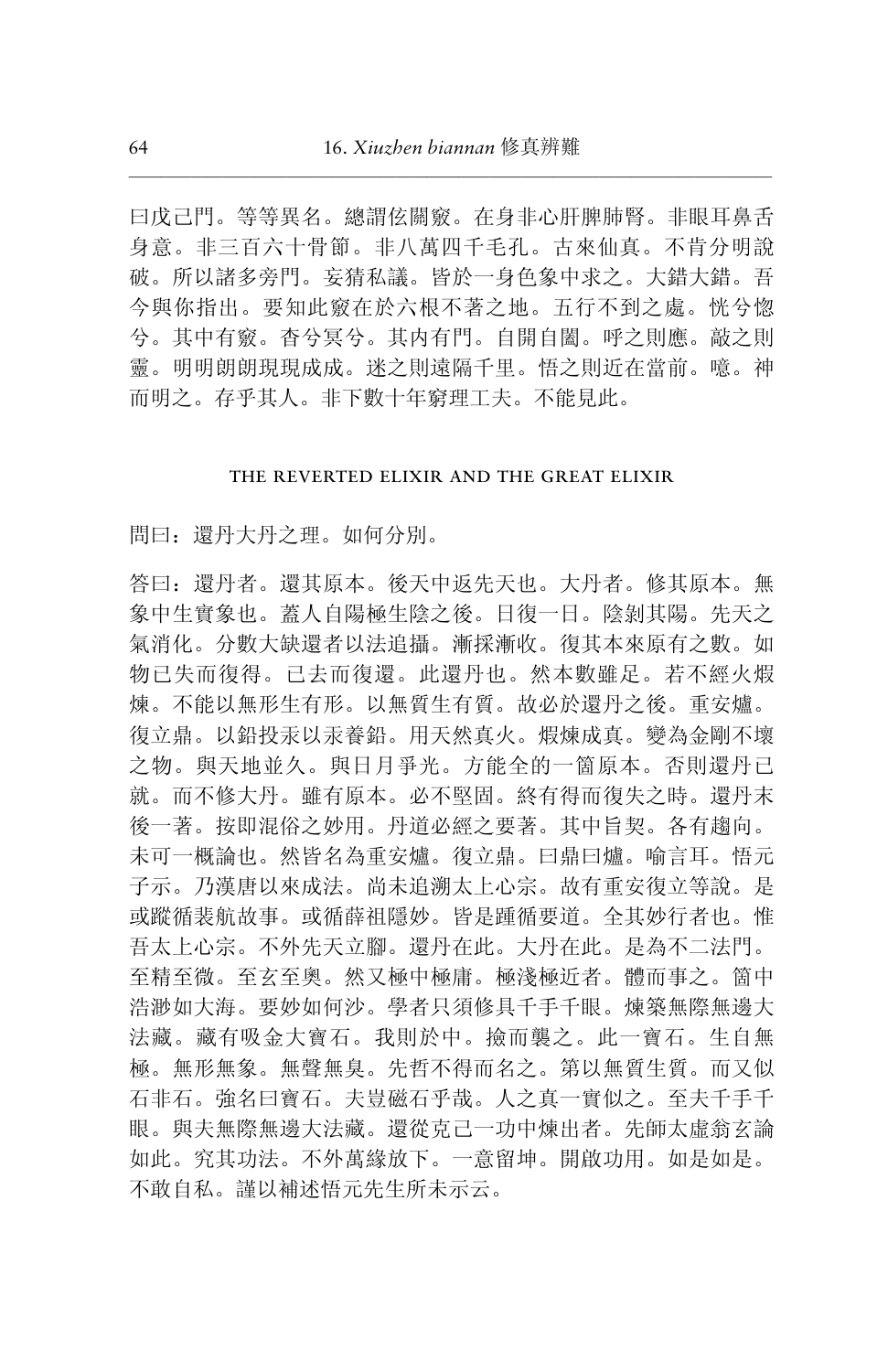問曰: 還丹大丹。即内藥外藥乎。

答曰:有數說。以丹道終始而論。則延命之術為外藥。了性之道為内 藥。非外藥。不能脫幻身。非内藥。不能脫法身。外藥所以結胎。内 藥所以脫胎。以還丹而論。坎為外藥。離為内藥。以大丹而論。真鉛 為外藥。真汞為内藥。古人之言。各有所指。不得泥文執象。

問曰: 真鉛在坎。真汞在離。還丹已結。鉛汞相投矣。何以大丹又有 鉛汞。豈非四箇鉛汞乎。

答曰: 還丹。坎中之鉛。離中之汞。是後天中所藏先天之鉛汞。將此 鉛汞返出。是謂還丹。又曰。金丹。又曰真種。又曰真鉛。點一己之 陰汞。如磁石吸鐵。此汞。即離内七般硃砂。汞得鉛氣。霎時而乾。 後用已死之真汞中天然真火。溫養十月。抽添運用。鉛氣片片飛浮而 去。秖留得一味靈砂。純陽無陰。法身成矣。

問曰: 金丹。乃鉛汞相結而成。既云以汞制鉛。又曰溫養十月。鉛飛 汞乾。豈不前後矛盾乎。

答曰: 這箇天機。古今來不知迷殺多少學人。千人萬人。誰能知的。 夫靈砂者。先天至陽之物。因陽極生陰。先天入於後天。真中有假。 若不得他家真鉛以制之。則此靈砂。終。非我有。蓋真鉛内藏先天真 一之氣。以此鉛氣點我靈汞。則汞自不走。此汞已死。若不將鉛氣抽 盡。靈砂不結。何則。鉛雖先天之氣。然自後天中出。外陰而内陽。 蒂有陰氣在焉。將此陰氣抽盡。方能剛健中正。露出一顆黍米寶珠。 内外光明。通天徹地。放之則彌六合。卷之則退藏於密。『悟真』 云。用鉛不得用凡鉛。用了真鉛也棄捐。此是用鉛真妙訣。用鉛不用 是誠言。於此。可知用鉛之說矣。

### THE ZI HOUR

問曰: 還丹大丹有分別。火候亦有分別乎。

答曰:有分別。還丹火候在子丹火候在正字時。活子時者。 不刻時中分子午。正子時者。一時辰内管丹成。刻中子午者。刻刻有 陰生陽長之機。遇子而進陽。遇午而退陰。『入藥鏡』云。一日内。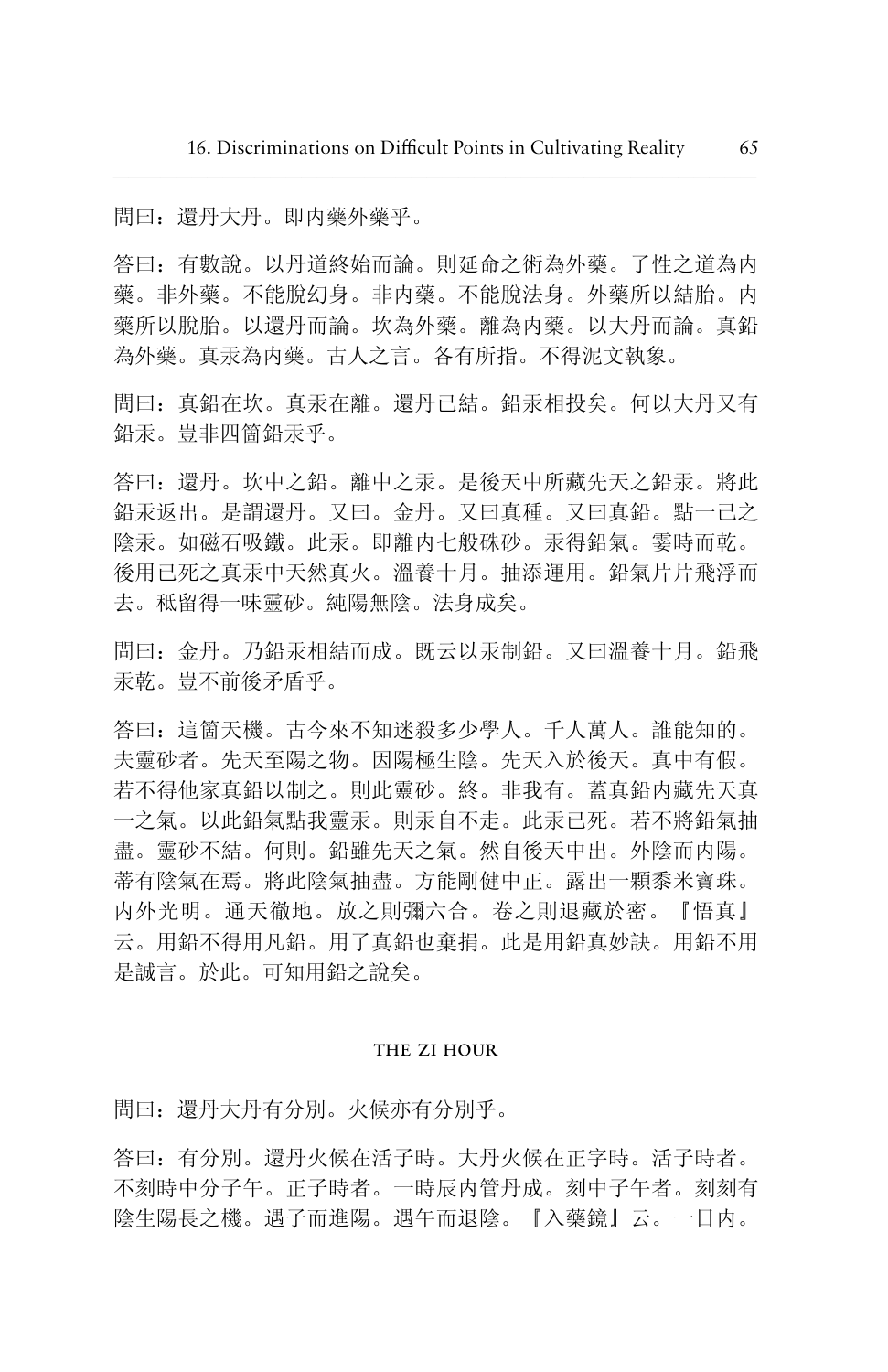十二時。意所到。皆可為。言意度其陰陽消息而為之。正此不刻時中 採藥之活子時也。一時丹成者。此一時。與天地合其德。與日月合其 明。與四時合其序。與鬼神合其吉凶。難得而易失。生死所係。性命 所關。至人於此一時。奮大用。發大機。天地之數奪盡。萬物之數奪 盡。驅龍就虎。以虎駕龍。入於黃房。結為至寶。乃一時結丹調和之 正子時也。

問曰: 活子時。正子時之來。如何得知。

答曰: 不知如何作用。以活子時而論。先天真陽。為後天所蔽。不能 自發。即有時而發。為人欲所混。亦必旋有而旋失。何以故。認假不 認真耳。至人於此先天一發之際。用法追攝。漸採漸收。積藥已足。 溫之養之。氣足神全。正子時到。大藥發生。用片晌工夫。採而服 之。與我真汞相合。復全混沌之一氣。此合大造化也。服丹之後。混 沌七日。死而復生。換過後天卦爻。露出先天根苗。從有為而入於無 為矣。

### THE YANG SPIRIT AND THE INFANT

問曰,九年面壁之功。行必九年靜坐乎。

答曰: 非也。所謂九年者。即九還之義。面壁者。不是定坐。特用志 不分。乃凝於神。而期無一毫滓質之物。如壁立萬仞於前。一無所 見。萬法歸空之義。乃靜養嬰兒脫化一著。非旁門靜坐止念。面壁存 神。以九年為九轉也。

問曰: 嬰兒。即嬰兒姹女之嬰兒乎。

答曰: 此有分別。嬰兒姹女之嬰兒。乃坎中之陽。後天中所藏先天之 氣。聖胎之嬰兒。是先天之氣。自虛無中來與真汞配合而成象者。所 謂陽神者。是也。

問曰: 陽神陰神。功用之異。可得聞乎。

答曰: 陰神乃後天之識神。『陰符經』所謂神而神者是也。陽神乃先 天之元神。陰符經謂不神而神者是也。神而神。順其生死。生則存。